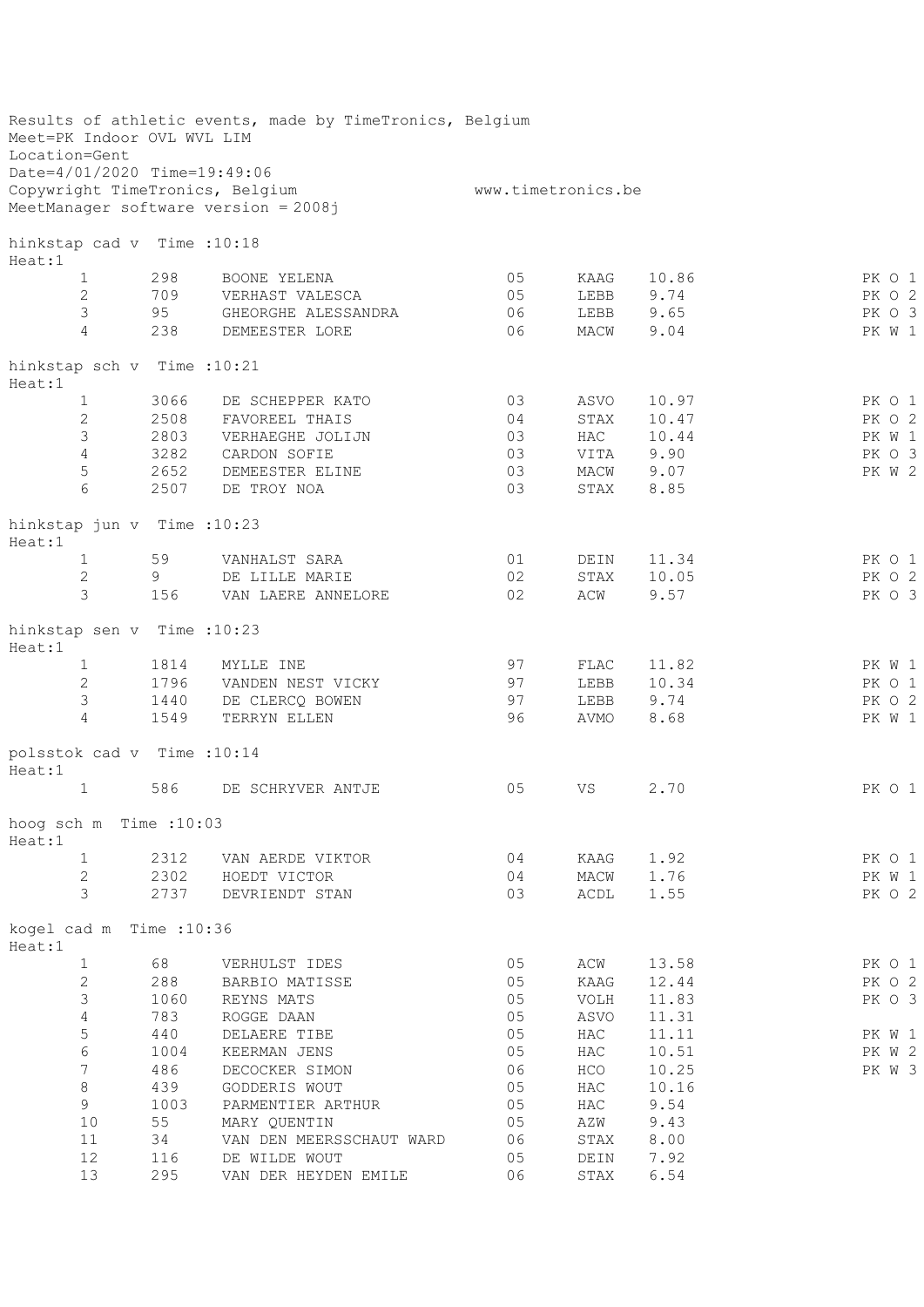| hinkstap cad m Time : 10:37<br>Heat:1  |              |                               |    |              |       |        |  |
|----------------------------------------|--------------|-------------------------------|----|--------------|-------|--------|--|
| $1 \qquad \qquad$                      | 387          | VERBEKE LOUIS                 | 06 | HAC          | 9.97  | PK W 1 |  |
| hinkstap sch m Time : 10:38<br>Heat:1  |              |                               |    |              |       |        |  |
| $1 \qquad \qquad$                      | 2765         | VINCK SYMEN                   | 03 | AVLO         | 12.25 | PK O 1 |  |
| $2^{\circ}$                            | 2908         | DEKAEZEMAKER HENOK            | 03 | AVR          | 11.51 | PK W 1 |  |
| $\mathcal{S}$                          |              | 2336 VAN BLEYENBERGH ELIAS 04 |    | VS           | 10.98 | PK O 2 |  |
| $\overline{4}$                         | 2307         | SPAEY PIETER                  | 04 | MACW         | 9.74  | PK W 2 |  |
| 60mH cad $v$ RF Time : 10:12<br>Heat:1 |              |                               |    |              |       |        |  |
| $\mathbf{1}$                           | 811          | DE WILDE ZITA                 | 06 | VOLH         | 11.02 |        |  |
| $\mathbf{2}$                           | 322          | DARGENT MAXIME                | 05 | RCG          | 11.51 |        |  |
| $\mathcal{S}$                          | 524          | CAUWELIER CHARLOTTE           | 05 | FLAC         | 12.09 |        |  |
| $\overline{4}$                         | 35           | MONSIEUR MARGOT               | 06 | STAX         | 12.24 |        |  |
| 5                                      | 564          | TIMPERMAN JANICA              | 06 | FLAC         | 12.48 |        |  |
| 6                                      | 530          | KEYNGNAERT GEIKE              | 06 | FLAC         | 14.16 |        |  |
| 60mH cad $v$ RF Time : 10:12<br>Heat:2 |              |                               |    |              |       |        |  |
| $\mathbf{1}$                           | 24           | AREFI LARA                    | 05 | STAX         | 10.38 |        |  |
| $\mathbf{2}$                           | 31           | DESECK FLAVIE                 | 05 | STAX         | 10.63 |        |  |
| $\mathfrak{Z}$                         | 295          | VANDENBUSSCHE LOTTE           | 06 | STAX         | 10.88 |        |  |
| $\overline{4}$                         | 674          | GEVAERT FLEUR                 | 05 | HAC          | 11.00 |        |  |
| 5                                      | 238          | DEMEESTER LORE                | 06 | MACW         | 11.12 |        |  |
| 6                                      | 536          | LEMMENS JUNE                  | 06 | ${\tt FLAC}$ | 11.27 |        |  |
|                                        |              |                               |    |              |       |        |  |
| 60mH cad v RF<br>Heat:3                | Time : 10:12 |                               |    |              |       |        |  |
| $\mathbf{1}$                           | 825          | COWIE JADE                    | 05 | AVLO         | 9.58  |        |  |
| $\mathbf{2}$                           | 154          | VAN MARCKE OPHELIA            | 06 | AZW          | 9.69  | PK W 1 |  |
| 3                                      | 354          | OOGHE LAURA                   | 06 | HCO          | 9.70  | PK W 2 |  |
| $\overline{4}$                         | 836          | VERNIERS STEPHANIE            | 05 | AVLO         | 9.80  |        |  |
| 5                                      | 651          | VERBEKE ERINN                 | 06 | STAX         | 9.97  |        |  |
| $\epsilon$                             | 921          | LOIR ELISE                    | 06 | ACW          | 10.41 |        |  |
| 7                                      | 94           | MUYSHONDT EMMA                | 06 | LEBB         | 10.48 |        |  |
| 60mH cad $v$ RF Time : 10:12<br>Heat:4 |              |                               |    |              |       |        |  |
| $\mathbf{1}$                           | 299          | SONNEVILLE CAMILLE            | 06 | KAAG         | 9.02  | PK 0 1 |  |
|                                        |              |                               |    |              | 9.17  |        |  |
| $\mathbf{2}$                           | 459          | BASTIL MARGAUX                | 05 | ASVO         |       | PK O 2 |  |
| 3                                      | 834          | VAN DE WIELE HANNE            | 05 | AVLO         | 9.26  | PK O 3 |  |
| $\overline{4}$                         | 310          | STEELS SITA                   | 05 | HAMM         | 9.33  |        |  |
| 5                                      | 309          | VAN HECKE LENA                | 05 | HAMM         | 9.59  |        |  |
| 6                                      | 510          | DE BRUYCKER NORAH             | 06 | HAC          | 9.72  | PK W 3 |  |
| 7                                      | 169          | VANDE CAVEY FRANCE            | 05 | RCG          | 9.83  |        |  |
| 60mH sch v RF<br>Heat:1                | Time : 10:13 |                               |    |              |       |        |  |
| $\mathbf{1}$                           | 3005         | VANHEE MAYA                   | 04 | MACW         | 9.73  | PK W 1 |  |
| $\mathbf{2}$                           | 2512         | SPEURT EVA                    | 03 | STAX         | 9.74  |        |  |
| $\mathfrak{Z}$                         | 2631         | DEPREITER MALYSSE ELISE       | 04 | AVR          | 9.79  | PK W 2 |  |
| $\overline{4}$                         | 2759         | SAUTIER NORIANE               | 03 | AZW          | 10.02 | PK W 3 |  |
| 5                                      | 2652         | DEMEESTER ELINE               | 03 | MACW         | 10.50 |        |  |
| 6                                      | 2854         | KEYNGNAERT SANNE              | 03 | FLAC         | 10.99 |        |  |
| 60mH sch v RF Time : 10:13             |              |                               |    |              |       |        |  |

Heat:2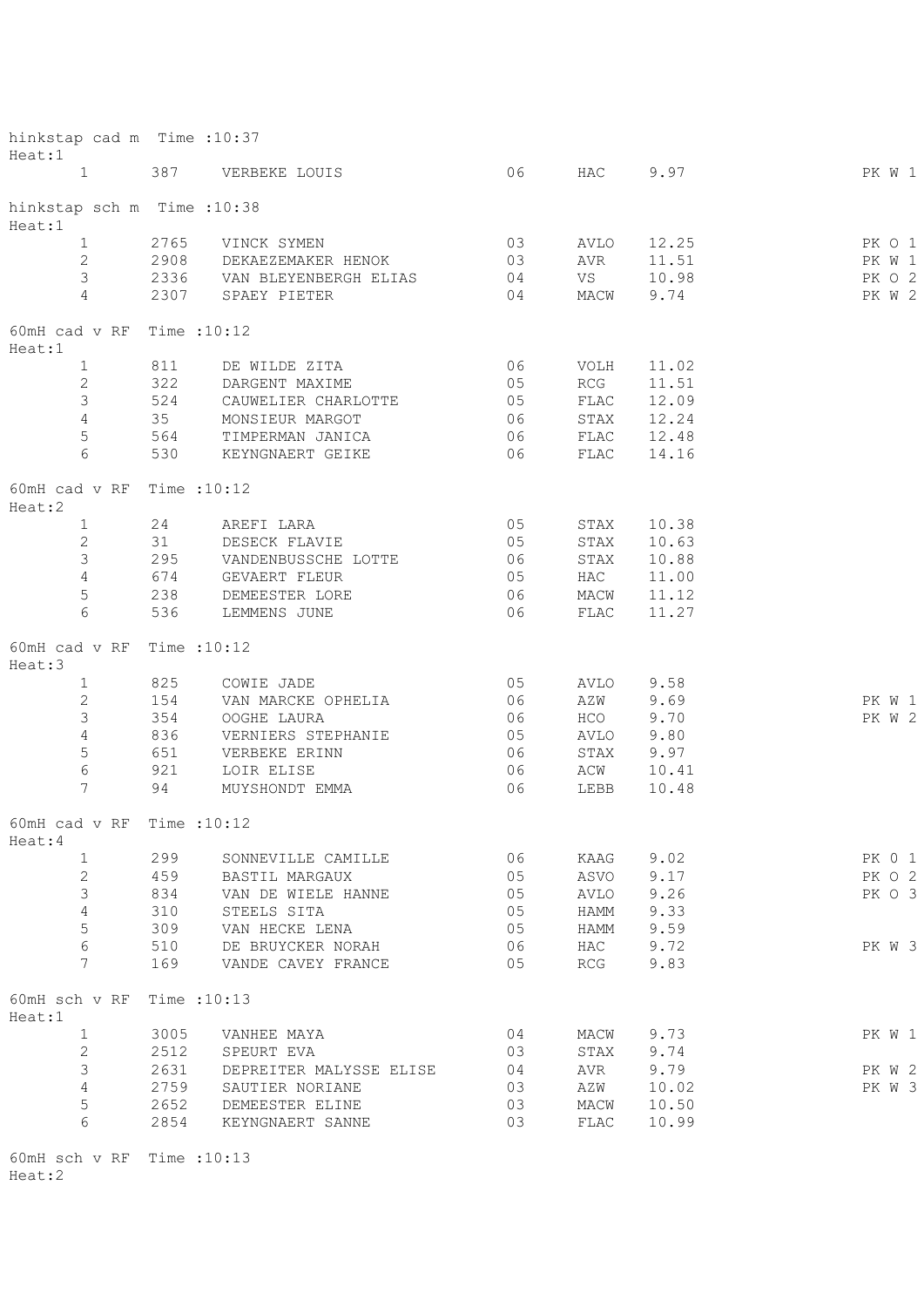| $\mathbf{1}$<br>$\mathbf{2}$<br>3<br>4<br>5<br>6 | 2699<br>2786<br>2691<br>2797<br>2687<br>2961<br>2696 | VERHAVERT AMELIE<br>DIOUF LOUISE<br>SONNEVILLE AMELIE<br>DE BACKER LIZA<br>VAN DOORSLAER ELINE<br>SILVERANS JANE<br>DE NAEYER MARIE | 04<br>04<br>04<br>04<br>03<br>03<br>03 | HAMM<br>KAAG<br>KAAG<br>ACG<br>VS<br>EA<br>ACME | 9.11<br>9.20<br>9.37<br>9.77<br>9.94<br>10.08<br>$\mathop{\rm DNF}$ | PK 0 1<br>PK O 2<br>PK O 3 |
|--------------------------------------------------|------------------------------------------------------|-------------------------------------------------------------------------------------------------------------------------------------|----------------------------------------|-------------------------------------------------|---------------------------------------------------------------------|----------------------------|
| 60mH jun v RF Time : 10:17<br>Heat:1             |                                                      |                                                                                                                                     |                                        |                                                 |                                                                     |                            |
| $\mathbf{1}$<br>$\mathbf{2}$<br>3                | 128<br>26<br>310                                     | VAN RENTERGHEM ZARA<br>VLIEGHE JULIE<br>DE BOCK LISA                                                                                | 02<br>01<br>02                         | KAAG<br>AZW<br>RIEM                             | 9.47<br>9.47<br>10.12                                               | PK 0 1<br>PK W 1<br>PK 0 2 |
| 60mH sen v RF<br>Heat:1                          | Time : 10:26                                         |                                                                                                                                     |                                        |                                                 |                                                                     |                            |
| $\mathbf{1}$                                     | 1862                                                 | BEAUCARNE CHLOë                                                                                                                     | 97                                     | FLAC                                            | 8.83                                                                | PK W 1                     |
| $\overline{2}$                                   | 1668                                                 | GOOSSENS ZITA                                                                                                                       | 00                                     | DEIN                                            | 8.90                                                                | PK 0 1                     |
| 3                                                | 1814                                                 | MYLLE INE                                                                                                                           | 97                                     | FLAC                                            | 9.06                                                                | PK W 2                     |
| 4                                                | 1012                                                 | HARTMANN IRIS                                                                                                                       | 99                                     | STAX                                            | 9.18                                                                | PK 0 2                     |
| 5                                                | 1417                                                 | VAN VYNCKT LEONIE                                                                                                                   | 00                                     | DEIN                                            | 9.27                                                                | PK 0 3                     |
| 6                                                | 1699                                                 | TOP MAYA                                                                                                                            | 98                                     | AVLO 9.38                                       |                                                                     |                            |
| $7\overline{ }$                                  | 1301                                                 | VERSTRAETE CHARLIE                                                                                                                  | 97                                     | FLAC                                            | 10.96                                                               | PK W 3                     |
| 60mH cad m RF<br>Heat:1                          | Time : 10:28                                         |                                                                                                                                     |                                        |                                                 |                                                                     |                            |
| $\mathbf{1}$                                     | 58                                                   | SAUTIER FLORIAN                                                                                                                     | 06                                     | AZW                                             | 10.65                                                               |                            |
| $\mathbf{2}$                                     | 289                                                  | BARBIO ALEXANDER                                                                                                                    | 06                                     | KAAG                                            | 10.83                                                               |                            |
| $\mathcal{S}$                                    | 531                                                  | DESLOOVERE SIEBE                                                                                                                    | 05                                     | FLAC                                            | 11.49                                                               |                            |
| 4                                                | 293                                                  | MAENHAUT JULES                                                                                                                      | 06                                     | ACME                                            | 11.58                                                               |                            |
| 5                                                | 505                                                  | AMPOORTER KJILL                                                                                                                     | 05                                     | FLAC                                            | 14.22                                                               |                            |
| 60mH cad m RF<br>Heat:2                          | Time : 10:28                                         |                                                                                                                                     |                                        |                                                 |                                                                     |                            |
| $\mathbf{1}$                                     | 322                                                  | VAN DEN BROUCKE STAN                                                                                                                | 06                                     | AVR                                             | 10.02                                                               | PK W 2                     |
| $\overline{c}$                                   | 888                                                  | BEKAERT JOPPE                                                                                                                       | 05                                     | AVR                                             | 10.41                                                               | PK W 3                     |
| 3                                                | 700                                                  | NOPPE SIEBE                                                                                                                         | 06                                     | VOLH                                            | 10.45                                                               |                            |
| $\overline{4}$                                   | 224                                                  | VAN DEN BRANDEN THOMAS                                                                                                              | 06                                     | HAMM                                            | 10.62                                                               |                            |
| 5                                                | 820                                                  | HELON MAURO                                                                                                                         | 06                                     | <b>AVLO</b>                                     | 11.04                                                               |                            |
| 6                                                | 550                                                  | VAN KEER JAAN                                                                                                                       | 06                                     | EA                                              | 11.06                                                               |                            |
| 60mH cad m RF<br>Heat:3                          | Time : 10:28                                         |                                                                                                                                     |                                        |                                                 |                                                                     |                            |
| $\mathbf 1$                                      | 825                                                  | VERNIERS MAXIM                                                                                                                      | 05                                     | AVLO                                            | 9.17                                                                | PK 0 1                     |
| $\mathbf{2}$                                     | 351                                                  | RAMAKERS SVERRE                                                                                                                     | 05                                     | MACW                                            | 9.57                                                                | PK W 1                     |
| 3                                                | 800                                                  | HEIRMAN JESSE                                                                                                                       | 05                                     | AVLO                                            | 9.58                                                                | PK O 2                     |
| $\overline{4}$                                   | 677                                                  | DE FEYTER TYCHO                                                                                                                     | 05                                     | EA                                              | 9.94                                                                | PK 0 3                     |
| 5                                                | 234                                                  | CLINCKSPOOR RENé                                                                                                                    | 05                                     | RCG                                             | 10.02                                                               |                            |
| 6                                                | 544                                                  | SCHIER WOUT                                                                                                                         | 05                                     | FLAC                                            | 10.52                                                               |                            |
| 60mH sch m RF<br>Heat:1                          | Time : 10:39                                         |                                                                                                                                     |                                        |                                                 |                                                                     |                            |
| $\mathbf{1}$                                     | 2196                                                 | BOONE NATHAN                                                                                                                        | 04                                     | DEIN                                            | 8.94                                                                | PK O 3                     |
| $\overline{2}$                                   | 2530                                                 | ELSLANDER FIEL                                                                                                                      | 03                                     | FLAC                                            | 9.15                                                                | PK W 1                     |
| 3                                                | 2440                                                 | VAN HOOF WOUT                                                                                                                       | 04                                     | VS                                              | 9.63                                                                |                            |
| 4                                                | 2738                                                 | VAN PRAET NOLLE                                                                                                                     | 03                                     | ACDL                                            | 11.44                                                               |                            |
| 60mH sch m RF<br>Heat:2                          | Time : 10:39                                         |                                                                                                                                     |                                        |                                                 |                                                                     |                            |
| 1                                                | 2679                                                 | VAN VLIET ALEXANDER                                                                                                                 | 04                                     | KAAG                                            | 8.85                                                                | PK 0 1                     |
| 2                                                | 2240                                                 | STEVENS BRECHT                                                                                                                      | 03                                     | RCG                                             | 8.90                                                                | PK O 2                     |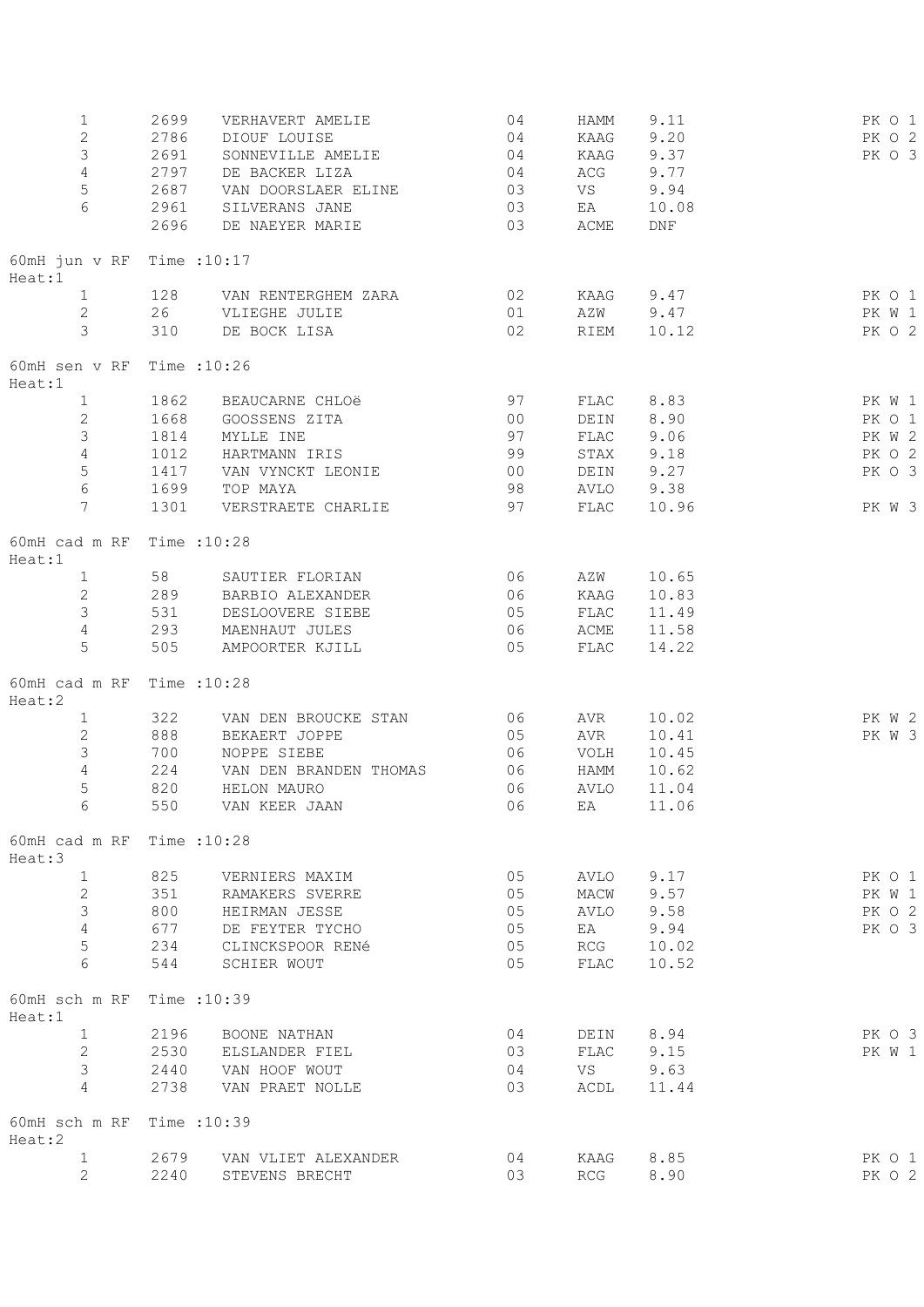|                         | 3<br>4<br>5     | 2588<br>2782<br>2195       | ROMSWINKEL NILS<br>BEIRNAERT REINOUT<br>ALMEY JORREN | 03<br>04<br>04 | OB<br>AVLO<br>DEIN | 9.20<br>9.26<br>9.34 |  | PK W 2 |
|-------------------------|-----------------|----------------------------|------------------------------------------------------|----------------|--------------------|----------------------|--|--------|
|                         |                 | 60mH jun m RF Time : 10:41 |                                                      |                |                    |                      |  |        |
| Heat:1                  |                 |                            |                                                      |                |                    |                      |  |        |
|                         | $\mathbf{1}$    | 105                        | HAUTTEKEETE JENTE                                    | 02             | KAAG               | 8.23                 |  | PK O 1 |
|                         | $\mathbf{2}$    | 370                        | DEGRYSE IBEN                                         | 02             | AVR                | 8.45                 |  | PK W 1 |
|                         | 3               | 61                         | DIERCKXSENS EMIEL                                    | 02             | RCG                | 9.18                 |  | PK O 2 |
|                         | 4               | 354                        | VERDUYCKT JONAS                                      | 02             | AVLO               | 9.51                 |  | PK O 3 |
|                         | 5               | 157                        | MATON ANDREAS                                        | 02             | AVMO               | 9.58                 |  | PK W 2 |
| 60mH sen m RF<br>Heat:1 |                 | Time : 10:45               |                                                      |                |                    |                      |  |        |
|                         | $\mathbf{1}$    | 2128                       | DUMON EWOUT                                          | 95             | KAAG               | 8.47                 |  | PK O 1 |
|                         | $\mathbf{2}$    | 1354                       | TOMMELEIN LEANDER                                    | 94             | OB                 | 8.59                 |  | PK W 1 |
|                         | 3               | 1825                       | BOGAERTS JONAS                                       | 94             | LEBB               | 8.96                 |  | PK O 2 |
|                         | $\overline{4}$  | 1640                       | LAEVENS NIELS                                        | 98             | KKS                | 9.42                 |  | PK W 2 |
|                         | 5               | 1585                       | VANLUCHENE TOM                                       | 92             | AVMO               | 9.66                 |  | PK W 3 |
|                         | 6               | 2288                       | DE LAENDER NILS                                      | 94             | LEBB               | 9.80                 |  | PK O 3 |
|                         |                 | 1221                       | VERBEKE PIETER                                       | 97             | STAX               | $\mathop{\rm DNF}$   |  |        |
| Heat:1                  |                 | hoog jun sen v Time :11:41 |                                                      |                |                    |                      |  |        |
| $\mathbf 1$             | $\mathbf{1}$    | 1823                       | CAPPONCELLI SERENA*                                  | 89             | VS                 | 1.85                 |  | S PK O |
| $\overline{c}$          | $\mathbf{2}$    | 1332                       | DE WAELE NIENKE                                      | 97             | ASVO               | 1.61                 |  | S PK O |
| 1                       | 3               | 158                        | ALGOET BRITT                                         | 01             | HCO                | 1.55                 |  | J PK W |
| $\overline{c}$          | 4               | 26                         | VLIEGHE JULIE                                        | 01             | AZW                | 1.50                 |  | J PK W |
| 3                       | 5               | 3308                       | ALGOET ANN                                           | 63             | ACW                | 1.30                 |  | S PK O |
| Heat:1                  |                 | 60m cad v R Time : 11:09   |                                                      |                |                    |                      |  |        |
|                         | $\mathbf{1}$    | 212                        | MICHIEL BIEKE                                        | 05             | FLAC               | 8.10                 |  |        |
|                         | $\mathbf{2}$    | 294                        | BOLLENGIER IRIS                                      | 06             | VS                 | 8.25                 |  |        |
|                         | 3               | 300                        | MOERMAN FENNE                                        | 05             | AZW                | 8.72                 |  |        |
|                         | $\overline{4}$  | 536                        | LEMMENS JUNE                                         | 06             | FLAC               | 8.89                 |  |        |
|                         | 5               | 1114                       | OMUNNA UJU-CHUKWU DESTINY                            | 05             | VOLH               | 9.00                 |  |        |
|                         | $\epsilon$      | 823                        | VERNIERS MAREN                                       | 06             | AVLO               | 9.14                 |  |        |
|                         | $7\phantom{.0}$ | 524                        | CAUWELIER CHARLOTTE                                  | 05             | ${\tt FLAC}$       | 9.58                 |  |        |
| Heat:2                  |                 | 60m cad v R Time : 11:09   |                                                      |                |                    |                      |  |        |
|                         | $\mathbf{1}$    | 707                        | DHONDT RUNE                                          | 06             | KAAG               | 8.08                 |  |        |
|                         | $\mathbf{2}$    | 70                         | GOOSEN YANA                                          | 05             | AZW                | 8.32                 |  |        |
|                         | 3               | 309                        | VAN HECKE LENA                                       | 05             | HAMM               | 8.71                 |  |        |
|                         | $\sqrt{4}$      | 811                        | DE WILDE ZITA                                        | 06             | VOLH               | 8.85                 |  |        |
|                         | 5               | 642                        | SEGERS MARIE                                         | 06             | VITA               | 9.08                 |  |        |
|                         | 6               | 706                        | THYS SOFIE                                           | 05             | VOLH               | 9.43                 |  |        |
|                         | 7               | 921                        | LOIR ELISE                                           | 06             | ACW                | 9.43                 |  |        |
| Heat:3                  |                 | 60m cad v R Time : 11:09   |                                                      |                |                    |                      |  |        |
|                         | $\mathbf{1}$    | 1012                       | SAKWE NAOMI                                          | 05             | RCG                | 8.29                 |  |        |
|                         | $\mathbf{2}$    | 627                        | SIRJACOBS ANKE                                       | 06             | VS                 | 8.48                 |  |        |
|                         | 3               | 902                        | BEKAERT JITSKE                                       | 05             | AVR                | 8.53                 |  |        |
|                         | 4               | 523                        | CAULIER LOTTE                                        | 06             | FLAC               | 8.99                 |  |        |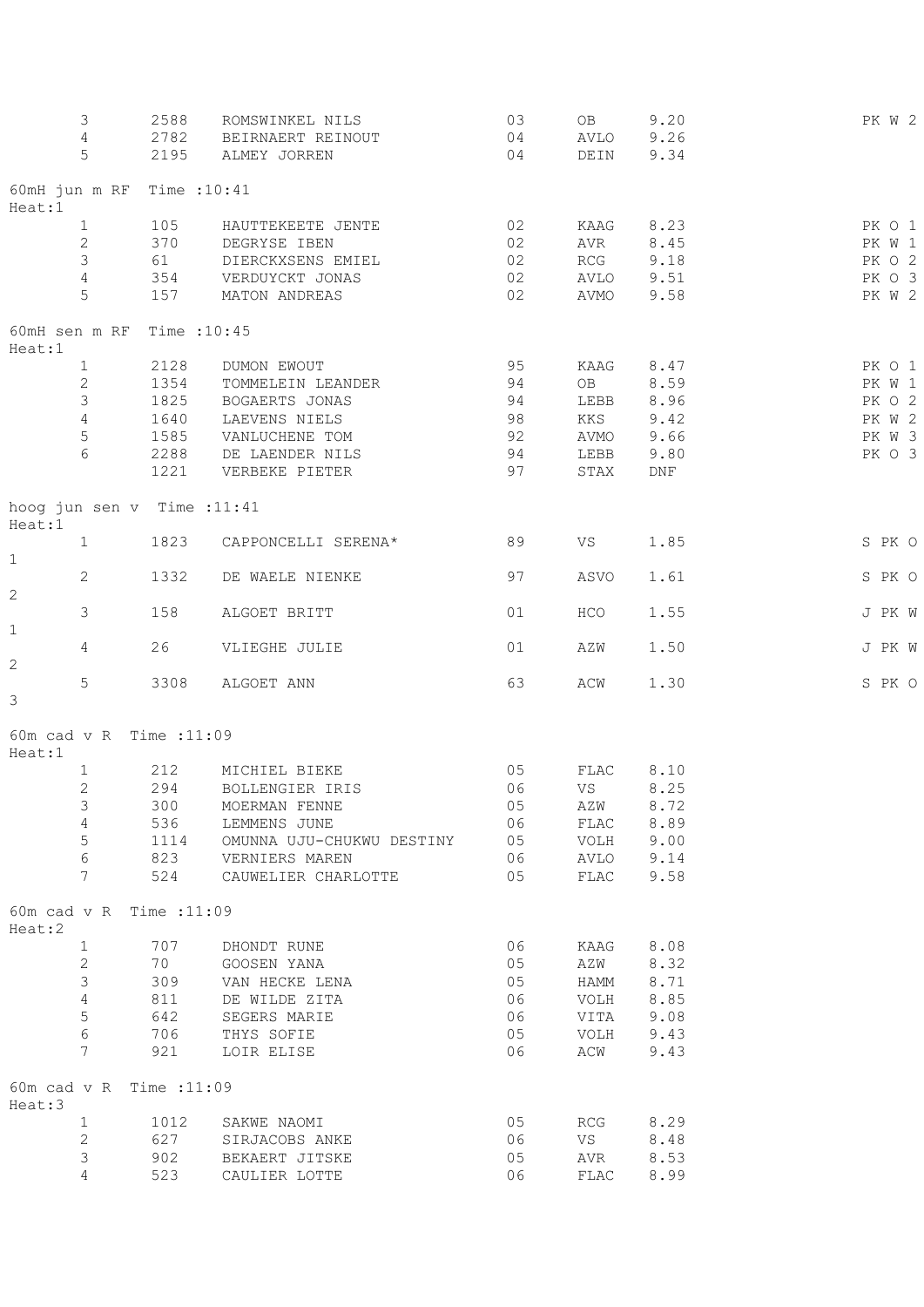|        | $\mathsf S$     | 22                         | VAN BASTELAERE INE   | 05    | KKS                  | 9.00  |
|--------|-----------------|----------------------------|----------------------|-------|----------------------|-------|
|        | $\epsilon$      | 820                        | CISSE MAïMOUNA       | 06    | AVLO                 | 9.01  |
|        | 7               | 202                        | PATTYN YINTHE        | 05    | AVR                  | 9.32  |
|        |                 |                            |                      |       |                      |       |
|        |                 | 60m cad v R Time : 11:09   |                      |       |                      |       |
| Heat:4 |                 |                            |                      |       |                      |       |
|        | $\mathbf 1$     | 100                        | HEYVAERT ELLA        | 05    | LEBB                 | 8.20  |
|        | 2               | 354                        | OOGHE LAURA          | 06    | HCO                  | 8.53  |
|        | 3               | 916                        | ROELANT PAULIEN      | 05    | VOLH                 | 8.56  |
|        | $\sqrt{4}$      | 675                        | BRYON TINE           | 05    | HAC                  | 9.03  |
|        | $\mathsf S$     |                            |                      |       |                      |       |
|        |                 | 97                         | VERCAMMEN KAAT       | 06    | ACW                  | 9.04  |
|        | $\sqrt{6}$      | 817                        | DE LEENHEER FLEUR    | 06    | AVLO                 | 9.14  |
|        | $\overline{7}$  | 35                         | MONSIEUR MARGOT      | 06    | STAX                 | 9.44  |
|        |                 |                            |                      |       |                      |       |
|        |                 | 60m cad v R Time : $11:09$ |                      |       |                      |       |
| Heat:5 |                 |                            |                      |       |                      |       |
|        | $\mathbf 1$     | 1092                       | TRAORE AïCHA         | 06    | KAAG                 | 8.38  |
|        | $\overline{2}$  | 1022                       | AELBRECHT LORIEN     | 05    | ACW                  | 8.54  |
|        | $\mathfrak{Z}$  | 99                         | RECOUR JANTE         | 06    | LEBB                 | 8.62  |
|        | $\sqrt{4}$      | 3 <sup>7</sup>             | DEKONINCK NELLE      | 05    | HAC                  | 8.91  |
|        | $\mathsf S$     | 24                         | AREFI LARA           | 05    | STAX                 | 9.06  |
|        | $\sqrt{6}$      | 76                         | POPELIER PAULINE     | 05    | AZW                  | 9.31  |
|        | 7               | 203                        | PATTYN MARITH        | 06    | AVR                  | 9.54  |
|        |                 |                            |                      |       |                      |       |
|        |                 | 60m cad v R Time : 11:09   |                      |       |                      |       |
| Heat:6 |                 |                            |                      |       |                      |       |
|        | $\mathbf 1$     | 577                        | HEYVAERT NONA        | 05    | LEBB                 | 8.34  |
|        | $\mathbf{2}$    | 159                        | DE SCHRIJVER ARWEN   | 06    | KAAG                 | 8.35  |
|        | $\mathfrak{Z}$  | 103                        | STANDAERT CHLOE      | 06    | DEIN                 | 8.82  |
|        |                 |                            |                      |       |                      |       |
|        | $\sqrt{4}$      | 794                        | YSEBAERT AUDE        | 06    | ASVO<br>${\tt FLAC}$ | 8.99  |
|        | $\mathsf S$     | 529                        | ELSLANDER LARA       | 05    |                      | 9.09  |
|        | 6               | 520                        | VAN DER PERRE LOUISE | 05    | LEBB                 | 9.46  |
|        | $\overline{7}$  | 516                        | ADRIAENS JOLIEN      | 06    | FLAC                 | 9.52  |
|        |                 |                            |                      |       |                      |       |
|        |                 | 60m cad v R Time : 11:09   |                      |       |                      |       |
| Heat:7 |                 |                            |                      |       |                      |       |
|        | $\mathbf{1}$    | 211                        | MICHIEL CATO         | 05    | FLAC                 | 8.39  |
|        | $\mathbf{2}$    | 243                        | BUYCK AMELIE         | 05    | HAMM                 | 8.58  |
|        | 3               | 692                        | THIERENS LOUISE      | 05    | VOLH                 | 8.63  |
|        | $\overline{4}$  |                            | 425 VAN HOOF SAAR    | 05    | <b>VS</b>            | 8.89  |
|        | $\mathsf S$     | 95                         | GHEORGHE ALESSANDRA  | 06    | LEBB                 | 9.04  |
|        | $\sqrt{6}$      |                            | 696 BLANCKAERT FEMKE | 05    | VOLH                 | 9.34  |
|        | $7\phantom{.0}$ |                            | 564 TIMPERMAN JANICA | 06 06 | FLAC                 | 10.04 |
|        | 8               |                            | 768 VLAEMINCK DITA   | 05    | HCO                  | 10.43 |
|        |                 |                            |                      |       |                      |       |
|        |                 | 60m cad v R Time : 11:09   |                      |       |                      |       |
| Heat:8 |                 |                            |                      |       |                      |       |
|        | $\mathbf{1}$    |                            | 385 VAN DAELE JUTTA  | 05    | AVMO 8.43            |       |
|        | $\mathbf{2}$    | 486                        |                      | 05    | ASVO                 | 8.46  |
|        | $\mathfrak{Z}$  |                            | DE STERCKE FLORE     |       |                      |       |
|        |                 | 1110                       | BOONE DAVINE         | 05    | AVLO                 | 8.54  |
|        | $\sqrt{4}$      | 71                         | KASMI ZEYNEB         | 06    | AZW                  | 8.99  |
|        | $\mathsf S$     | 625                        | DUPONT ANAïS         | 05    | LEBB                 | 9.13  |
|        | $\sqrt{6}$      | 1038                       | HEYERICK EMMA        | 06    | DEIN                 | 9.13  |
|        | $\overline{7}$  |                            | 322 DARGENT MAXIME   | 05    | RCG                  | 9.28  |
|        | 8               | 530                        | KEYNGNAERT GEIKE     | 06    | FLAC                 | 10.62 |
|        |                 |                            |                      |       |                      |       |
|        |                 | 60m cad m R Time : 11:09   |                      |       |                      |       |
| Heat:1 |                 |                            |                      |       |                      |       |
|        | $\mathbf{1}$    |                            | 144 TORCK JARNO      | 05    | LEBB 7.41            |       |
|        | 2               |                            | 793 HUYGHE RUBE      | 05    | AVLO                 | 8.02  |
|        | 3               | 185                        | VANHOUCKE ELIAS      | 05    | FLAC                 | 8.15  |
|        |                 |                            |                      |       |                      |       |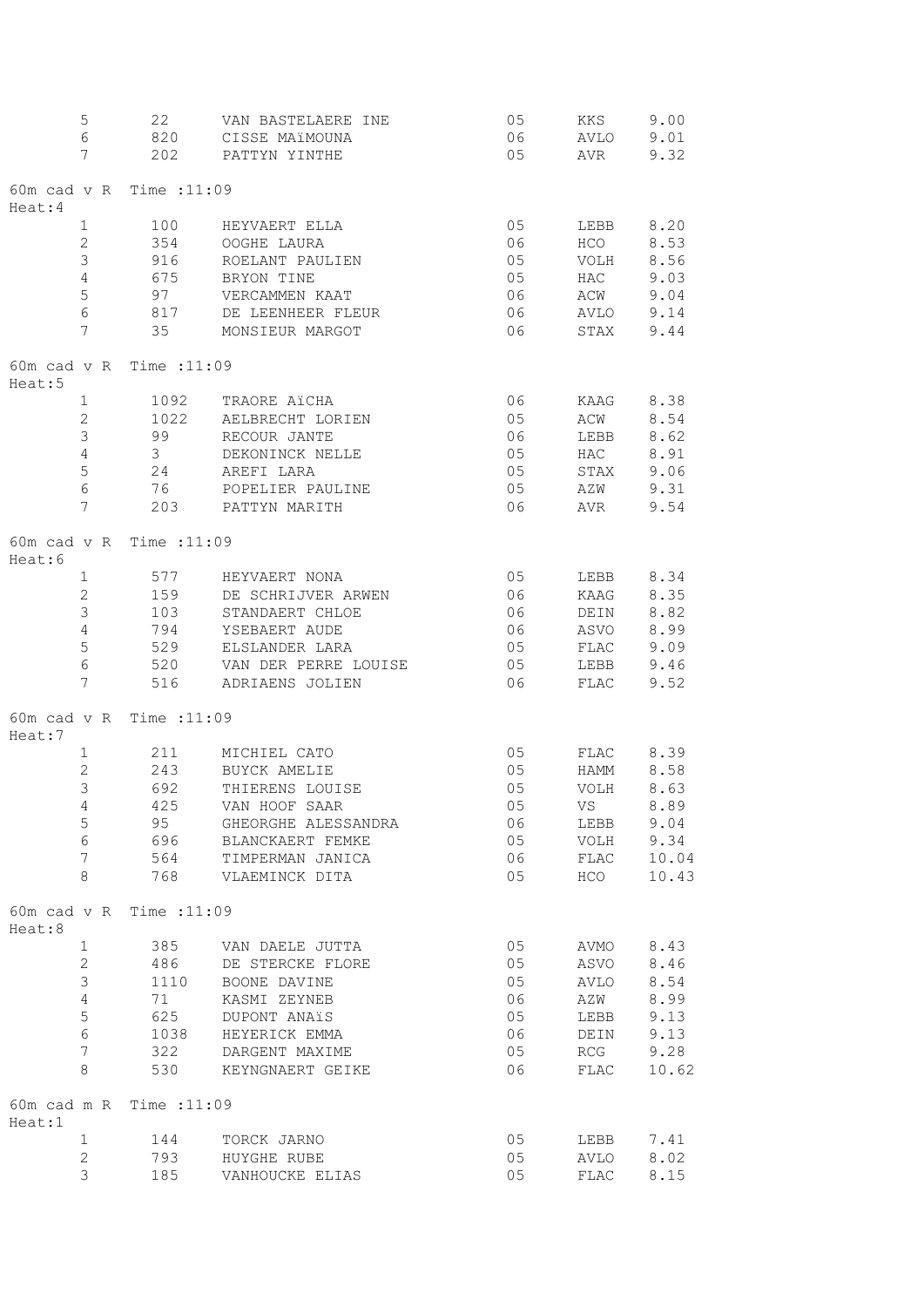|              | 4                 | 783                         | ROGGE DAAN                         | 05             | ASVO      | 8.46       |        |        |
|--------------|-------------------|-----------------------------|------------------------------------|----------------|-----------|------------|--------|--------|
|              | 5                 | 75                          | HUYSMAN WOUT                       | 05             | LEBB 8.53 |            |        |        |
|              | $6\,$             | 409                         | VANGROENWEGHE TIM                  | 05             | FLAC 8.68 |            |        |        |
|              | 7                 | 148                         | VAN LAERE JAKOB                    | 05             | DEIN 9.12 |            |        |        |
| Heat:2       |                   | 60m cad m R Time : 11:09    |                                    |                |           |            |        |        |
|              | $\mathbf{1}$      | 414                         | BARIGAND SANTIAGO                  | 06             | OB        | 7.64       |        |        |
|              | $\mathbf{2}$      | 813                         | VAN DEN BROECK YENTE               | 0 <sub>5</sub> | AVLO      | 8.01       |        |        |
|              | 3                 | 309                         | LEYSEELE WOUT                      | 05             | BEHO      | 8.47       |        |        |
|              |                   |                             |                                    |                |           |            |        |        |
|              | $\overline{4}$    | 930                         | BRIDELANCE ANDRES                  | 05             | FLAC      | 8.65       |        |        |
|              | 5                 | 14                          | VERSTRAETE BRENT                   | 06             | KKS       | 8.74       |        |        |
|              | $\epsilon$        | 820                         | HELON MAURO                        | 06             | AVLO 9.01 |            |        |        |
|              | $\overline{7}$    | 747                         | VANDERWEE MATHIEU                  | 05             | FLAC      | 9.07       |        |        |
| Heat:3       |                   | 60m cad m R Time : 11:09    |                                    |                |           |            |        |        |
|              | $\mathbf{1}$      |                             | 812 VAN AERDE YENS                 | 05             | AVLO 7.88 |            |        |        |
|              | $\overline{2}$    | 500                         | CHAUMILLON FINN                    | 05             | ALVA 8.43 |            |        |        |
|              | $\mathfrak{Z}$    | 224                         | VAN DEN BRANDEN THOMAS 06          |                | HAMM 8.72 |            |        |        |
|              | $\overline{4}$    | 372                         | VERMAERCKE WARD                    | 06             | LEBB 8.78 |            |        |        |
|              | 5                 | 444                         | VANTOMME MATEO                     | 06             | FLAC 8.88 |            |        |        |
|              | 6                 | 626                         | DEPREZ GUUST                       | 05             | FLAC 9.74 |            |        |        |
|              |                   |                             |                                    |                |           |            |        |        |
| Heat:4       |                   | 60m cad m R Time : 11:09    |                                    |                |           |            |        |        |
|              | $1 \qquad \qquad$ |                             | 378 VELGHE EMIEL                   | 05             | AVMO      | 7.84       |        |        |
|              | $\mathbf{2}$      | 178                         | TALLIEU LEANDRO                    | 05             | AVR       | 8.15       |        |        |
|              | $\mathcal{S}$     | 650                         | DHAENE THOMAS                      | 06             | ACW       | 8.42       |        |        |
|              | $\overline{4}$    | 140                         | VERCRUYSSE JAN                     | 06             | RCG       | 8.56       |        |        |
|              | $\mathbf 5$       | 58                          | SAUTIER FLORIAN                    | 06             | AZW       | 8.59       |        |        |
|              | 6                 | 343                         | DELANGHE YANNICK                   | 06             | HCO       | 9.14       |        |        |
|              |                   |                             |                                    |                |           |            |        |        |
| Heat:1       |                   |                             | polsstok sch jun sen v Time :11:54 |                |           |            |        |        |
|              | 1                 | 315                         | DE VLEESCHAUWER FEMI               | 02             | ASVO      | 3.10       |        | J PK O |
| $\mathbf{1}$ |                   |                             |                                    |                |           |            |        |        |
|              | $\mathbf{2}$      | 318                         | DOOMS ANNE-SOFIE                   | 02             | KAAG      | 3.10       |        | J PK O |
| 2            |                   |                             |                                    |                |           |            |        |        |
|              | 3 <sup>7</sup>    | 1806                        | DEDECKER TINE                      | 93             | KAAG 2.80 |            | S PK O |        |
| $\mathbf{1}$ |                   |                             |                                    |                |           |            |        |        |
|              | 4                 | 2548                        | DROOGENDIJK LOES                   | 04             | ACW       | 2.30       |        | L PK W |
| $\mathbf{1}$ |                   |                             |                                    |                |           |            |        |        |
| Heat:1       |                   | hinkstap jun m Time : 11:23 |                                    |                |           |            |        |        |
|              | $\mathbf{1}$      | 363                         | VERSAVEL SIMON                     | 02             |           | FLAC 13.43 |        | PK W 1 |
| Heat:1       |                   | hinkstap sen m Time : 11:23 |                                    |                |           |            |        |        |
|              | 1                 | 2142                        | DE LEENHEER MATTHIAS               | 91             | AVLO      | 13.38      |        | PK 0 1 |
|              |                   |                             |                                    |                |           |            |        |        |
|              | $\mathbf{2}$      |                             | 2100 DIERYCK GERTJAN               | 94             | MACW      | 12.81      |        | PK W 1 |
|              | $\mathcal{S}$     | 5382                        | VAN WYNSBERGE KURT                 | 68             | DEIN      | 12.01      |        | PK O 2 |
|              | $\overline{4}$    | 4458                        | COENE RONNY                        | 70             | KAAG      | 10.27      |        | PK O 3 |
|              | 5                 | 3938                        | DESCHAMPS FREDERIK                 | 72             | AZW       | 9.76       |        | PK W 2 |
| Heat:1       |                   | kogel sch m Time : 11:42    |                                    |                |           |            |        |        |
|              | $\mathbf{1}$      | 2439                        | DE LATHAUWER ANDREAS               | 03             | VS        | 15.77      |        | PK O 1 |
|              | $\mathbf{2}$      | 2306                        | DE WIT RAFAEL                      | 03             |           | 13.52      |        | PK O 2 |
|              | 3                 |                             |                                    |                | HAMM      |            |        |        |
|              |                   | 2807                        | BROECKAERT CéDRIC                  | 04             | VS        | 13.14      |        | PK O 3 |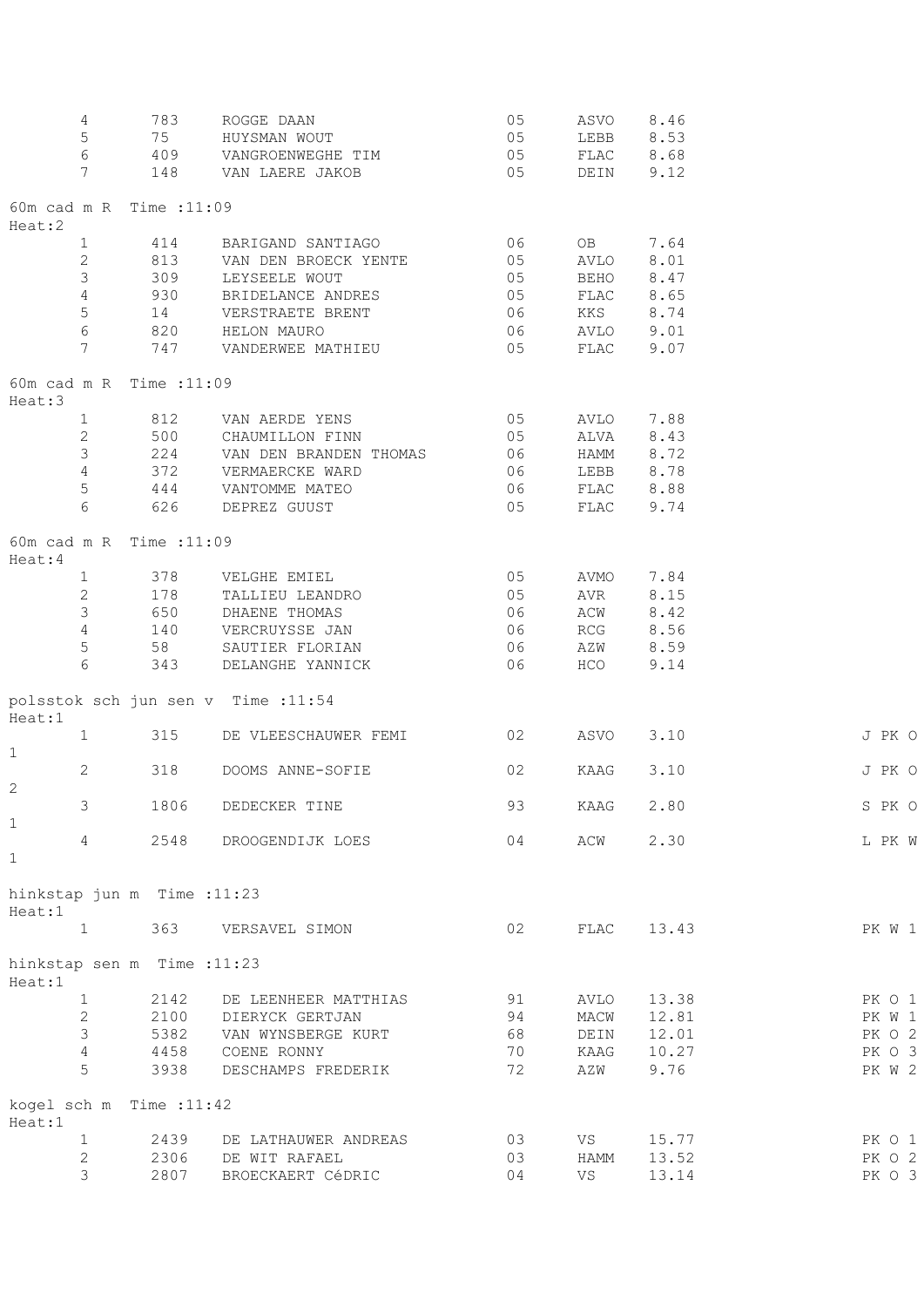|        | 4<br>5<br>$6\phantom{.}6$<br>$7\overline{ }$ | 2919<br>2720<br>2191<br>2156     | VAN WASSENHOVE STAN 03<br>$\sim$ 03<br>AMEELE MATTICE<br>$\begin{array}{c} 04 \\ 03 \\ 04 \end{array}$<br>ANDRIES XANDER<br>DAS JOBBE |                | HAC<br>HAC<br>ACW<br>STAX | 12.96<br>12.75<br>12.69<br>12.26 | PK W 1<br>PK W 2 |  |
|--------|----------------------------------------------|----------------------------------|---------------------------------------------------------------------------------------------------------------------------------------|----------------|---------------------------|----------------------------------|------------------|--|
|        | $8\,$                                        | 2527                             | STUYVEN PIETER                                                                                                                        | 04             | HAMM                      | 12.19                            |                  |  |
|        | 9                                            | 2719                             | 04<br>PRIEM VICTOR                                                                                                                    |                | AVR                       | 11.50                            | PK W 3           |  |
|        | 10                                           | 2393                             | COENE THOR                                                                                                                            | 04             | KAAG                      | 11.37                            |                  |  |
|        | 11                                           | 2168                             | WILLEMS JORIS 04                                                                                                                      |                | STAX                      | 11.35                            |                  |  |
|        | 12                                           | 2748                             | CHERLET ROBBE 03                                                                                                                      |                | KAAG                      | 10.95                            |                  |  |
|        | 13                                           | 2162                             | VAN DEN MEERSSCHAUT ARNE 04                                                                                                           |                | STAX                      | 9.71                             |                  |  |
|        | 14                                           | 2176                             | VAN DER HEYDEN ARTHUR 04                                                                                                              |                | STAX 8.43                 |                                  |                  |  |
|        | 15                                           | 2307                             | SPAEY PIETER                                                                                                                          | 04             | MACW                      | 7.72                             |                  |  |
| Heat:1 |                                              | 60m sch v R Time : 11:28         |                                                                                                                                       |                |                           |                                  |                  |  |
|        | 1                                            |                                  | 2634 VAN DRIESSCHE XANTHE 03                                                                                                          |                | KAAG 8.08                 |                                  |                  |  |
|        | $2^{\circ}$                                  | 3012                             | D'HAEYERE KATO 04                                                                                                                     |                | ACME 8.15                 |                                  |                  |  |
|        | $3 \left( \frac{1}{2} \right)$               | 2602                             | LEROY LOTTE                                                                                                                           | $\sim$ 04      | RCG 8.29                  |                                  |                  |  |
|        | $4\overline{ }$                              |                                  | 2755 VERLEYSEN CAITLIN 04                                                                                                             |                | ACW 8.62                  |                                  |                  |  |
|        | 5                                            |                                  |                                                                                                                                       |                |                           |                                  |                  |  |
|        |                                              |                                  | 2950 VERMOTE MARTHE 04                                                                                                                |                | FLAC 8.71                 |                                  |                  |  |
|        | 6                                            |                                  | 2944 UYTTENHOVE JILL 04                                                                                                               |                | HAC                       | 9.29                             |                  |  |
| Heat:2 |                                              | 60m sch v R Time : 11:28         |                                                                                                                                       |                |                           |                                  |                  |  |
|        | $1 \quad$                                    | 2618                             | DE VARÉ CLARA 04                                                                                                                      |                | KAAG                      | 8.17                             |                  |  |
|        | $2^{\circ}$                                  |                                  | 2977 HERMANS YUNA                                                                                                                     | $\sim$ 04      | VOLH 8.25                 |                                  |                  |  |
|        | $3 \left( \frac{1}{2} \right)$               | 2899                             | HENNEQUIN JULIETTE 03                                                                                                                 |                | OB 8.31                   |                                  |                  |  |
|        | $4\overline{ }$                              | 3003                             | VERPLANCKE ALIX 03                                                                                                                    |                | MACW 8.55                 |                                  |                  |  |
|        | 5 <sup>1</sup>                               |                                  | 2507 DE TROY NOA                                                                                                                      | 03             | STAX 8.99                 |                                  |                  |  |
|        | 6                                            | 2655                             | COCQUYT KYRA                                                                                                                          | 0 <sub>4</sub> | STAX                      | 9.87                             |                  |  |
|        |                                              |                                  |                                                                                                                                       |                |                           |                                  |                  |  |
| Heat:3 |                                              | 60m sch v R Time : 11:28         |                                                                                                                                       |                |                           |                                  |                  |  |
|        | 1                                            |                                  | 2934 DE BLOCK VEERLE 63                                                                                                               |                | ACW                       | 8.18                             |                  |  |
|        | $\overline{2}$                               |                                  | 3033 VAN PARYS LOUISE 03                                                                                                              |                | DEIN                      | 8.35                             |                  |  |
|        | $\mathfrak{Z}$                               | 2666                             | VANDENBUSSCHE JOSEPHINE 03                                                                                                            |                | <b>HAC</b>                | 8.56                             |                  |  |
|        | $\overline{4}$                               | 2974                             | MALFLIET LINE                                                                                                                         | 03             | VOLH                      | 8.99                             |                  |  |
|        | 5                                            | 3194                             |                                                                                                                                       | 04             |                           |                                  |                  |  |
| 6      |                                              | 2945                             | ROOSE MADELINE<br>SANTENS LOTTE                                                                                                       | 04             | FLAC<br><b>HAC</b>        | 9.12<br>10.20                    |                  |  |
| Heat:4 |                                              | 60m sch v R Time : 11:28         |                                                                                                                                       |                |                           |                                  |                  |  |
|        |                                              |                                  |                                                                                                                                       |                |                           |                                  |                  |  |
|        | $\mathbf{1}$                                 | 2633                             | LOUAGIE LORE                                                                                                                          | 04             | AVR                       | 8.11                             |                  |  |
|        | $\mathbf{2}$                                 | 3065                             | VANDERBAUWHEDE KAAT                                                                                                                   | 04             | ASVO                      | 8.26                             |                  |  |
|        | 3                                            | 3049                             | DEVLAMYNCK LAURE                                                                                                                      | 04             | RIEM                      | 8.58                             |                  |  |
|        | $\overline{4}$                               | 2854                             | KEYNGNAERT SANNE                                                                                                                      | 03             | FLAC                      | 8.90                             |                  |  |
|        | 5                                            | 2516                             | VAN BELLEGHEM ANNA                                                                                                                    | 04             | STAX                      | 8.99                             |                  |  |
| 6      |                                              | 3140<br>60m sch v R Time : 11:28 | DE MEYER JANA                                                                                                                         | 04             | VITA                      | 9.12                             |                  |  |
| Heat:5 |                                              |                                  |                                                                                                                                       |                |                           |                                  |                  |  |
|        | 1                                            | 2773                             | VANDOMMELE YANA                                                                                                                       | 03             | FLAC                      | 8.15                             |                  |  |
|        | $\mathbf{2}$                                 | 3104                             | VINCKE LIBELIA                                                                                                                        | 03             | HAC                       | 8.53                             |                  |  |
|        | 3                                            | 2941                             | DE TROYER LISA                                                                                                                        | 04             | LEBB                      | 8.60                             |                  |  |
|        | $\overline{4}$                               | 3093                             | VIDARSSON SUNNA-LIF                                                                                                                   | 04             | AVLO                      | 8.66                             |                  |  |
|        | 5                                            | 2671                             | AMEZ NOOR                                                                                                                             | 03             | AZW                       | 9.05                             |                  |  |
| 6      |                                              | 2913                             | VAN LIERDE JITTE                                                                                                                      | 04             | VITA                      | 9.18                             |                  |  |
| Heat:6 |                                              | 60m sch v R Time : 11:28         |                                                                                                                                       |                |                           |                                  |                  |  |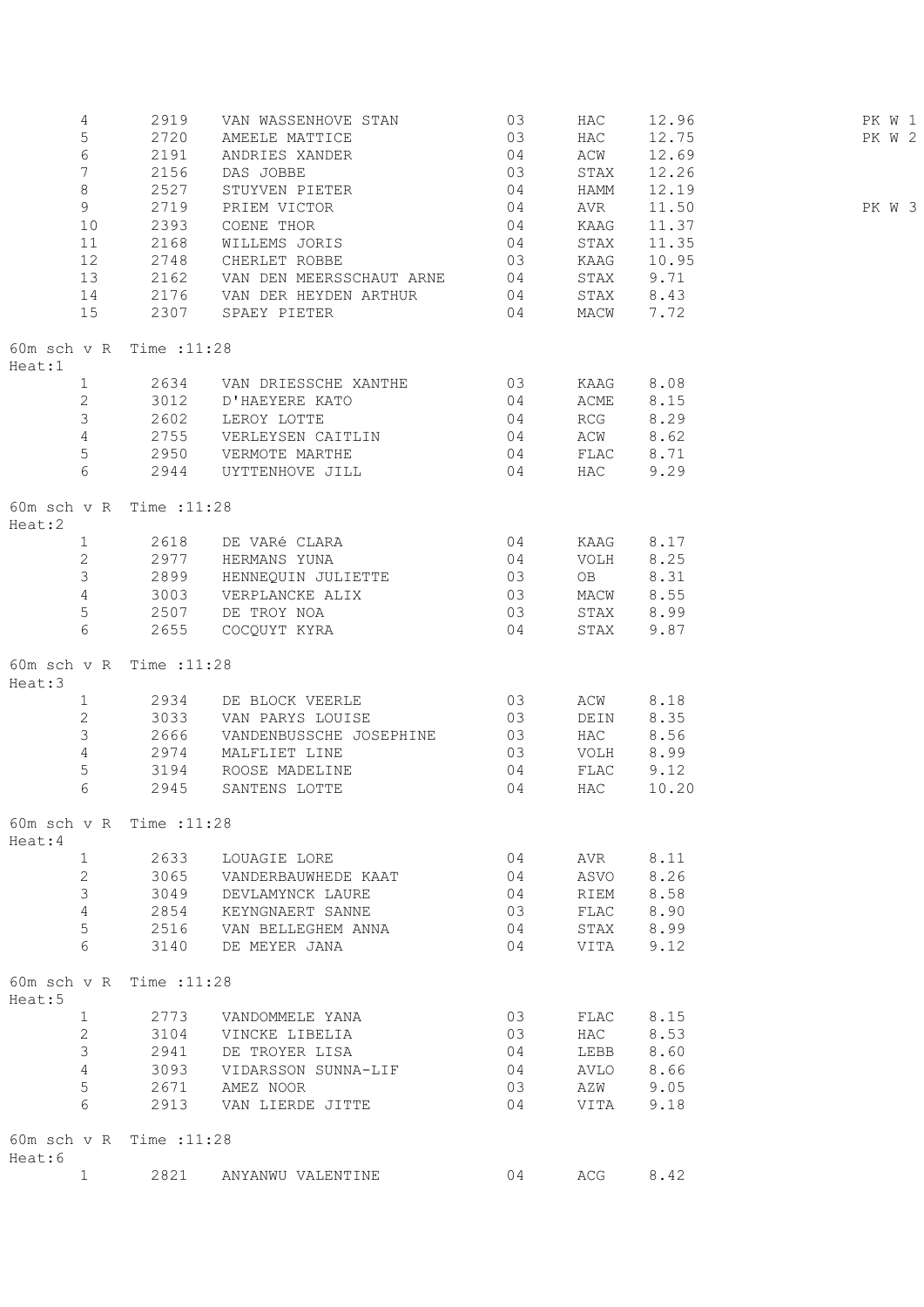| $\mathbf{2}$                        | 2725 | BECU ZYTA                | 04 | HCO  | 8.43 |
|-------------------------------------|------|--------------------------|----|------|------|
| 3                                   | 3052 | VAN HYFTE STEPHANIE      | 03 | RIEM | 8.57 |
| $\overline{4}$                      | 2616 | LAGAEYSSE MIEK           | 04 | RIEM | 8.59 |
| 5                                   | 3213 | OCQUET MORGANE           | 04 | MACW | 8.80 |
| 6                                   | 3063 |                          |    |      |      |
|                                     |      | MANNENS CATO             | 04 | ASVO | 9.25 |
| 7                                   | 3073 | GOTELAERE MARGOT         | 03 | FLAC | 9.33 |
| 60m sch m R Time : 11:38<br>Heat:1  |      |                          |    |      |      |
| $\mathbf{1}$                        | 2700 | VERMEULEN RENDEL         | 03 | MACW | 7.19 |
| $\overline{2}$                      | 2749 | NYOKILA FERDINAND        | 03 | ASVO | 7.37 |
| $\mathfrak{Z}$                      | 2752 | VANDRIESSCHE JELLE       | 04 | ASVO | 7.56 |
| $\overline{4}$                      | 2282 | HOORELBEKE BAPTISTE      | 04 | MACW | 7.66 |
|                                     |      |                          |    |      |      |
| $\mathsf S$                         | 2491 | NEUVILLE ISAAK           | 03 | ASVO | 7.86 |
| $6\,$                               |      | 2195 ALMEY JORREN        | 04 | DEIN | 8.03 |
| 7                                   |      | 2196 BOONE NATHAN        | 04 | DEIN | 8.05 |
| 60m sch m R Time : 11:38<br>Heat:2  |      |                          |    |      |      |
| $\mathbf{1}$                        |      | 2627 VERSCHUEREN CEDRIC  | 04 | ACW  | 7.38 |
| $\overline{2}$                      | 2650 | BOMBOLE MBENGA ALVIN     | 04 | EA   | 7.51 |
| $\mathfrak{Z}$                      | 2977 | ABUINIMA SYMPATHY*       | 03 | EA   | 7.89 |
|                                     |      |                          |    |      |      |
| $\overline{4}$                      | 2782 | BEIRNAERT REINOUT        | 04 | AVLO | 7.91 |
| 5                                   | 2590 | TAVERNIER ROBIN          | 03 | OB   | 8.03 |
| $6\phantom{a}$                      |      | 2738 VAN PRAET NOLLE     | 03 | ACDL | 8.27 |
| 60m sch m R Time : 11:38<br>Heat:3  |      |                          |    |      |      |
| $\mathbf{1}$                        | 2581 | LECOCO LAURENS           | 04 | VS   | 7.35 |
| $\overline{2}$                      | 2240 | STEVENS BRECHT           | 03 | RCG  | 7.45 |
| $\mathfrak{Z}$                      | 2361 | CAUDRON MEINDERT         | 04 | LEBB | 7.63 |
|                                     |      |                          |    |      |      |
| $\overline{4}$                      | 2241 | VANDE CAVEY HENRI        | 03 | RCG  | 7.75 |
| 5                                   | 2690 | TAERWE ARTHUR            | 03 | KKS  | 7.92 |
| $\epsilon$                          | 2504 | ADRIAENS JONAS           | 04 | FLAC | 8.41 |
| 7                                   | 2181 | DENHAERYNCK RUBEN        | 04 | AZW  | 8.52 |
| 60m sch m R Time : 11:38<br>Heat: 4 |      |                          |    |      |      |
| $\mathbf{1}$                        | 2425 | VAN DER VREKEN STIJN     | 04 | ACW  | 7.31 |
| $\overline{c}$                      |      | 2786 DIELEMAN NOA        | 03 | AVLO | 7.48 |
|                                     | 2963 | SCHELLIS REINOUT         |    |      | 7.68 |
| 3                                   |      |                          | 04 | EA   |      |
| $\overline{4}$                      |      | 2835 GELDOF THOMAS       | 03 | FLAC | 7.84 |
| 5                                   |      | 2866 DEBOUVERE JELLE     | 04 | DEIN | 7.88 |
| 6                                   |      | 2190 RECOUR VICTOR - NE  | 03 | KKS  | 9.89 |
| 60m sch m R Time : 11:38<br>Heat:5  |      |                          |    |      |      |
| $\mathbf{1}$                        | 2320 | DE VOS SENNE             | 04 | KAAG | 7.36 |
| $\mathbf{2}^{\prime}$               |      | 2679 VAN VLIET ALEXANDER | 04 | KAAG | 7.63 |
| 3                                   | 2382 | VAN REETH TSHWANELO      | 04 | DEIN | 7.65 |
|                                     |      |                          |    |      |      |
| $\overline{4}$                      | 2794 | BOUCHARRAFAT REDOUANE*   | 03 | AVLO | 7.80 |
| 5                                   | 2186 | POPELIER MATHIJS         | 03 | AZW  | 7.86 |
| $6\phantom{.}6$                     | 2482 | DHONT GAUTHIER           | 03 | ASVO | 8.10 |
| 7                                   | 2737 | DEVRIENDT STAN           | 03 | ACDL | 8.57 |
| 60m jun v R Time : 11:55<br>Heat:1  |      |                          |    |      |      |
| $\mathbf{1}$                        |      | 97 VAN DER MEULEN CLOE   | 01 | RCG  | 7.91 |
| $\mathbf{2}$                        |      | 214 HEYVAERT LUCA        | 02 | LEBB | 7.96 |
| 3                                   | 158  | ALGOET BRITT             | 01 | HCO  | 8.16 |
| 4                                   | 159  | SMET EMMA                | 02 | ACW  | 8.31 |
|                                     |      |                          |    |      |      |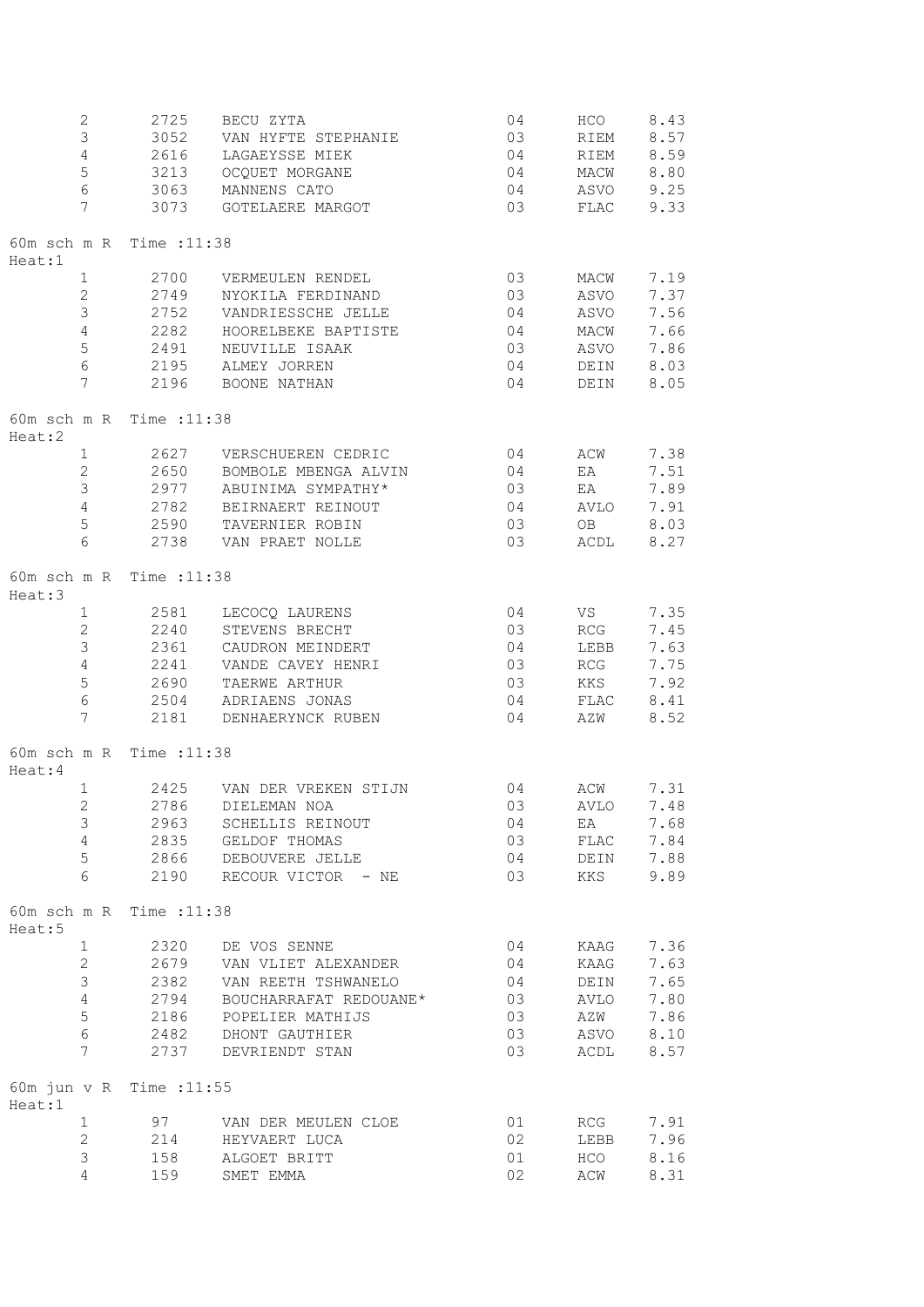| 5<br>$\epsilon$                    | 400<br>145   | COQUYT MAXENCE<br>HIEL EMMA                 | 02<br>01             | KAAG<br>LEBB      | 8.35<br>8.64 |
|------------------------------------|--------------|---------------------------------------------|----------------------|-------------------|--------------|
| 7                                  | 172          | VANTOMME JONI                               | 02                   | FLAC              | 9.24         |
| 60m jun v R Time : 11:55<br>Heat:2 |              |                                             |                      |                   |              |
| $\mathbf 1$<br>$\overline{2}$      | 155<br>447   | VAN LAERE LIESELOTTE<br>KADIAMBA ANOUCHKA   | 01<br>02             | ACW<br>ACW        | 7.83<br>7.94 |
| 3                                  | 128          | VAN RENTERGHEM ZARA                         | 02                   | KAAG              | 8.23         |
| $\overline{4}$                     | 107          | DE NAEYER EMMA                              | 02                   | ACME              | 8.25         |
| 5<br>$6\phantom{a}$                | 251<br>112   | VAN DEN BREMT LORE<br>SERVAES LAURA         | 02<br>02             | EA<br>RCG         | 8.33<br>8.69 |
| 60m jun v R Time : 11:55<br>Heat:3 |              |                                             |                      |                   |              |
| $\mathbf 1$                        | 14           | PRAET JUSTINE                               | 02                   | STAX              | 7.90         |
| $\mathbf{2}$                       | 126          | BELLINGS FEE                                | 02                   | HCO               | 7.96         |
| 3<br>$\overline{4}$                | 310          | DE BOCK LISA                                | 02                   | RIEM              | 8.14         |
| 5                                  | 154<br>417   | VAN DER VREKEN LOTTE<br>BRACKE JILL         | 01<br>01             | ACW<br>RCG        | 8.18<br>8.21 |
| $6\,$                              | 383          | VANRYSSELBERGHE LARA                        | 01                   | ASVO              | 8.64         |
| 60m sen v R Time : 12:10<br>Heat:1 |              |                                             |                      |                   |              |
| $\mathbf{1}$                       | 1721         | VINCKE RANI                                 | 0 <sub>0</sub>       | HAC               | 7.73         |
| $\mathbf{2}$<br>3                  | 1033<br>1409 | DE FOER LOTTE<br>BEYLEMANS JOKE             | 0 <sub>0</sub><br>99 | ACW<br>ACME       | 7.76<br>7.87 |
| $\overline{4}$                     | 1410         | BEYLEMANS LAURA                             | 97                   | ACME              | 7.92         |
| 5                                  | 1774         | ROSSAERT MIREILLE                           | 90                   | ACW               | 8.30         |
| $\epsilon$                         | 1482         | VAN HECKE SARAH                             | 95                   | ACME              | 8.45         |
| $\overline{7}$<br>$\,8\,$          | 1350<br>1492 | BRUGGHE LIES<br>SILVERANS SARA              | 99<br>96             | HAC<br>ΕA         | 8.47<br>8.88 |
| 60m sen v R Time : 12:10<br>Heat:2 |              |                                             |                      |                   |              |
| 1                                  | 1717         | GOOSSENS JUSTINE                            | 0 <sup>0</sup>       | RCG               | 7.71         |
| $\overline{2}$                     | 1295         | STAPPERS FLORE - 91                         | 95                   | FLAC              | 7.95         |
| 3                                  | 1781         | LAMBRECHT CHARLOTTE                         | 93                   | KAAG              | 8.06         |
| $\overline{4}$<br>5                | 1862         | BEAUCARNE CHLOë<br>1699 TOP MAYA            | 97<br>98             | FLAC              | 8.16         |
| 6                                  |              | 2828 GHYSELEN TINE                          | 70                   | AVLO<br>RIEM 8.65 | 8.34         |
| $7\overline{ }$                    |              | 3418 VERNIERS LEEN                          | 70                   | RIEM              | 9.54         |
| 60m sen v R Time : 12:10<br>Heat:3 |              |                                             |                      |                   |              |
| $\mathbf{1}$                       |              | 1387 BAUWENS LAURES                         | 99                   | RCG               | 7.82         |
| $\overline{2}$<br>3                |              | 1782 VAN GIJSEGHEM SOFIE                    | 99<br>96             | KAAG<br>VOLH      | 7.89<br>7.90 |
| $\overline{4}$                     |              | 1524 HELLEMANS SASKIA<br>2842 DE CORTE LYNN | 80                   | <b>OB</b>         | 8.08         |
| 5                                  |              | 1773 ROSSAERT ISAURA                        | 92                   | ACW               | 8.49         |
| 6                                  |              | 1440 DE CLERCQ BOWEN                        | 97                   | LEBB              | 8.81         |
| $7\overline{ }$                    |              | 3308 ALGOET ANN                             | 63                   | ACW               | 9.70         |
| 60m jun m R Time : 12:12<br>Heat:1 |              |                                             |                      |                   |              |
| $\mathbf{1}$<br>$\overline{2}$     | 56           | EVRARD BENJAMIN                             | 02                   | <b>KAAG</b>       | 7.23<br>7.34 |
| $\mathfrak{Z}$                     | 363<br>370   | VERSAVEL SIMON<br>DEGRYSE IBEN              | 02<br>02             | FLAC<br>AVR       | 7.44         |
| $\overline{4}$                     |              | 68 VAN HERREWEGHE THOMAS                    | 02                   | RIEM              | 7.45         |
| 5                                  |              | 50 VAN DE WALLE MATHIS                      | 02                   | DEIN              | 7.54         |
| 6                                  | 373          | SCHOKKAERT ARNOUT                           | 02                   | VITA              | 7.92         |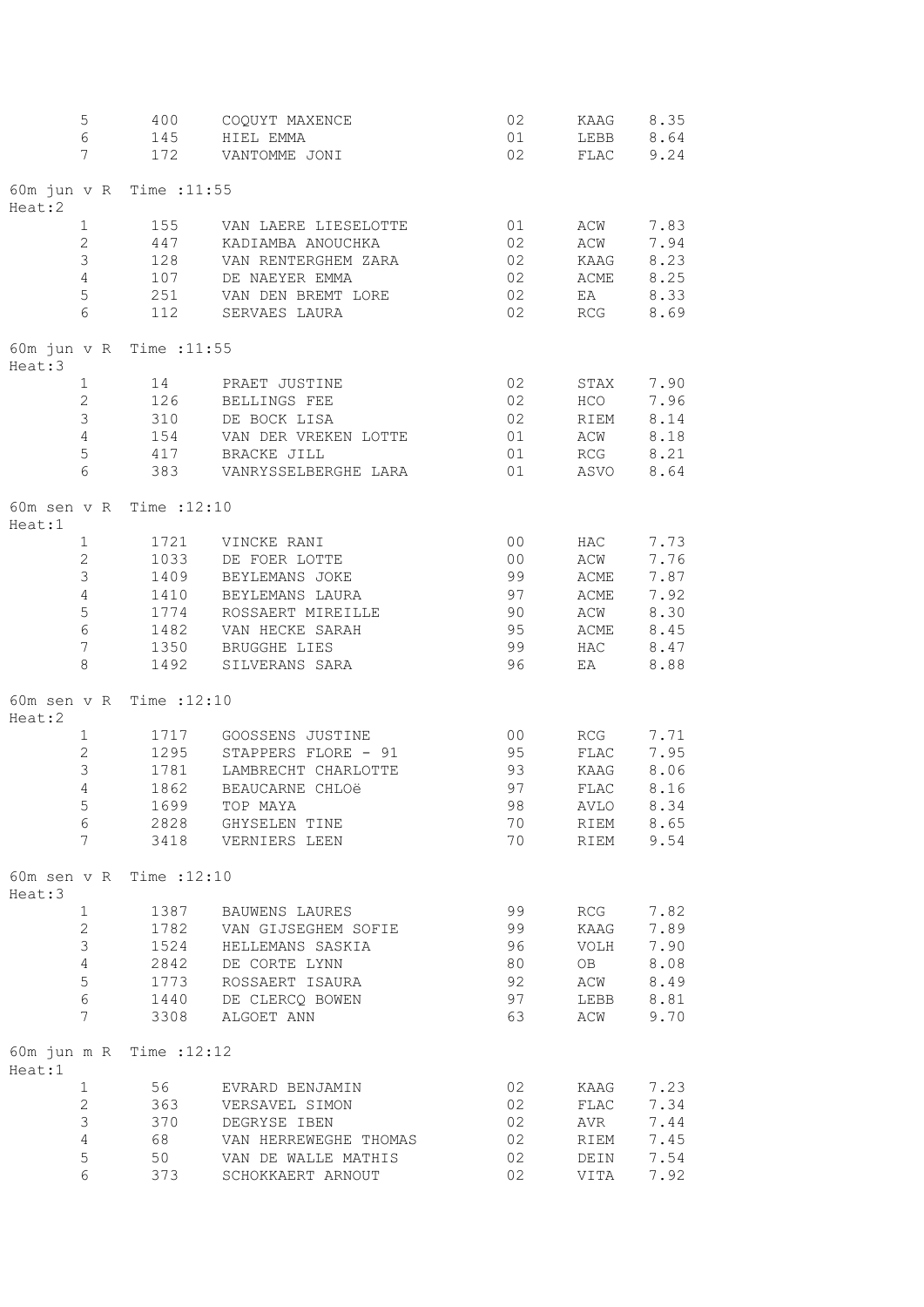| Heat:2                      |                   | 60m jun m R Time : 12:12    |                                                                                       |                 |             |      |        |
|-----------------------------|-------------------|-----------------------------|---------------------------------------------------------------------------------------|-----------------|-------------|------|--------|
| $\mathbf{1}$                |                   | 238                         | BUFFEL SIMON 01                                                                       |                 | RCG         | 7.25 |        |
| $\overline{2}$              |                   | 27                          | BOTTERMAN EMIEL 02                                                                    |                 | DEIN        | 7.26 |        |
| $\mathcal{S}$               |                   | 247                         | BERGHMANS ARNE                                                                        | 02              | FLAC        | 7.45 |        |
| $\overline{4}$              |                   | 208                         | CNEUT MICHIEL                                                                         | 02              | AVR         | 7.54 |        |
|                             | 5                 |                             | LANKIANG SARANI JUNIOR 02                                                             |                 | ZA          | 7.69 |        |
|                             | 6                 |                             |                                                                                       | 01              | VOLH 7.76   |      |        |
| $7\overline{ }$             |                   |                             | 476     LANKIANG SARANI JU<br>486       GIJSEMANS DYLAN<br>7           MEYSKENS SIMON | 01              | STAX 8.06   |      |        |
| Heat:1                      |                   | 60m sen m R Time : 12:15    |                                                                                       |                 |             |      |        |
|                             |                   | 1 2498                      | ROSSAERT MICHAëL 65                                                                   |                 | ACW         | 7.07 |        |
|                             |                   |                             | 2 2018 DESCHEPPER YORAN                                                               | 00              | MACW        | 7.08 |        |
| $\mathcal{S}$               |                   | 2014                        | GOOSSENS YANNICK                                                                      | 97              | HAMM        | 7.28 |        |
|                             | $4\overline{ }$   | 2180                        | COLPAERT SANDER 97                                                                    |                 | RIEM        | 7.56 |        |
|                             | 5 <sup>5</sup>    | 1997                        |                                                                                       |                 | LEBB        | 7.62 |        |
| $6\overline{6}$             |                   | 5121                        | MICHIELS DANIËL 98<br>DE CLERCQ JURGEN 79<br>RIJDANT PASCAL 69                        |                 | RIEM 7.79   |      |        |
| $7\phantom{.0}$             |                   | 4204                        |                                                                                       |                 | ACG 8.12    |      |        |
| 8                           |                   |                             | 5390 BEIRNAERT ANDY                                                                   | $\frac{65}{69}$ | AVLO 8.14   |      |        |
|                             |                   |                             |                                                                                       |                 |             |      |        |
| Heat:2                      |                   | 60m sen m R Time : 12:15    |                                                                                       |                 |             |      |        |
|                             | $1 \qquad \qquad$ |                             | 2112 HUWEL KLAAS                                                                      | 91 ASVO 7.18    |             |      |        |
|                             | $2^{\circ}$       |                             | 4588 VEREECKE PIETER-JAN 82                                                           |                 | FLAC 7.21   |      |        |
|                             | $\mathcal{S}$     | 1621                        | RENSON MASSIMO                                                                        | $\frac{96}{17}$ | FLAC        | 7.24 |        |
| $\overline{4}$              |                   | 2128                        | DUMON EWOUT                                                                           | 95              | KAAG        | 7.46 |        |
| $\mathbf 5$                 |                   |                             | 1697 VERBRAEKEL NIELS                                                                 | 96              | VS          | 7.49 |        |
| $6\,$                       |                   |                             | 2123 VANHEMEL PIETER                                                                  | 96              | ACW         | 7.76 |        |
| $7\phantom{.0}$             |                   |                             | 5379 GOOSSENS ALAIN 71                                                                |                 | AVLO 8.25   |      |        |
| 8                           |                   | 4346                        | LEYSEELE KURT 75                                                                      |                 | BEHO        | 8.63 |        |
| Heat:3                      |                   | 60m sen m R Time : 12:15    |                                                                                       |                 |             |      |        |
|                             | $1 \quad$         |                             | 1567 VERGAELEN DRIES                                                                  | 00              | RCG         | 7.20 |        |
| $\overline{2}$              |                   |                             | 1711 SCHELDEMAN YESTIN                                                                | 91              | RCG         | 7.34 |        |
| $\mathfrak{Z}$              |                   | 1624                        | ANNYS JASPER                                                                          | 00              | OB          | 7.34 |        |
| $\overline{4}$              |                   | 1354                        | TOMMELEIN LEANDER                                                                     | 94              | OB          | 7.37 |        |
| 5                           |                   | 2492                        | ROOSE TIBO                                                                            | 97              | AZW         | 7.47 |        |
| 6                           |                   | 1474                        | SERTIN JARON                                                                          | 98              | $_{\rm VS}$ | 7.86 |        |
| 7                           |                   | 2178                        | DEJONCKHEERE KORNEEL                                                                  | 91              | HAC         | 8.10 |        |
| 8                           |                   | 1622                        | VANTOMME MATHIAS                                                                      | 94              | OB          | 8.11 |        |
|                             |                   | 60m sen m R Time : 12:15    |                                                                                       |                 |             |      |        |
| Heat: 4                     |                   |                             |                                                                                       |                 |             |      |        |
| $\mathbf{1}$                |                   | 1742                        | OWUSU DYLAN                                                                           | 97              | RCG         | 7.04 |        |
| $\mathbf{2}$                |                   | 1762                        | VANLIERDE JORG                                                                        | 99              | DEIN        | 7.23 |        |
| 3                           |                   | 1914                        | VAN DE VOORDE GERBEN                                                                  | 90              | ACW         | 7.51 |        |
| $\sqrt{4}$                  |                   | 4009                        | VAN INGELGEM THOMAS                                                                   | 84              | LEBB        | 7.57 |        |
| 5                           |                   | 5712                        | QUARTIER PIETER                                                                       | 81              | DEIN        | 7.69 |        |
| $\epsilon$                  |                   | 1351                        | VERHELST MAXIME                                                                       | 95              | OB          | 7.84 |        |
| 7                           |                   | 3938                        | DESCHAMPS FREDERIK                                                                    | 72              | AZW         | 8.44 |        |
| Heat:1                      |                   | hoog cad sch v Time : 13:54 |                                                                                       |                 |             |      |        |
| $\mathbf{1}$<br>$\mathbf 1$ |                   | 2665                        | LIGNEEL YORUNN                                                                        | 03              | HAC         | 1.67 | L PK W |
| 2<br>1                      |                   | 2882                        | VANHOEIJEN SENNAH                                                                     | 04              | DEIN        | 1.62 | L PK O |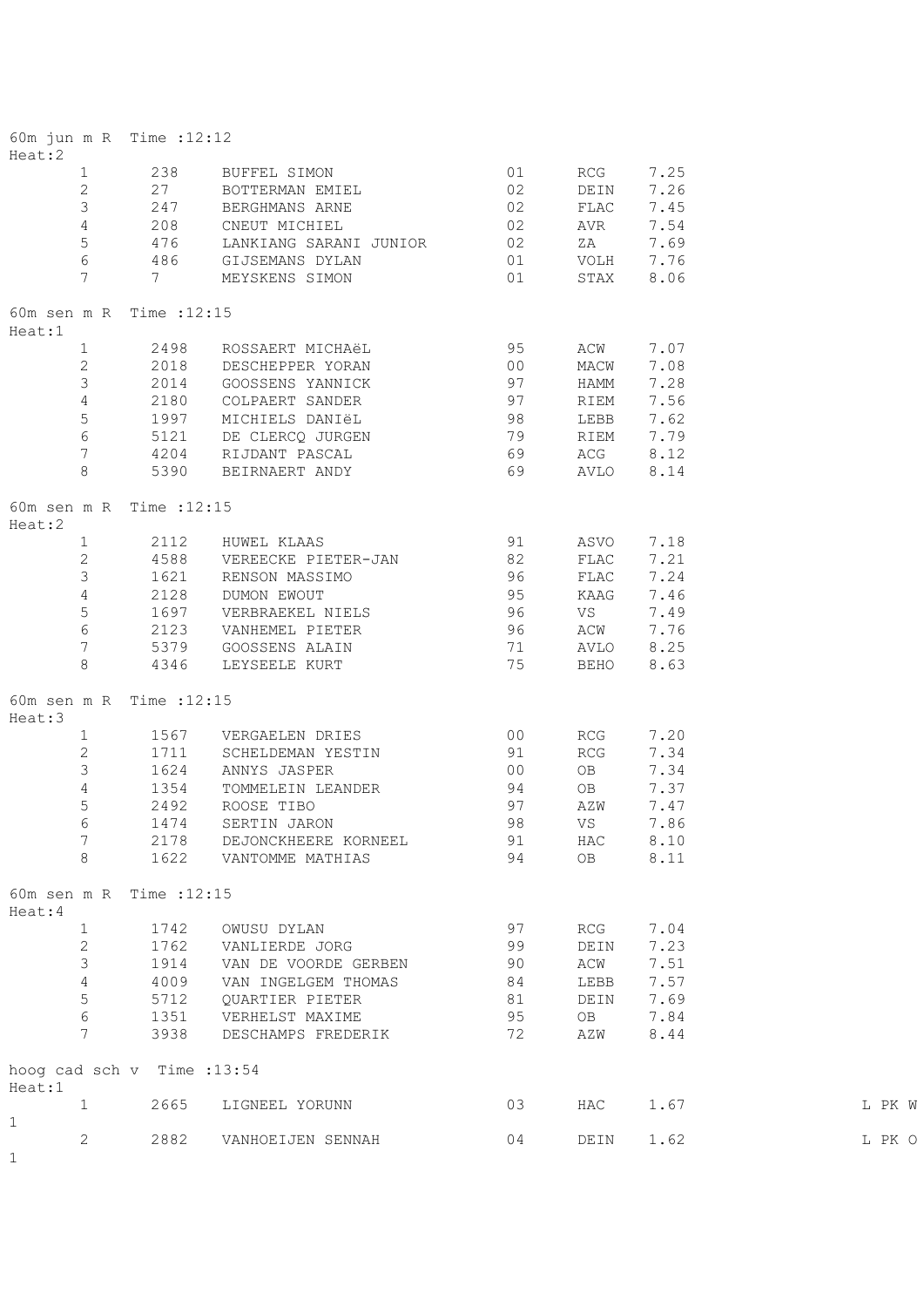|                         | 3                     | 28           | BRISSON ESTHER                    | 05       | STAX       | 1.59         | C PK O           |
|-------------------------|-----------------------|--------------|-----------------------------------|----------|------------|--------------|------------------|
| $\mathbf{1}$            | $\overline{4}$        | 2677         | DE TROYER MARIE                   | 03       | VS         | 1.56         | L PK O           |
| $\overline{\mathbf{c}}$ | 5                     | 444          | HEYMANS HANNELORE                 | 05       | EA         | 1.56         | C PK O           |
| $\overline{c}$          | 6                     | 2640         | VERSTEELE KLARA                   | 04       | MACW       | 1.56         | L PK W           |
| 2                       | $7\phantom{.0}$       | 212          | MICHIEL BIEKE                     | 05       | FLAC       | 1.53         | C PK W           |
| $\mathbf 1$             | 8                     | 154          | VAN MARCKE OPHELIA                | 06       | AZW        | 1.53         | C PK W           |
| $\overline{c}$          |                       |              |                                   |          |            |              |                  |
| 3                       | 9                     | 211          | MICHIEL CATO                      | 05       | FLAC       | 1.50         | C PK W           |
| 3                       | 10                    | 633          | HERREMANS REBECCA                 | 06       | ACW        | 1.50         | C PK O           |
| 3                       | 11                    | 2933         | BAUWENS KATO                      | 03       | ACW        | 1.50         | L PK O           |
|                         | 12                    | 2853         | OWUSU BERYL                       | 03       | RCG        | 1.45         |                  |
|                         | 13                    | 186          | DE KEYSER JUTTA                   | 06       | OB         | 1.40         |                  |
|                         | 14                    | 94           | MUYSHONDT EMMA                    | 06       | LEBB       | 1.40         |                  |
|                         | 14                    | 2972         | BEYNE ESTHER                      | 04       | VOLH       | 1.40         |                  |
|                         | 16                    | 523          | CAULIER LOTTE                     | 06       | FLAC       | 1.35         |                  |
|                         | 16                    | 187          | DE BLEECKERE MAUD                 | 06       | OB         | 1.35         |                  |
|                         |                       | 678          | STERCK LOU                        | 06       |            | 1.35         |                  |
|                         | 18                    |              |                                   |          | EA         |              |                  |
|                         | 19                    | 705          | WAUTERS LIZE                      | 06       | VOLH       | 1.35         |                  |
|                         | 19                    |              | 694 BOEYKENS ELISE                | 05       | VOLH       | 1.35         |                  |
|                         | 21                    |              | 1028 RITIÈRE CAMILLE              | 05       | RCG        | 1.30         |                  |
| Heat:1                  | ver jun m Time :13:28 |              |                                   |          |            |              |                  |
|                         | $\mathbf{1}$          | 146          | COENE LARS                        | 02       |            | KAAG 6.50    | PK O 1           |
|                         | $\mathbf{2}$          | 81           | LARMUSEAU PIETERJAN               | 02       | ACG        | 6.02         | PK O 2           |
|                         | 3                     | 428          |                                   | 02       |            | 5.95         |                  |
|                         |                       |              | GAYSE BRENT                       |          | FLAC<br>OB |              | PK W 1           |
|                         | 4<br>5                | 443          | THIEL SANDER<br>248 TERRYN HANNES | 01<br>02 | AVMO       | 5.88<br>5.39 | PK W 2<br>PK W 3 |
|                         |                       |              |                                   |          |            |              |                  |
| Heat:1                  | ver sen m Time :13:29 |              |                                   |          |            |              |                  |
|                         | 1                     | 2142         | DE LEENHEER MATTHIAS              | 91       | AVLO       | 6.73         | PK O 1           |
|                         | $\mathbf{2}$          | 1699         | GONNISSEN JEROEN                  | 98       | FLAC       | 6.57         | PK W 1           |
|                         | $\mathsf 3$           | 1711         | SCHELDEMAN YESTIN                 | 91       | RCG        | 6.57         | PK O 2           |
|                         | $\sqrt{4}$            | 2100         | DIERYCK GERTJAN                   | 94       | MACW       | 6.29         | PK W 2           |
|                         | 5                     | 1757         | PARMENTIER THOMAS                 | 92       | DEIN       | 6.23         | PK O 3           |
|                         | $\epsilon$            | 1697         | VERBRAEKEL NIELS                  | 96       | VS         | 6.03         |                  |
|                         | $\overline{7}$        | 1640         | LAEVENS NIELS                     | 98       | KKS        | 5.87         | PK W 3           |
|                         | $\,8\,$               | 5712         | QUARTIER PIETER                   | 81       | DEIN       | 5.29         |                  |
|                         | 9                     | 4581         | VAN HOOF KOR                      | 73       | VS         | 5.07         |                  |
|                         | $10$                  | 4980         | ROESBEKE RUDY                     | 64       | FLAC       | 4.31         |                  |
|                         |                       |              |                                   |          |            |              |                  |
| Heat:1                  | kogel sch v           | Time : 13:39 |                                   |          |            |              |                  |
|                         | $\mathbf{1}$          | 2969         | VAN HOYWEGHEN SARA                | 03       | VOLH       | 12.89        | PK O 1           |
|                         | $\mathbf{2}$          | 3068         | VANDEWALLE FEBE                   | 03       | ASVO       | 11.60        | PK O 2           |
|                         | 3                     | 2519         | VERSTRAETEN JOLIEN                | 03       | STAX       | 11.05        | PK O 3           |
|                         | $\sqrt{4}$            | 2759         | SAUTIER NORIANE                   | 03       | AZW        | 11.02        | PK W 1           |
|                         | 5                     | 2593         | GINTERTAELLE JILL                 | 04       | KAAG       | 10.88        |                  |
|                         | $\sqrt{6}$            | 2768         | VAN DER EECKEN MARTHE             | 03       | DEIN       | 10.76        |                  |
|                         | $\boldsymbol{7}$      | 2725         | BECU ZYTA                         | 04       | HCO        | 10.73        | PK W 2           |
|                         | $\,8\,$               | 2671         | AMEZ NOOR                         | 03       | AZW        | 10.40        | PK W 3           |
|                         | 9                     | 3005         | VANHEE MAYA                       | 04       | MACW       | 10.08        |                  |
|                         |                       |              |                                   |          |            |              |                  |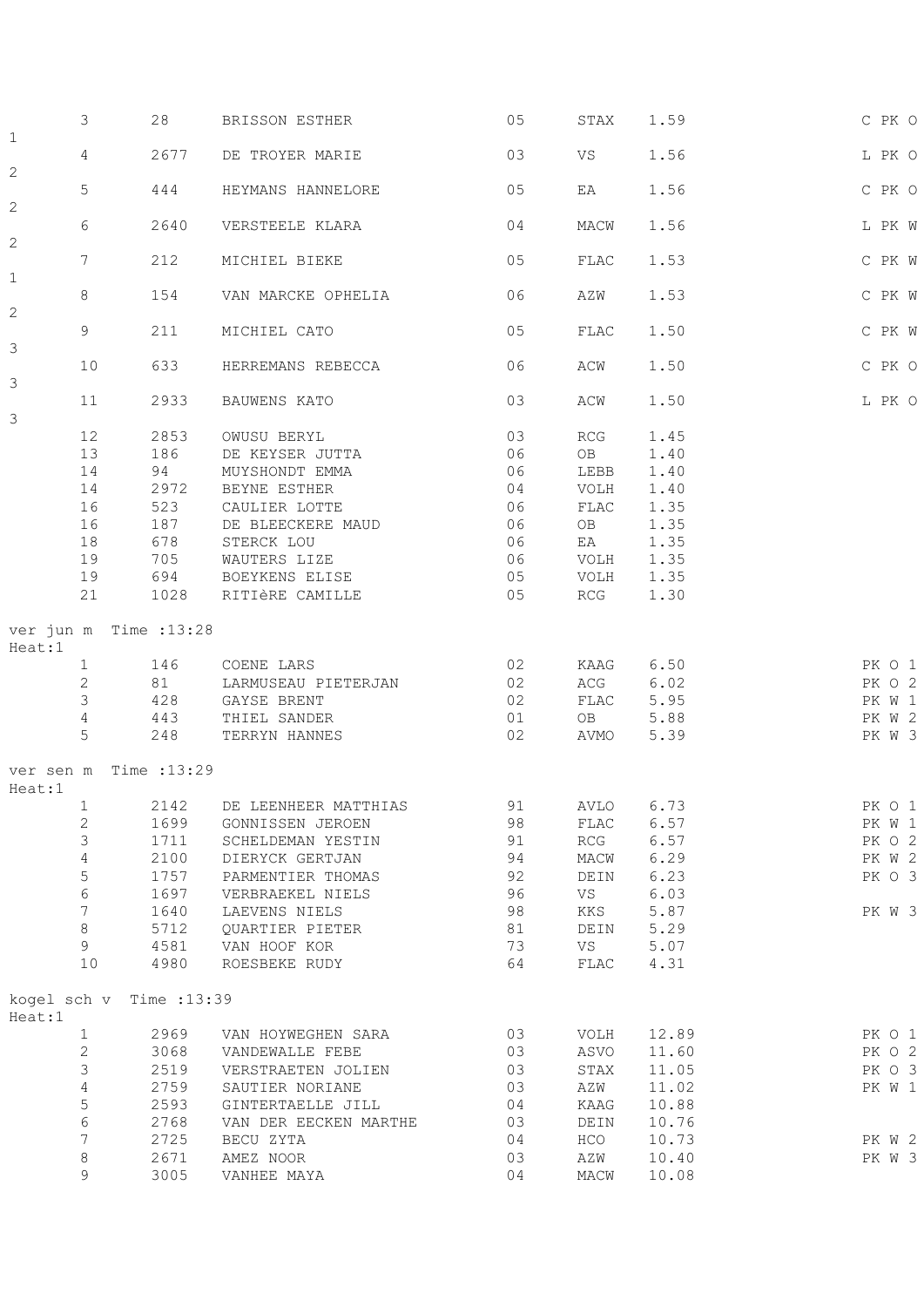| 10<br>11                                 | 3091<br>3073 | ROMBAUT LUNA<br>GOTELAERE MARGOT   | 03<br>03       | AVLO<br>FLAC | 9.81<br>9.48 |        |  |
|------------------------------------------|--------------|------------------------------------|----------------|--------------|--------------|--------|--|
| 12<br>13                                 | 2801<br>2605 | DECLERCK LOTTE<br>VAN HULLE MARION | 04<br>04       | HAC<br>RCG   | 9.29<br>8.79 |        |  |
| 14                                       | 2891         | EECKHOUT SARAH                     | 03             | VS           | 8.41         |        |  |
| 15                                       | 3050         | DE PAPE JELKE                      | 04             |              | RIEM 8.33    |        |  |
| 16                                       | 2655         | COCQUYT KYRA                       | 04             | STAX         | 7.24         |        |  |
| 60m cad v FIN OVL Time : 13:17<br>Heat:1 |              |                                    |                |              |              |        |  |
| $\mathbf{1}$                             | 707          | DHONDT RUNE                        | 06             | KAAG         | 8.04         | PK 0 1 |  |
| 2                                        | 100          | HEYVAERT ELLA                      | 05             | LEBB         | 8.12         | PK O 2 |  |
| 3                                        | 294          | BOLLENGIER IRIS                    | 06             | VS           | 8.23         | PK O 3 |  |
| $\overline{4}$                           | 159          | DE SCHRIJVER ARWEN                 | 06             | KAAG         | 8.24         |        |  |
| 5                                        |              | 577 HEYVAERT NONA                  | 05             | LEBB         | 8.26         |        |  |
| $\sqrt{6}$                               | 1012         | SAKWE NAOMI                        | 05             | RCG          | 8.28         |        |  |
| $7\phantom{.0}$                          | 1092         | TRAORE AïCHA                       | 06             |              | KAAG 8.30    |        |  |
| 8                                        | 486          | DE STERCKE FLORE 65                |                | ASVO         | 8.42         |        |  |
| 60m cad v FIN WVL Time : 13:18<br>Heat:1 |              |                                    |                |              |              |        |  |
| $\mathbf{1}$                             | 212          | MICHIEL BIEKE                      | 05             | FLAC         | 8.08         | PK W 1 |  |
| $\mathbf{2}$                             | 70           | GOOSEN YANA                        | 05             | AZW          | 8.20         | PK W 2 |  |
| 3                                        | 211          | MICHIEL CATO                       | 05             | FLAC         | 8.27         | PK W 3 |  |
| $\overline{4}$                           | 385          | VAN DAELE JUTTA                    | 05             | AVMO         | 8.38         |        |  |
| 5                                        | 902          | BEKAERT JITSKE                     | 05             | AVR          | 8.46         |        |  |
| $\epsilon$                               | 354          | OOGHE LAURA                        | 06             |              | HCO 8.49     |        |  |
| $\overline{7}$                           | 300          | MOERMAN FENNE                      | 05             | AZW 8.54     |              |        |  |
| 8                                        | 536          | LEMMENS JUNE                       | 06             | FLAC         | 8.83         |        |  |
| 60m cad m FIN OVL Time : 13:19<br>Heat:1 |              |                                    |                |              |              |        |  |
| $\mathbf{1}$                             | 144          | TORCK JARNO                        | 05             | LEBB         | 7.35         | PK O 1 |  |
| $\mathbf{2}$                             | 812          | VAN AERDE YENS                     | 05             | AVLO         | 7.78         | PK O 2 |  |
| 3                                        | 793          | HUYGHE RUBE                        | 05             | AVLO         | 7.91         | PK 0 3 |  |
| $\sqrt{4}$                               | 813          | VAN DEN BROECK YENTE               | 0 <sub>5</sub> | AVLO         | 7.92         |        |  |
| 5                                        |              | 500 CHAUMILLON FINN                | 05             |              | ALVA 8.35    |        |  |
| $6\,$                                    | 783          | ROGGE DAAN                         | 05             | ASVO         | 8.36         |        |  |
| $\overline{7}$                           | 650          | DHAENE THOMAS                      | 06             | ACW          | 8.45         |        |  |
| $8\,$                                    | 75           | HUYSMAN WOUT                       | 05             | LEBB 8.61    |              |        |  |
| 60m cad m FIN WVL Time : 13:20<br>Heat:1 |              |                                    |                |              |              |        |  |
| $\mathbf{1}$                             | 414          | BARIGAND SANTIAGO                  | 06             | OB           | 7.59         | PK W 1 |  |
| $\mathbf{2}$                             | 378          | VELGHE EMIEL                       | 05             | AVMO         | 7.77         | PK W 2 |  |
| 3                                        | 178          | TALLIEU LEANDRO                    | 05             | AVR          | 8.04         | PK W 3 |  |
| $\sqrt{4}$                               | 185          | VANHOUCKE ELIAS                    | 05             | FLAC         | 8.04         |        |  |
| 5                                        | 309          | LEYSEELE WOUT                      | 05             | BEHO         | 8.33         |        |  |
| $\epsilon$                               | 58           | SAUTIER FLORIAN                    | 06             | AZW          | 8.37         |        |  |
| 7                                        | 409          | VANGROENWEGHE TIM                  | 05             | FLAC         | 8.58         |        |  |
| 8                                        | 930          | BRIDELANCE ANDRES                  | 05             | FLAC         | 8.67         |        |  |
| 60m sch v FIN OVL Time : 13:23<br>Heat:1 |              |                                    |                |              |              |        |  |
| $\mathbf{1}$                             | 2634         | VAN DRIESSCHE XANTHE               | 03             | KAAG         | 8.05         | PK O 1 |  |
| $\mathbf{2}$                             | 3012         | D'HAEYERE KATO                     | 04             | ACME         | 8.14         | PK O 2 |  |
| 3                                        | 2618         | DE VARé CLARA                      | 04             | KAAG         | 8.15         | PK O 3 |  |
| $\sqrt{4}$                               | 2934         | DE BLOCK VEERLE                    | 03             | ACW          | 8.17         |        |  |
| 5                                        | 3065         | VANDERBAUWHEDE KAAT                | 04             | ASVO         | 8.20         |        |  |
| $\epsilon$                               | 2977         | HERMANS YUNA                       | 04             | VOLH         | 8.31         |        |  |
| 7                                        | 2602         | LEROY LOTTE                        | 04             | RCG          | 8.36         |        |  |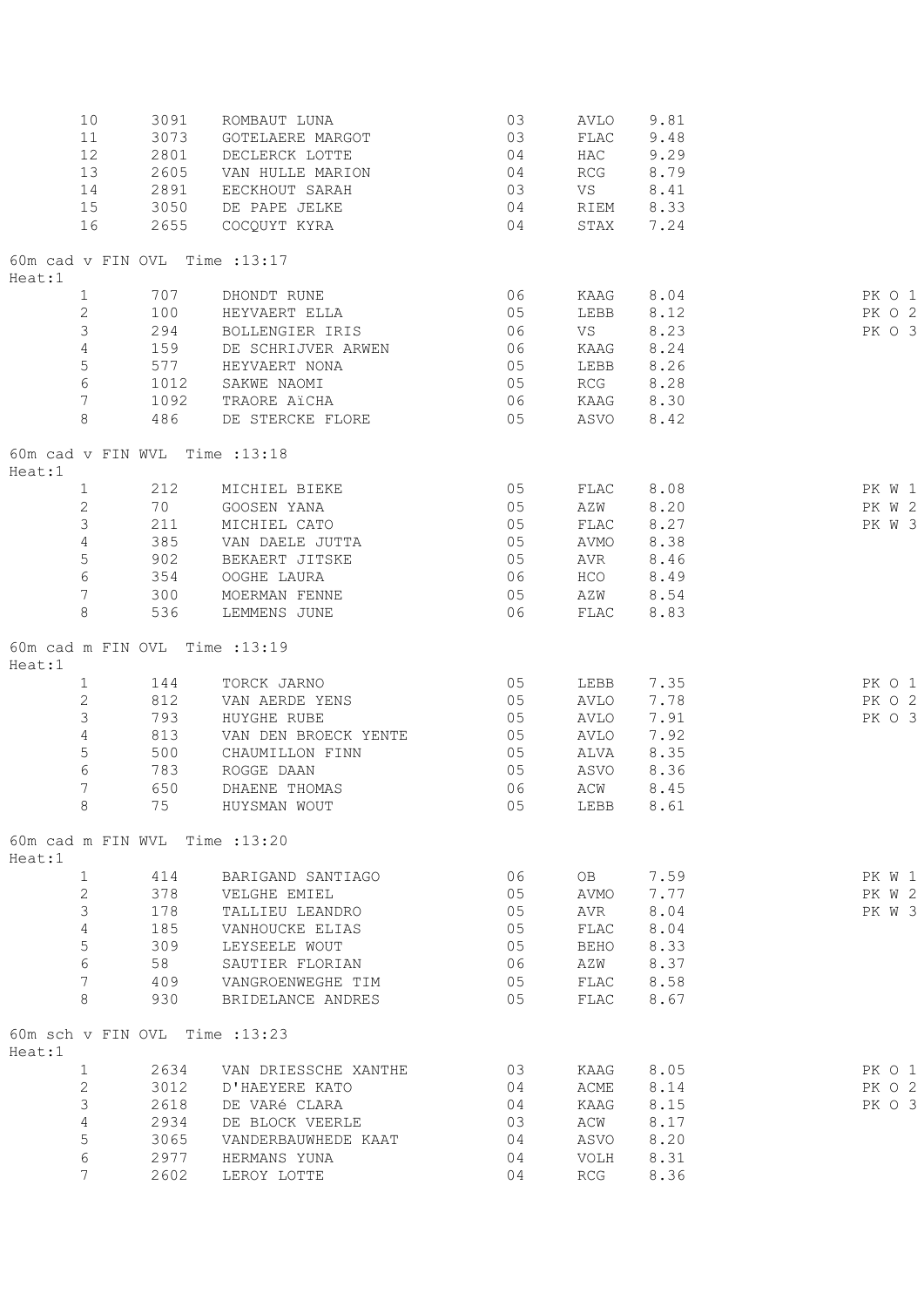|                | 8               |      | 3033 VAN PARYS LOUISE                                                 | 03                                        | DEIN 8.40 |           |        |
|----------------|-----------------|------|-----------------------------------------------------------------------|-------------------------------------------|-----------|-----------|--------|
| Heat:1         |                 |      | 60m sch v FIN WVL Time : 13:30                                        |                                           |           |           |        |
|                | $\mathbf{1}$    | 2633 | LOUAGIE LORE                                                          | 04                                        |           | AVR 8.10  | PK W 1 |
|                | 2               |      | 2773 VANDOMMELE YANA                                                  | 03                                        | FLAC 8.12 |           | PK W 2 |
|                | $\mathfrak{Z}$  |      |                                                                       | 03                                        |           | OB 8.17   | PK W 3 |
|                |                 |      |                                                                       |                                           |           |           |        |
|                | $\overline{4}$  |      |                                                                       | 04                                        | HCO 8.43  |           |        |
|                | $\mathsf S$     | 3003 | VERPLANCKE ALIX                                                       | 03                                        | MACW 8.47 |           |        |
|                | $\sqrt{6}$      | 2666 | VANDENBUSSCHE JOSEPHINE 03                                            |                                           | HAC 8.48  |           |        |
|                | $7\phantom{.0}$ |      | 3104 VINCKE LIBELIA                                                   | 03                                        | HAC 8.48  |           |        |
|                | 8               |      | 04 FLAC 8.69<br>2950 VERMOTE MARTHE                                   |                                           |           |           |        |
| Heat:1         |                 |      | 60m sch m FIN OVL Time : 13:30                                        |                                           |           |           |        |
|                | $\mathbf{1}$    |      | 2425 VAN DER VREKEN STIJN<br>2581 LECOCQ LAURENS<br>2320 DE VOS SENNE | 04                                        |           | ACW 7.20  | PK O 1 |
|                | $\mathbf{2}$    |      |                                                                       |                                           | <b>VS</b> | 7.31      | PK O 2 |
|                | $\mathsf 3$     |      |                                                                       | $\begin{array}{c} 0 4 \\ 0 4 \end{array}$ |           | KAAG 7.33 | PK O 3 |
|                | $\overline{4}$  |      | 2627 VERSCHUEREN CEDRIC 04                                            |                                           | ACW 7.33  |           |        |
|                | $\mathsf S$     |      | 2749 NYOKILA FERDINAND 03 ASVO 7.42                                   |                                           |           |           |        |
|                | $\sqrt{6}$      |      | 2786 DIELEMAN NOA                                                     | 03 AVLO 7.44                              |           |           |        |
|                |                 |      |                                                                       |                                           |           |           |        |
|                | $7\overline{ }$ |      | 2240 STEVENS BRECHT 63 RCG 7.47                                       |                                           |           |           |        |
|                | 8               |      | 2650 BOMBOLE MBENGA ALVIN 04 EA 7.54                                  |                                           |           |           |        |
| Heat:1         |                 |      | 60m sch m FIN WVL Time : 13:31                                        |                                           |           |           |        |
|                | $\mathbf{1}$    |      | 2700 VERMEULEN RENDEL                                                 | 03                                        |           | MACW 7.16 | PK W 1 |
|                | $\mathbf{2}$    | 2282 | HOORELBEKE BAPTISTE                                                   | 04                                        | MACW      | 7.66      | PK W 2 |
|                | 3               |      | 2835 GELDOF THOMAS                                                    | 03                                        | FLAC      | 7.74      | PK W 3 |
|                | $\overline{4}$  | 2186 | POPELIER MATHIJS                                                      | $\sim$ 03                                 | AZW       | 7.78      |        |
|                | $\mathsf S$     | 2690 | TAERWE ARTHUR                                                         | 03                                        | KKS       | 7.82      |        |
|                | $\sqrt{6}$      | 2590 | TAVERNIER ROBIN                                                       | 03                                        | OB        | 8.04      |        |
|                | $7\overline{ }$ |      |                                                                       |                                           |           |           |        |
|                |                 |      | 2181 DENHAERYNCK RUBEN 04                                             |                                           | AZW 8.39  |           |        |
|                | 8               |      | 2504 ADRIAENS JONAS                                                   | 04 FLAC 8.44                              |           |           |        |
| Heat:1         |                 |      | polsstok cad sch m Time :16:11                                        |                                           |           |           |        |
| $\mathbf{1}$   | $\mathbf{1}$    |      | 2363 VAN DAMME TIMON                                                  | 03                                        |           | LEBB 4.03 | L PK O |
| 2              | 2               | 2991 | KRIEKEMANS PIETER                                                     | 03                                        | ACW       | 3.65      | L PK O |
| $\mathbf 1$    | 3               | 2890 | VERSTRAETE MART                                                       | 04                                        | AVR       | 3.35      | L PK W |
| $\mathbf 1$    | 4               | 68   | VERHULST IDES                                                         | 05                                        | ACW       | 3.30      | C PK O |
|                | 5               | 2760 | NIJS NATHAN                                                           | 04                                        | AVLO      | 3.10      | L PK O |
| 3              | 6               | 957  | HUYGHELIER JELLE                                                      | 06                                        | ACME      | 3.05      | C PK   |
| 02             | 7               | 571  | WILLEMS CHARLES                                                       | 05                                        | ACME      | 2.80      | C PK   |
| O <sub>3</sub> |                 |      |                                                                       |                                           |           |           |        |
|                | 8               | 2843 | THIERENS RALPH                                                        | 04                                        | ACW       | 2.80      |        |
|                | 9               | 782  | DE VOS LOIC                                                           | 06                                        | AVLO      | 2.70      |        |
|                | 10              | 700  | NOPPE SIEBE                                                           | 06                                        | VOLH      | 2.50      |        |
|                | 11              | 2189 | ITERBEKE TIJL                                                         | 04                                        | ACW       | 2.40      |        |
|                | 12              | 221  | WAUMAN JELLE                                                          | 06                                        | AVLO      | 2.20      |        |
|                |                 | 2719 | PRIEM VICTOR                                                          | 04                                        | AVR       | NΜ        |        |
|                |                 |      |                                                                       |                                           |           |           |        |
| Heat:1         |                 |      | 60m jun v FIN OVL Time : 13:49                                        |                                           |           |           |        |
|                | $\mathbf{1}$    | 155  | VAN LAERE LIESELOTTE                                                  | 01                                        | ACW       | 7.82      | PK O 1 |
|                |                 |      |                                                                       |                                           |           |           |        |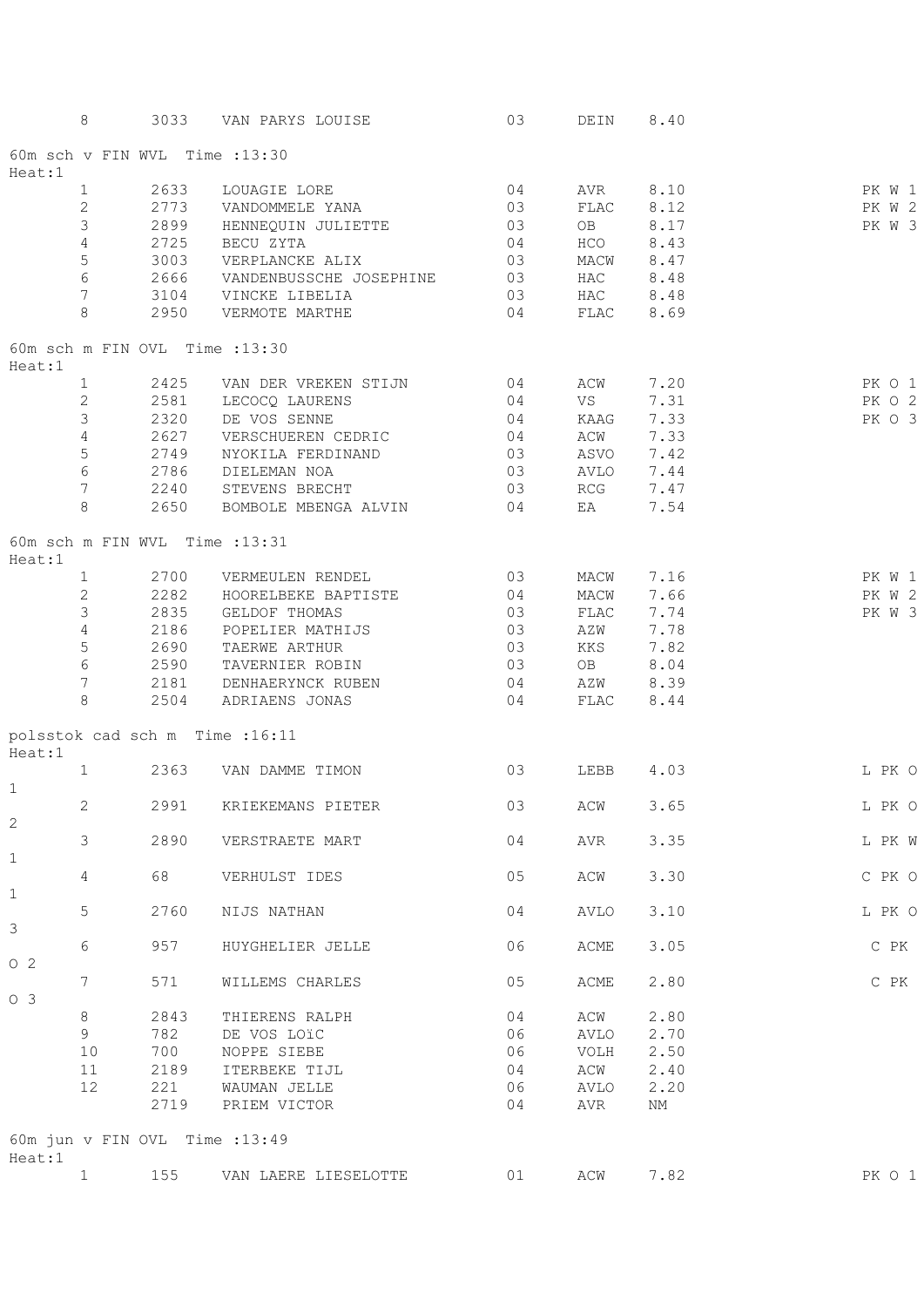| $\mathbf{2}$<br>3<br>4<br>5<br>$\sqrt{6}$<br>7<br>8 | 97<br>447<br>14<br>214<br>154<br>417<br>310 | VAN DER MEULEN CLOE<br>KADIAMBA ANOUCHKA<br>PRAET JUSTINE<br>HEYVAERT LUCA<br>VAN DER VREKEN LOTTE<br>BRACKE JILL<br>DE BOCK LISA | 01<br>02<br>02<br>02<br>01<br>01<br>02 | RCG<br>ACW<br>STAX<br>LEBB<br>ACW<br>RCG<br>RIEM | 7.91<br>7.95<br>7.96<br>7.99<br>8.13<br>8.18<br>8.31 | PK O 2<br>PK O 3 |
|-----------------------------------------------------|---------------------------------------------|-----------------------------------------------------------------------------------------------------------------------------------|----------------------------------------|--------------------------------------------------|------------------------------------------------------|------------------|
| Heat:1                                              | 60m jun v FIN WVL Time :13:50               |                                                                                                                                   |                                        |                                                  |                                                      |                  |
| $\mathbf{1}$                                        | 126                                         | BELLINGS FEE                                                                                                                      | 02                                     | HCO                                              | 7.93                                                 | PK W 1           |
| $\overline{2}$                                      | 158                                         | ALGOET BRITT                                                                                                                      | 01                                     | HCO                                              | 8.16                                                 | PK W 2           |
| 3                                                   | 172                                         | VANTOMME JONI                                                                                                                     | 02                                     | FLAC                                             | 9.27                                                 | PK W 3           |
| Heat:1                                              | 60m jun m FIN OVL Time : 13:55              |                                                                                                                                   |                                        |                                                  |                                                      |                  |
| $\mathbf{1}$                                        | 56                                          | EVRARD BENJAMIN                                                                                                                   | 02                                     | KAAG                                             | 7.18                                                 | PK 0 1           |
| $\overline{c}$                                      | 238                                         | <b>BUFFEL SIMON</b>                                                                                                               | 01                                     | RCG                                              | 7.19                                                 | PK O 2           |
| 3                                                   | 27                                          | BOTTERMAN EMIEL                                                                                                                   | 02                                     | DEIN                                             | 7.24                                                 | PK 0 3           |
| $\sqrt{4}$                                          | 68                                          | VAN HERREWEGHE THOMAS                                                                                                             | 02                                     | RIEM                                             | 7.40                                                 |                  |
| $\mathsf S$                                         | 50                                          | VAN DE WALLE MATHIS                                                                                                               | 02                                     | DEIN                                             | 7.56                                                 |                  |
| $\epsilon$                                          | 476                                         | LANKIANG SARANI JUNIOR                                                                                                            | 02                                     | ZA                                               | 7.60                                                 |                  |
| $7\phantom{.0}$<br>8                                | 486<br>373                                  | GIJSEMANS DYLAN                                                                                                                   | 01<br>02                               | VOLH                                             | 7.73                                                 |                  |
|                                                     |                                             | SCHOKKAERT ARNOUT                                                                                                                 |                                        | VITA                                             | 8.02                                                 |                  |
| Heat:1                                              | 60m jun m FIN WVL Time : 13:56              |                                                                                                                                   |                                        |                                                  |                                                      |                  |
| $\mathbf{1}$                                        | 370                                         | DEGRYSE IBEN                                                                                                                      | 02                                     | AVR                                              | 7.37                                                 | PK W 1           |
| $\mathbf{2}$                                        | 363                                         | VERSAVEL SIMON                                                                                                                    | 02                                     | FLAC                                             | 7.38                                                 | PK W 2           |
| 3                                                   | 247                                         | BERGHMANS ARNE                                                                                                                    | 02                                     | FLAC                                             | 7.41                                                 | PK W 3           |
| 4                                                   | 208                                         | CNEUT MICHIEL                                                                                                                     | 02                                     | AVR                                              | 7.73                                                 |                  |
| Heat:1                                              | 60m sen v FIN OVL Time : 13:57              |                                                                                                                                   |                                        |                                                  |                                                      |                  |
| $\mathbf{1}$                                        | 1717                                        | GOOSSENS JUSTINE                                                                                                                  | 00                                     | RCG                                              | 7.64                                                 | PK 0 1           |
| $\mathbf{2}$                                        | 1387                                        | BAUWENS LAURES                                                                                                                    | 99                                     | RCG                                              | 7.65                                                 | PK 0 2           |
| 3                                                   | 1033                                        | DE FOER LOTTE                                                                                                                     | 00                                     | ACW                                              | 7.77                                                 | PK 0 3           |
| 4                                                   | 1782                                        | VAN GIJSEGHEM SOFIE                                                                                                               | 99                                     | KAAG                                             | 7.85                                                 |                  |
| 5                                                   | 1409                                        | BEYLEMANS JOKE                                                                                                                    | 99                                     | $\mathop{\rm ACME}\nolimits$                     | 7.85                                                 |                  |
| 6                                                   | 1524                                        | HELLEMANS SASKIA                                                                                                                  | 96                                     | VOLH                                             | 7.93                                                 |                  |
| 7                                                   | 1410                                        | BEYLEMANS LAURA                                                                                                                   | 97                                     | ACME                                             | 7.93                                                 |                  |
| 8                                                   | 1781                                        | LAMBRECHT CHARLOTTE                                                                                                               | 93                                     | KAAG                                             | 8.04                                                 |                  |
| Heat:1                                              | 60m sen v FIN WVL Time : 13:58              |                                                                                                                                   |                                        |                                                  |                                                      |                  |
| $\mathbf{1}$                                        | 1721                                        | VINCKE RANI                                                                                                                       | 0 <sup>0</sup>                         | HAC                                              | 7.72                                                 | PK W 1           |
| $\mathbf{2}$                                        | 1295                                        | STAPPERS FLORE - 91                                                                                                               | 95                                     | FLAC                                             | 7.93                                                 | PK W 2           |
| 3                                                   | 2842                                        | DE CORTE LYNN                                                                                                                     | 80                                     | OB                                               | 8.03                                                 | PK W 3           |
| $\overline{4}$                                      | 1350                                        | <b>BRUGGHE LIES</b>                                                                                                               | 99                                     | HAC                                              | 8.51                                                 |                  |
|                                                     | 1862                                        | BEAUCARNE CHLOë                                                                                                                   | 97                                     | FLAC                                             | DNS                                                  |                  |
| Heat:1                                              | 60m sen m FIN OVL Time : 14:02              |                                                                                                                                   |                                        |                                                  |                                                      |                  |
| $\mathbf{1}$                                        | 1742                                        | OWUSU DYLAN                                                                                                                       | 97                                     | RCG                                              | 6.97                                                 | PK 0 1           |
| $\mathbf{2}$                                        | 2498                                        | ROSSAERT MICHAëL                                                                                                                  | 95                                     | ACW                                              | 7.02                                                 | PK 0 2           |
| 3                                                   | 1567                                        | VERGAELEN DRIES                                                                                                                   | 0 <sup>0</sup>                         | <b>RCG</b>                                       | 7.15                                                 | PK O 3           |
| $\overline{4}$                                      | 2112                                        | HUWEL KLAAS                                                                                                                       | 91                                     | ASVO                                             | 7.16                                                 |                  |
| 5                                                   | 1762                                        | VANLIERDE JORG                                                                                                                    | 99                                     | DEIN                                             | 7.21                                                 |                  |
| $\sqrt{6}$                                          | 2014                                        | GOOSSENS YANNICK                                                                                                                  | 97                                     | HAMM                                             | 7.31                                                 |                  |
| 7                                                   | 1711                                        | SCHELDEMAN YESTIN                                                                                                                 | 91                                     | RCG                                              | 7.31                                                 |                  |
| 8                                                   | 2128                                        | DUMON EWOUT                                                                                                                       | 95                                     | KAAG                                             | 7.48                                                 |                  |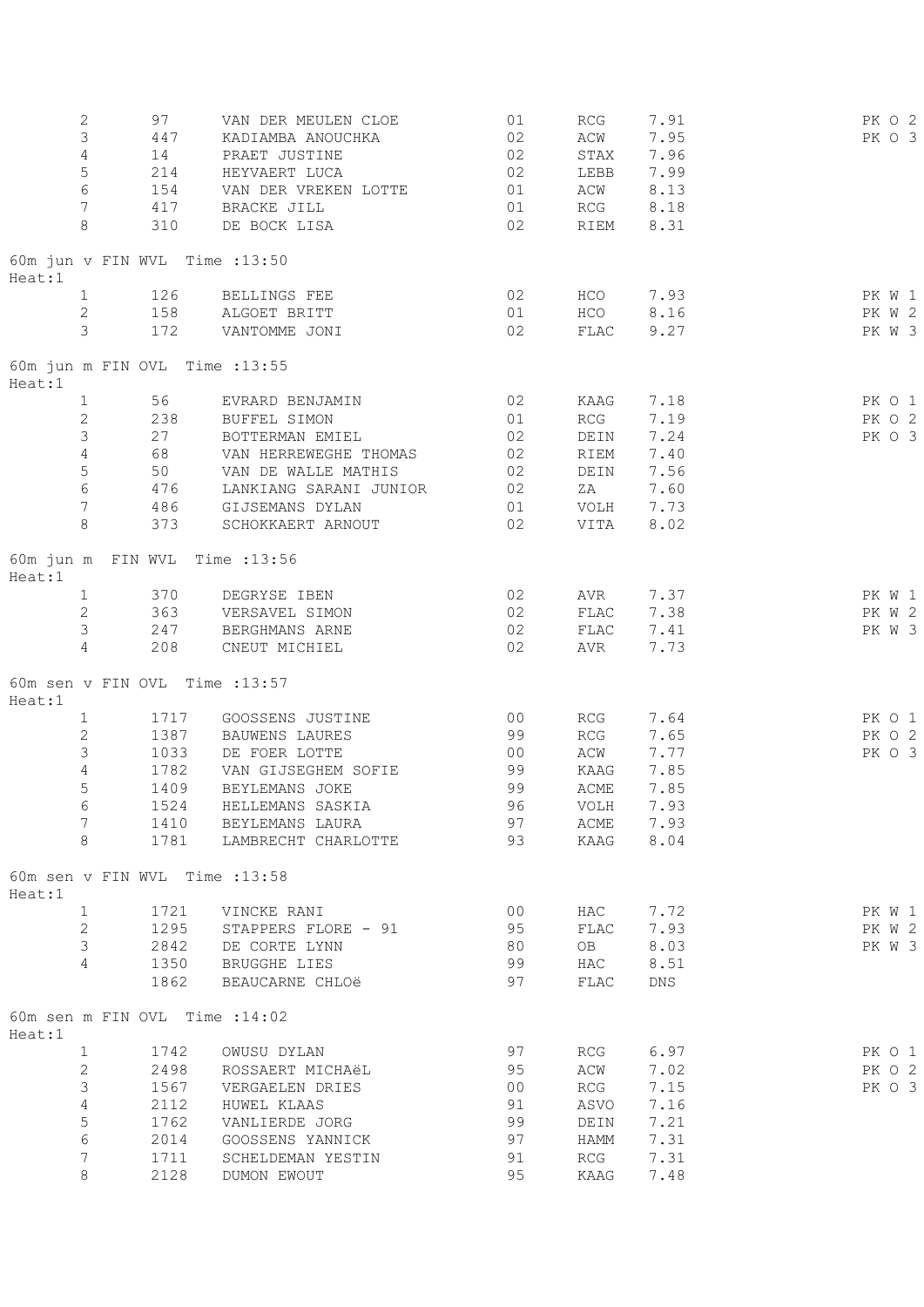| 60m sen m FIN WVL Time : 14:04    |            |                                     |          |              |              |                  |
|-----------------------------------|------------|-------------------------------------|----------|--------------|--------------|------------------|
| Heat:1<br>$\mathbf{1}$            | 2018       | DESCHEPPER YORAN                    | 00       | MACW         | 7.02         | PK W 1           |
| $\mathbf{2}$                      | 1621       | RENSON MASSIMO                      | 96       | FLAC         | 7.17         | PK W 2           |
| 3                                 | 4588       | VEREECKE PIETER-JAN                 | 82       | FLAC         | 7.23         | PK W 3           |
| $\overline{4}$                    | 1624       | ANNYS JASPER                        | 00       | OB           | 7.36         |                  |
| 5                                 | 1354       | TOMMELEIN LEANDER                   | 94       | OB           | 7.37         |                  |
| $\epsilon$                        | 2492       | ROOSE TIBO                          | 97       | AZW          | 7.43         |                  |
| $7\phantom{.0}$                   | 1351       | VERHELST MAXIME                     | 95       | OB           | 7.71         |                  |
| 8                                 | 2178       | DEJONCKHEERE KORNEEL                | 91       | HAC          | 8.16         |                  |
| hoog cad m Time : 15:43<br>Heat:1 |            |                                     |          |              |              |                  |
| $\mathbf{1}$                      | 80 — 10    | DE KETELAERE STAN                   | 05       |              | DEIN 1.81    | PK 0 1           |
| $\mathbf{2}$                      | 440        | DELAERE TIBE                        | 05       | HAC          | 1.76         | PK W 1           |
| 3                                 | 800        | HEIRMAN JESSE                       | 05       | AVLO         | 1.64         | PK O 2           |
| $\sqrt{4}$                        | 26         | MEURET SIEBE                        | 05       | STAX         | 1.61         | PK 0 3           |
| $\mathsf S$                       | 137        | VAN DER MEIREN ILIAN                | 05       | RCG          | 1.61         |                  |
| $\epsilon$                        | 543        | DE BRABANDERE MATS                  | 06       | AVMO         | 1.61         | PK W 2           |
| 7                                 | 42         | HERBOTS CEZAR                       | 05       | STAX         | 1.55         |                  |
| $\,8\,$                           | 505        | AMPOORTER KJILL                     | 05       | FLAC         | 1.45         | PK W 3           |
| 9                                 | 590        | ADAM MAXIME                         | 06       | ZA           | 1.45         |                  |
| 10                                | 784        | VANDER GHEYNST FREM                 | 06       | ASVO         | 1.45         |                  |
| 11                                | 234        | CLINCKSPOOR RENé                    | 05       | RCG          | 1.45         |                  |
| 12                                | 20         | DECOENE WOUT                        | 06       | STAX         | 1.45         |                  |
| 13                                | 220        | HAECK SANDER                        | 06       | AVLO         | 1.40         |                  |
| 14                                | 392        | ADRIAENSEN THOMAS                   | 06       | HCO          | 1.40         |                  |
| 14                                | 531        | DESLOOVERE SIEBE                    | 05       | FLAC         | 1.40         |                  |
| ver cad v Time :15:11             |            |                                     |          |              |              |                  |
| Heat:1                            |            |                                     |          |              |              |                  |
| $\mathbf{1}$                      | 298        | BOONE YELENA                        | 05       | KAAG         | 5.26         | PK O 1           |
| $\mathbf{2}$<br>3                 | 299<br>577 | SONNEVILLE CAMILLE<br>HEYVAERT NONA | 06<br>05 | KAAG<br>LEBB | 5.24<br>4.99 | PK O 2<br>PK O 3 |
| $\sqrt{4}$                        | 548        | NAESSENS PAULIEN                    | 05       | AZW          | 4.76         | PK W 1           |
| 5                                 | 406        | GEERARDYN MARIE                     | 05       | ACW          | 4.75         |                  |
| $\epsilon$                        | 825        | COWIE JADE                          | 05       | AVLO         | 4.62         |                  |
| 7                                 | 586        | DE SCHRYVER ANTJE                   | 05       | VS           | 4.60         |                  |
| 8                                 | 709        | VERHAST VALESCA                     | 05       | LEBB 4.53    |              |                  |
| $\circ$                           | 486        | DE STERCKE FLORE                    | 05       | ASVO         | 4.47         |                  |
| 10                                | 159        | DE SCHRIJVER ARWEN                  | 06       | KAAG         | 4.42         |                  |
| 11                                | 827        | ROMBAUT AURA                        | 06       | AVLO         | 4.34         |                  |
| 12                                | 517        | CHAM GAELLE                         | 05       | AVR          | 4.27         | PK W 2           |
| 13                                | 302        | HIMPE SAARTJE                       | 05       | AZW          | 4.26         | PK W 3           |
| 14                                | 349        | MYLLE MARTHA                        | 05       | HCO          | 4.14         |                  |
| 15                                | 678        | STERCK LOU                          | 06       | EA           | 4.12         |                  |
| 16                                | 1038       | HEYERICK EMMA                       | 06       | DEIN         | 4.08         |                  |
| 17                                | 497        | RUTSAERT EDITH                      | 06       | HALE         | 4.03         |                  |
| 18                                | 816        | VAN RANSBEECK ARREZINA              | 06       | AVLO         | 4.00         |                  |
| 19                                | 627        | SIRJACOBS ANKE                      | 06       | VS           | 3.99         |                  |
| 20                                | 606        | ANCKAERT ELIEN                      | 06       | HAC          | 3.90         |                  |
| 21                                | 817        | DE LEENHEER FLEUR                   | 06       | AVLO         | 3.87         |                  |
| 22                                | 425        | VAN HOOF SAAR                       | 05       | VS           | 3.86         |                  |
| 23                                | 37         | TROTTEYN ANNIKA                     | 05       | STAX         | 3.85         |                  |
| 24                                | 529        | ELSLANDER LARA                      | 05       | FLAC         | 3.75         |                  |
| 25                                | 503        | MYLLE LORE                          | 05       | HCO          | 3.70         |                  |
|                                   | 256        | BAETEN KAYLEIGH                     | 05       | RIEM         | NΜ           |                  |

kogel jun v Time :14:58 Heat:1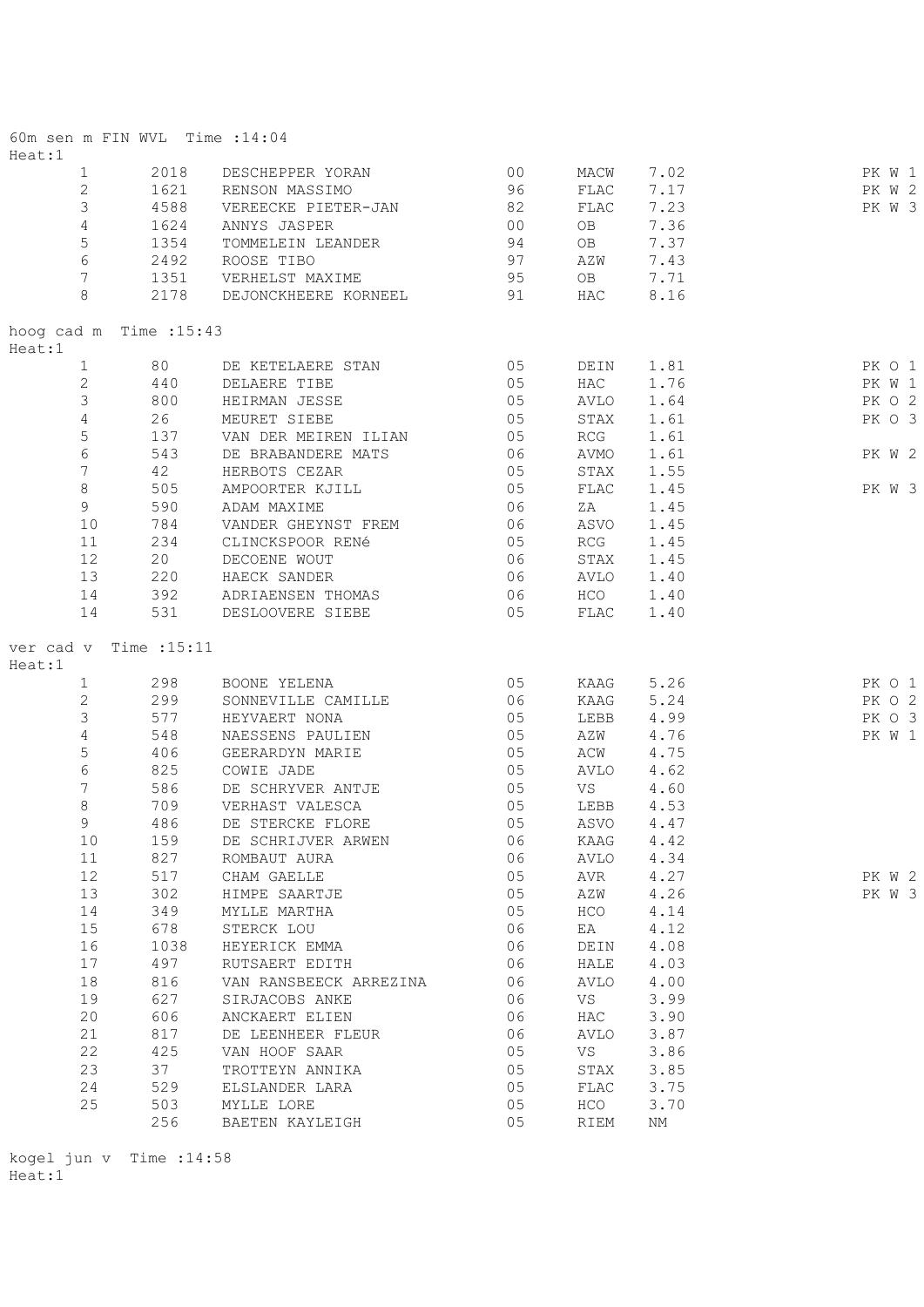| $\mathbf{1}$               | 105          | VAN DER BORGHT MYRTHE        | 01                                      | VS         | 13.46      | PK O 1 |
|----------------------------|--------------|------------------------------|-----------------------------------------|------------|------------|--------|
| $\overline{2}$             | 465          | KOSAMA EVA                   | 02                                      | ACW        | 12.51      | PK O 2 |
| $\mathfrak{Z}$             | 400          | COQUYT MAXENCE               | 02                                      | KAAG       | 9.62       | PK O 3 |
|                            |              |                              |                                         |            |            |        |
| $\overline{4}$             | 104          | DENOLF NINA                  | $\begin{array}{c} 02 \\ 02 \end{array}$ | VS         | 9.18       |        |
| 5                          | 131          | BEYENS FEMKE                 |                                         | MACW       | 9.17       | PK W 1 |
| 6                          | 376          | OSTE HELENA                  | 01                                      |            | STAX 8.64  |        |
| $7\phantom{.0}$            | 126          | BELLINGS FEE                 | 02                                      | HCO        | 8.21       | PK W 2 |
| $\,8\,$                    | 315          | DE VLEESCHAUWER FEMI 02      |                                         | ASVO 7.75  |            |        |
| 9                          | 172          | VANTOMME JONI                | 02                                      | FLAC       | 7.40       | PK W 3 |
|                            |              |                              |                                         |            |            |        |
| kogel sen v Time : 14:59   |              |                              |                                         |            |            |        |
| Heat:1                     |              |                              |                                         |            |            |        |
| 1                          | 1859         | ROSSAERT NICASINA            | 99                                      | ACW        | 11.39      | PK O 1 |
| $\mathbf{2}$               | 1545         | CAMBIER JOKE                 | 99                                      | RCG        | 11.09      | PK O 2 |
| 3                          | 1043         | DEPLOREZ MAAIKE<br>98        |                                         | ZA         | 10.77      | PK O 3 |
| $\overline{4}$             | 1468         | NUTTELMAN LARA               | 98                                      | VS         | 10.56      |        |
| 5                          | 1517         | VERVAET PAULIEN 94           |                                         | VOLH       | 10.19      |        |
| $\epsilon$                 | 1114         |                              | 00                                      | OB         | 9.52       |        |
| $7\overline{ }$            |              | DESNYDER JOLIEN              |                                         |            |            | PK W 1 |
|                            | 1022         | NAESSENS LOTTE               | 97                                      | AZW        | 8.66       | PK W 2 |
| 8                          | 1796         | VANDEN NEST VICKY 97         |                                         | LEBB       | 8.12       |        |
| 9                          | 1544         | TIERSEN LIESELOT             |                                         | FLAC       | 7.74       | PK W 3 |
| $10$                       | 3430         | VERVAEKE SOFIE               | 90<br>72<br>72                          | ASVO       | 7.56       |        |
| 11                         | 3075         | WYFFELS KATIA                |                                         | OB         | 6.96       |        |
|                            |              |                              |                                         |            |            |        |
| 200m cad v RF              | Time : 14:50 |                              |                                         |            |            |        |
| Heat:1                     |              |                              |                                         |            |            |        |
| $1 \qquad \qquad$          | 674          | GEVAERT FLEUR                | 0 <sub>5</sub>                          | HAC        | 29.47      |        |
| $\overline{2}$             | 642          | SEGERS MARIE                 | 06                                      | VITA       | 31.10      |        |
| $\mathcal{S}$              | 520          | VAN DER PERRE LOUISE 05      |                                         | LEBB       | 31.21      |        |
| $4\overline{ }$            | 497          | RUTSAERT EDITH               | 06                                      | HALE       | 31.48      |        |
| $\overline{5}$             | 516          | ADRIAENS JOLIEN              | 06                                      | FLAC       | 31.72      |        |
| 6                          | 768          | VLAEMINCK DITA               | 05                                      | HCO        | 34.97      |        |
|                            |              |                              |                                         |            |            |        |
| 200m cad v RF Time : 14:50 |              |                              |                                         |            |            |        |
|                            |              |                              |                                         |            |            |        |
| Heat:2                     |              |                              |                                         |            |            |        |
| $\mathbf{1}$               | 916          | ROELANT PAULIEN 05           |                                         |            | VOLH 28.79 |        |
| $\overline{2}$             | 1114         | OMUNNA UJU-CHUKWU DESTINY 05 |                                         |            | VOLH 30.16 |        |
| $\mathfrak{Z}$             | 22           | 05<br>VAN BASTELAERE INE     |                                         |            | KKS 30.99  |        |
| $\overline{4}$             | 468          | DECLERCK EMME                | 06                                      | HAC        | 31.36      |        |
| 5 <sup>5</sup>             | 251          | T'JAMPENS MARTE              | 06                                      | KAAG 31.72 |            |        |
| 6                          | 203          | PATTYN MARITH                | 06                                      | AVR        | 32.20      |        |
|                            |              |                              |                                         |            |            |        |
| 200m cad v RF              | Time : 14:50 |                              |                                         |            |            |        |
| Heat:3                     |              |                              |                                         |            |            |        |
| $\mathbf{1}$               | 828          | D'HOOGE CHLOé                | 06                                      | AVLO       | 29.87      |        |
| $\mathbf{2}$               | 706          | THYS SOFIE                   | 05                                      | VOLH       | 30.65      |        |
| 3                          | 758          | DE WITTE AMELIE              | 06                                      | KAAG       | 30.97      |        |
| $\overline{4}$             | 823          | VERNIERS MAREN               | 06                                      | AVLO       | 31.19      |        |
| 5                          | 705          | WAUTERS LIZE                 | 06                                      | VOLH       | 31.49      |        |
| 6                          | 202          | PATTYN YINTHE                | 05                                      | AVR        | 31.84      |        |
|                            |              |                              |                                         |            |            |        |
|                            |              |                              |                                         |            |            |        |
| 200m cad v RF              | Time : 14:50 |                              |                                         |            |            |        |
| Heat:4                     |              |                              |                                         |            |            |        |
| $\mathbf{1}$               | 295          | VANDENBUSSCHE LOTTE          | 06                                      | STAX       | 28.83      |        |
| $\mathbf{2}$               | 820          | CISSE MAïMOUNA               | 06                                      | AVLO       | 29.42      |        |
| $\mathfrak{Z}$             | 37           | TROTTEYN ANNIKA              | 05                                      | STAX       | 30.84      |        |
| $\overline{4}$             | 696          | BLANCKAERT FEMKE             | 05                                      | VOLH       | 31.17      |        |
| 5                          | 137          | BROUCKAERT LIES              | 06                                      | AVT        | 32.28      |        |
|                            |              |                              |                                         |            |            |        |
| 200m cad v RF Time : 14:50 |              |                              |                                         |            |            |        |

Heat:5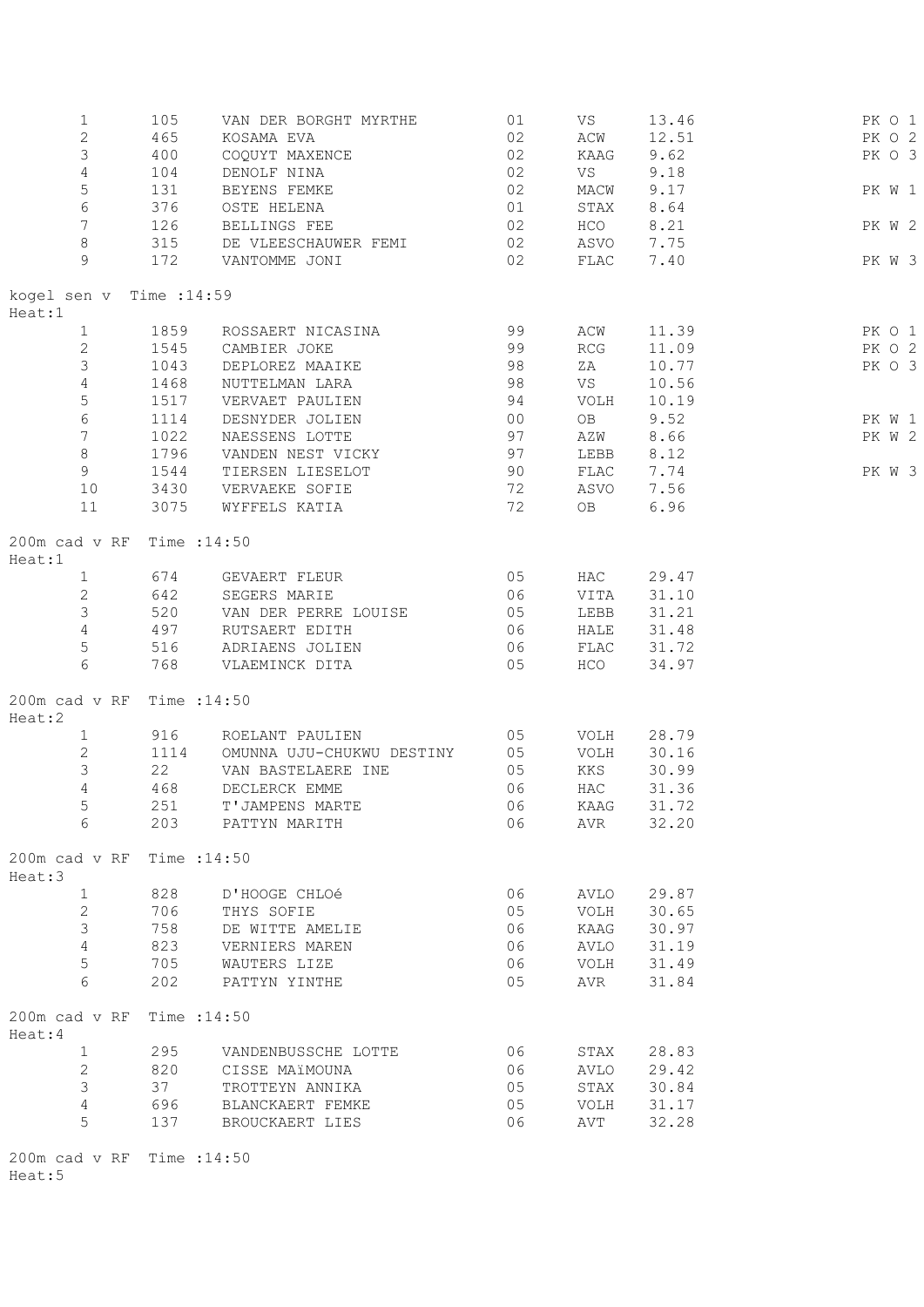| $\mathbf 1$<br>$\mathbf{2}$<br>$\mathfrak{Z}$<br>$\overline{4}$<br>5 | 794<br>97<br>625 | YSEBAERT AUDE<br>499 WALRAVE YITSKE<br>76 POPELIER PAULINE<br>VERCAMMEN KAAT<br>DUPONT ANAïS | 06<br>06<br>05<br>06<br>05 | ASVO 29.69<br>LEBB 30.20 | ASVO 29.61<br>AZW 29.92<br>ACW 30.00 |        |
|----------------------------------------------------------------------|------------------|----------------------------------------------------------------------------------------------|----------------------------|--------------------------|--------------------------------------|--------|
| 200m cad v RF Time : 14:50<br>Heat:6                                 |                  |                                                                                              |                            |                          |                                      |        |
| $\mathbf{1}$                                                         |                  | 503 MYLLE LORE                                                                               | 05                         | HCO                      | 28.83                                |        |
| 2                                                                    |                  | 166 DE LANDSHEERE EMMA                                                                       | $\sim$ 05                  | RCG                      | 29.24                                |        |
| $\mathfrak{Z}$                                                       |                  | 675 BRYON TINE                                                                               | 05                         | HAC                      | 29.72                                |        |
| $\overline{4}$                                                       |                  | 103 STANDAERT CHLOE                                                                          | 06                         | DEIN 29.74               |                                      |        |
| 5                                                                    | 3 <sup>7</sup>   | DEKONINCK NELLE                                                                              | 05                         | HAC                      | 30.00                                |        |
| 200m cad v RF Time : 14:50<br>Heat:7                                 |                  |                                                                                              |                            |                          |                                      |        |
| $\mathbf{1}$                                                         |                  | 70 GOOSEN YANA                                                                               | 05 AZW 27.61               |                          |                                      | PK W 2 |
| 2                                                                    |                  | 651 VERBEKE ERINN                                                                            | 06                         | STAX 28.37               |                                      |        |
| $\mathcal{E}$                                                        |                  | 492 DREELINCK JENNA                                                                          | 05 ASVO 29.07              |                          |                                      |        |
| $\overline{4}$                                                       |                  | 726 VAN ENDE ELLA                                                                            |                            | 05 LOOI 29.96            |                                      |        |
| 5                                                                    |                  | 187 DE BLEECKERE MAUD                                                                        | 06 OB 31.38                |                          |                                      |        |
| 200m cad v RF Time : 14:50<br>Heat:8                                 |                  |                                                                                              |                            |                          |                                      |        |
| $\mathbf{1}$                                                         |                  | 300 MOERMAN FENNE                                                                            | 05                         | AZW                      | 27.61                                | PK W 3 |
| 2                                                                    |                  | 125 DE KEUKELEIRE MICHELINE 05 DEIN                                                          |                            |                          | 27.73                                |        |
| $\mathcal{E}$                                                        | 1022             | AELBRECHT LORIEN                                                                             |                            | 05 ACW 27.79             |                                      |        |
| $\overline{4}$                                                       |                  | 902 BEKAERT JITSKE                                                                           | 05                         |                          | AVR 28.19                            |        |
| 5                                                                    |                  | 414 VAN HULLE HANNE                                                                          | 05                         | RCG                      | 28.75                                |        |
| 200m cad v RF Time : 14:50<br>Heat:9                                 |                  |                                                                                              |                            |                          |                                      |        |
| $\mathbf{1}$                                                         |                  | 210 LOOTS ANOUK                                                                              | 05                         |                          | SACN 27.54                           | PK L 3 |
| $\mathbf{2}$                                                         |                  | 510 DE BRUYCKER NORAH                                                                        | 06                         | HAC                      | 27.82                                |        |
| $\mathcal{E}$                                                        |                  | 858 MAENE KIARA - 21                                                                         | 05                         |                          | LOOI 27.88                           |        |
| 4                                                                    |                  | 169 VANDE CAVEY FRANCE                                                                       | 05 RCG 27.88               |                          |                                      |        |
| 5                                                                    |                  | 243 BUYCK AMELIE                                                                             | 05                         |                          | HAMM 28.06                           |        |
| 200m cad v RF Time : 14:50<br>Heat:10                                |                  |                                                                                              |                            |                          |                                      |        |
| 1                                                                    | 310              | STEELS SITA                                                                                  | 05                         | HAMM                     | 27.08                                |        |
| $\mathbf{2}$                                                         | 294              | BOLLENGIER IRIS                                                                              | 06                         | VS                       | 27.18                                |        |
| 3                                                                    | 548              | NAESSENS PAULIEN                                                                             | 05                         | AZW                      | 27.24                                | PK W 1 |
| 4                                                                    | 99               | RECOUR JANTE                                                                                 | 06                         | LEBB                     | 28.34                                |        |
| 5                                                                    | 1026             | DE MEYER NORA                                                                                | 05                         | FLAC                     | 30.46                                |        |
| 200m cad v RF Time : 14:50<br>Heat:11                                |                  |                                                                                              |                            |                          |                                      |        |
| $\mathbf{1}$                                                         | 288              | DAVIDS MAITHE                                                                                | 05                         | AVT                      | 25.86                                | PK L 1 |
| 2                                                                    | 412              | FRANCART ELODIE                                                                              | 05                         | ADD                      | 26.26                                | PK L 2 |
| 3                                                                    | 100              | HEYVAERT ELLA                                                                                | 05                         | LEBB                     | 26.56                                | PK 0 1 |
| 4                                                                    | 707              | DHONDT RUNE                                                                                  | 06                         | KAAG                     | 26.90                                | PK O 2 |
| 5                                                                    | 1092             | TRAORE AïCHA                                                                                 | 06                         | KAAG                     | 26.95                                | PK O 3 |
| 200m cad m RF Time : 15:03<br>Heat:1                                 |                  |                                                                                              |                            |                          |                                      |        |
| $\mathbf{1}$                                                         | 134              | BRAEM QUINTEN                                                                                | 05                         | RCG                      | 26.20                                | PK 0 3 |
| $\mathbf{2}$                                                         | 281              | CHAUMILLON FLOR                                                                              | 06                         | ALVA                     | 26.80                                |        |
| 3                                                                    | 500              | CHAUMILLON FINN                                                                              | 05                         | ALVA                     | 27.62                                |        |
| $\sqrt{4}$                                                           | 747              | VANDERWEE MATHIEU                                                                            | 05                         | FLAC                     | 29.34                                |        |
| 5                                                                    | 62               | VANDENDRIESSCHE EMIEL                                                                        | 05                         | AZW                      | 29.44                                |        |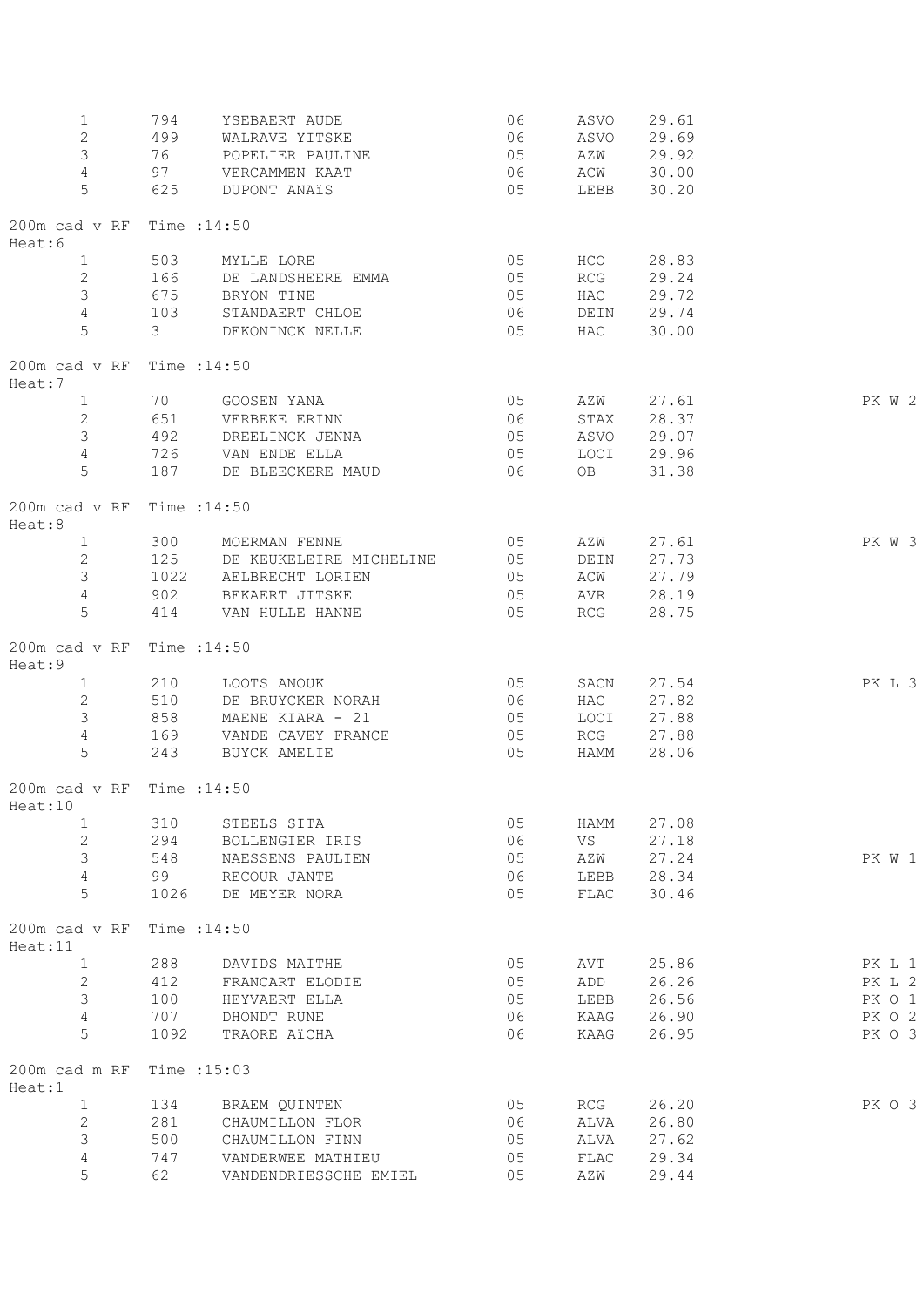| 6                                     | 464  | GOSSEYE LEKO                                                | 06                                      |            | ASVO 30.10 |        |
|---------------------------------------|------|-------------------------------------------------------------|-----------------------------------------|------------|------------|--------|
| 200m cad m RF Time : 15:03<br>Heat:2  |      |                                                             |                                         |            |            |        |
| $\mathbf{1}$                          | 409  | VANGROENWEGHE TIM                                           | $\begin{array}{c} 05 \\ 06 \end{array}$ |            | FLAC 28.06 |        |
| $\mathbf{2}$                          |      | 387 VERBEKE LOUIS                                           |                                         |            | HAC 28.83  |        |
| 3                                     |      | 930 BRIDELANCE ANDRES                                       | 05                                      |            | FLAC 29.02 |        |
| $\overline{4}$                        |      | 75 HUYSMAN WOUT                                             | 05                                      | LEBB 29.03 |            |        |
| $\mathsf S$                           |      | 784 VANDER GHEYNST FREM                                     | 06 ASVO 30.64                           |            |            |        |
| 6                                     |      | 626 DEPREZ GUUST                                            | 05 FLAC 32.48                           |            |            |        |
| 200m cad m RF Time : 15:03<br>Heat:3  |      |                                                             |                                         |            |            |        |
| $\mathbf{1}$                          |      | 486 DECOCKER SIMON                                          |                                         | HCO HOT    | 26.71      |        |
| $\mathbf{2}$                          |      | 309 LEYSEELE WOUT                                           | $\begin{array}{c} 06 \\ 05 \end{array}$ | BEHO 27.10 |            |        |
| 3                                     |      | 888 BEKAERT JOPPE                                           | 05                                      | AVR 27.45  |            |        |
| 4                                     |      | 325 NEYT ZENO                                               | 06                                      | AVR 28.08  |            |        |
| 5                                     |      | 14 VERSTRAETE BRENT                                         | 06 KKS 28.98                            |            |            |        |
| 200m cad m RF Time : 15:03<br>Heat: 4 |      |                                                             |                                         |            |            |        |
| $1 \quad$                             |      |                                                             |                                         |            |            |        |
| 2                                     |      | 140        VERCRUYSSE  JAN<br>343         DELANGHE  YANNICK |                                         |            |            |        |
| $\mathsf 3$                           |      | 318 DHONDT TIJL                                             | 05                                      | LEBB 26.71 |            |        |
| $\overline{4}$                        |      | 419 BALLET MATTICE                                          | 06                                      | AVT 26.75  |            | PK L 3 |
| 5                                     |      | 346 DUMEEZ ROBBE                                            | 05                                      | ALVA 26.98 |            |        |
| 200m cad m RF Time : 15:03<br>Heat:5  |      |                                                             |                                         |            |            |        |
| $\mathbf{1}$                          |      | 378 VELGHE EMIEL                                            | 05                                      | AVMO 25.10 |            | PK W 2 |
| 2                                     |      |                                                             | 05                                      | FLAC       | 25.29      | PK W 3 |
| $\mathcal{E}$                         |      |                                                             | 05                                      | FLAC 25.46 |            |        |
| $\overline{4}$                        |      | 185 VANHOUCKE ELIAS                                         | 05                                      | FLAC 26.39 |            |        |
| 5                                     |      | 178 TALLIEU LEANDRO                                         | 05                                      | AVR 26.75  |            |        |
| 200m cad m RF Time : 15:03<br>Heat:6  |      |                                                             |                                         |            |            |        |
| $\mathbf{1}$                          |      | 144 TORCK JARNO                                             | 05                                      | LEBB 23.44 |            | PK 0 1 |
| 2                                     | 277  | KERKHOFS JENS                                               | 05                                      | AVT 24.10  |            | PK L 1 |
| 3 <sup>7</sup>                        |      | 414 BARIGAND SANTIAGO                                       | 06                                      |            | OB 24.27   | PK W 1 |
| 4                                     | 420  | DE RAEDT BRAM                                               | 05                                      | AVT        | 24.28      | PK L 2 |
| 5                                     | 813  | VAN DEN BROECK YENTE                                        | 05                                      | AVLO       | 25.21      | PKO 2  |
| ver sch v Time :15:59<br>Heat:1       |      |                                                             |                                         |            |            |        |
| $\mathbf{1}$                          | 2882 | VANHOEIJEN SENNAH                                           | 04                                      |            | DEIN 5.53  | PK 0 1 |
| 2                                     | 2969 | VAN HOYWEGHEN SARA                                          | 03                                      | VOLH       | 5.40       | PK O   |
| 2.                                    |      |                                                             |                                         |            |            |        |
| 3                                     | 2677 | DE TROYER MARIE                                             | 03                                      | VS         | 5.22       | PK O 3 |
| 4                                     | 3066 | DE SCHEPPER KATO                                            | 03                                      | ASVO       | 5.09       |        |
| 5                                     | 2803 | VERHAEGHE JOLIJN                                            | 03                                      | HAC        | 5.05       | PK W 1 |
| $\epsilon$                            | 2653 | CHRISTIAENS STIEN                                           | 03                                      | DEIN       | 4.83       |        |
| 7                                     | 2665 | LIGNEEL YORUNN                                              | 03                                      | HAC        | 4.73       | PK W 2 |
| $\,8\,$                               | 2511 | PRAET AXELLE                                                | 04                                      | STAX       | 4.73       |        |
| 9                                     | 3050 | DE PAPE JELKE                                               | 04                                      | RIEM       | 4.70       |        |
| 10                                    | 2508 | FAVOREEL THAIS                                              | 04                                      | STAX       | 4.64       |        |
|                                       | 2974 | MALFLIET LINE                                               | 03                                      | VOLH       | NM         |        |
| 200m sch v RF Time : 15:32<br>Heat:1  |      |                                                             |                                         |            |            |        |
| $\mathbf{1}$                          | 3003 | VERPLANCKE ALIX                                             | 03                                      | MACW       | 28.06      |        |
|                                       |      |                                                             |                                         |            |            |        |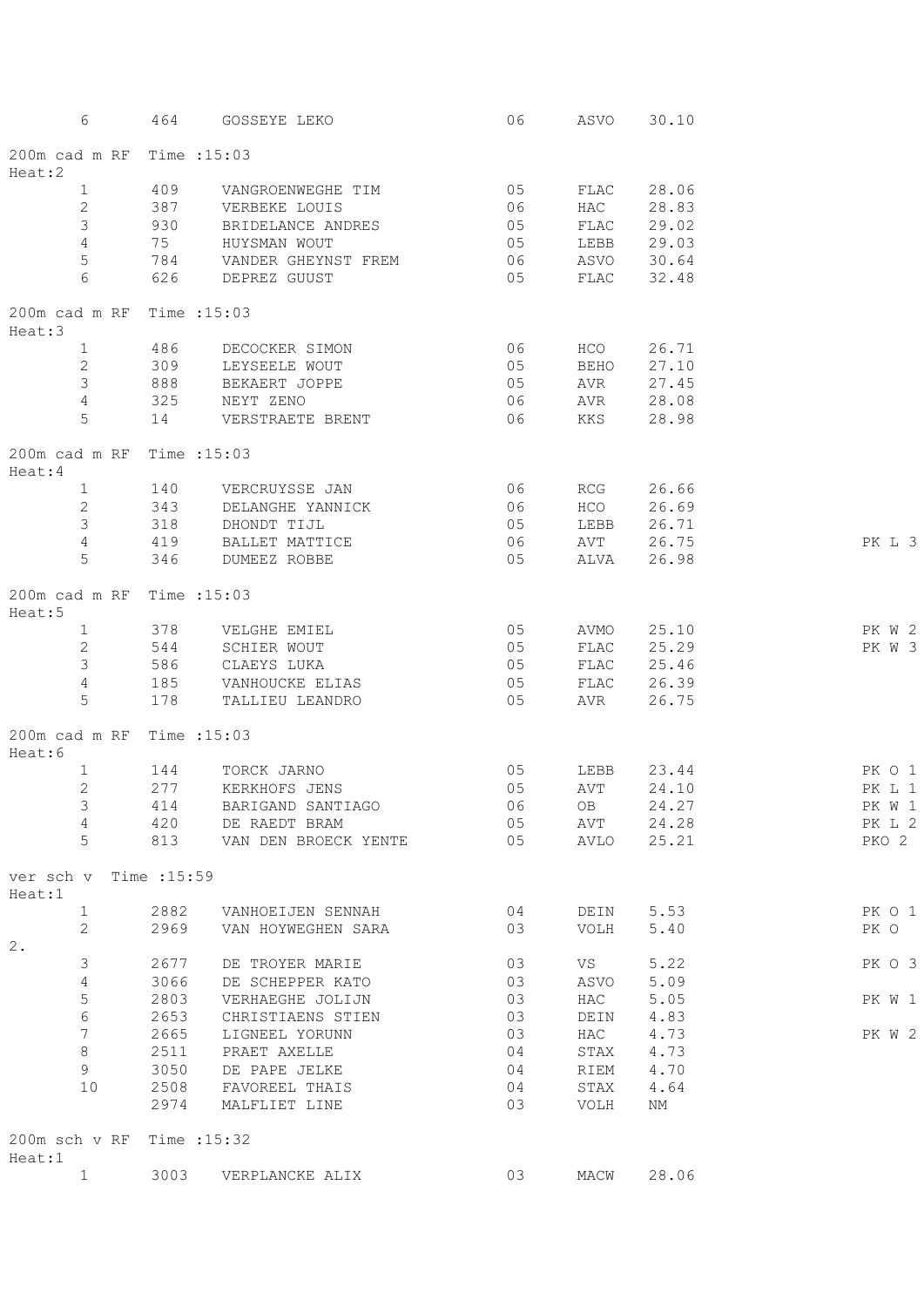| 2<br>3                  | 2944<br>2945<br>3063 | UYTTENHOVE JILL<br>SANTENS LOTTE<br>MANNENS CATO | 04<br>04<br>04 | HAC<br>HAC<br>ASVO | 31.59<br>32.45<br><b>DNS</b> |        |
|-------------------------|----------------------|--------------------------------------------------|----------------|--------------------|------------------------------|--------|
| 200m sch v RF<br>Heat:2 |                      | Time : 15:32                                     |                |                    |                              |        |
| $\mathbf{1}$            | 2950                 | VERMOTE MARTHE                                   | 04             | FLAC               | 29.44                        |        |
| $\mathbf{2}$            | 3059                 | MAES HANNAH                                      | 04             | SACN               | 29.70                        |        |
| 3                       | 3140                 | DE MEYER JANA                                    | 04             | VITA               | 30.21                        |        |
| $\overline{4}$          | 2628                 | JANSSENS NESSAJA                                 | 04             |                    | TACT 31.79                   |        |
| 5                       | 2873                 | WINTERS KYRAH                                    | 04             | SACN               | 32.40                        |        |
| 200m sch v RF<br>Heat:3 |                      | Time : 15:32                                     |                |                    |                              |        |
| $\mathbf{1}$            | 2666                 | VANDENBUSSCHE JOSEPHINE                          | 03             | HAC                | 28.89                        |        |
| $\overline{2}$          | 3213                 | OCQUET MORGANE                                   | 04             | MACW               | 29.13                        |        |
| $\mathfrak{Z}$          | 2577                 | LODEWIJCKX INE                                   | 04             | AVT                | 29.31                        | PK L 3 |
| $\overline{4}$          | 2739                 | VAN HOECKE NONA                                  | 04             | ACME               | 29.65                        |        |
| 5                       | 2516                 | VAN BELLEGHEM ANNA                               | 04             | STAX               | 30.15                        |        |
| 200m sch v RF<br>Heat:4 |                      | Time : 15:32                                     |                |                    |                              |        |
| $\mathbf{1}$            | 3049                 | DEVLAMYNCK LAURE                                 | 04             | RIEM               | 27.58                        |        |
| $\mathbf{2}$            | 2968                 | VAN HASSEL JANNEKE                               | 04             | VOLH               | 27.68                        |        |
| $\mathfrak{Z}$          | 3052                 | VAN HYFTE STEPHANIE                              | 03             | RIEM               | 28.33                        |        |
| 4                       | 2616                 | LAGAEYSSE MIEK                                   | 04             | RIEM               | 28.96                        |        |
| 5                       | 3194                 | ROOSE MADELINE                                   | 04             | FLAC               | 30.56                        |        |
| 200m sch v RF<br>Heat:5 |                      | Time : 15:32                                     |                |                    |                              |        |
| $\mathbf{1}$            | 3093                 | VIDARSSON SUNNA-LIF                              | 04             | AVLO               | 27.98                        |        |
| $\mathbf{2}$            | 2941                 | DE TROYER LISA                                   | 04             | LEBB               | 28.54                        |        |
| $\mathfrak{Z}$          | 2930                 | MANGELSCHOTS ANKE                                | 04             | LOOI               | 28.58                        | PK L 2 |
| $\overline{4}$          | 2755                 | VERLEYSEN CAITLIN                                | 04             | ACW                | 28.74                        |        |
| 5                       | 3111                 | VRANKEN BIRTHE                                   | 03             | ATLA               | 29.73                        |        |
| 200m sch v RF<br>Heat:6 |                      | Time : 15:32                                     |                |                    |                              |        |
| $\mathbf{1}$            | 2899                 | HENNEQUIN JULIETTE                               | 03             | OB                 | 27.17                        | PK W 3 |
| 2                       | 3104                 | VINCKE LIBELIA                                   | 03             | HAC                | 27.98                        |        |
| 3                       | 3116                 | STEPPE JULIE                                     | 04             | VITA               | 28.49                        |        |
| $\sqrt{4}$              | 2640                 | VERSTEELE KLARA                                  | 04             | MACW               | 28.50                        |        |
| 5                       | 2512                 | SPEURT EVA                                       | 03             | STAX               | 28.63                        |        |
| 200m sch v RF<br>Heat:7 |                      | Time : 15:32                                     |                |                    |                              |        |
| $\mathbf{1}$            | 2977                 | HERMANS YUNA                                     | 04             | VOLH               | 26.62                        |        |
| $\mathbf{2}$            | 2821                 | ANYANWU VALENTINE                                | 04             | ACG                | 27.32                        |        |
| 3                       | 3012                 | D'HAEYERE KATO                                   | 04             | ACME               | 27.45                        |        |
| $\overline{4}$          | 2602                 | LEROY LOTTE                                      | 04             | RCG                | 27.73                        |        |
| 5                       | 3033                 | VAN PARYS LOUISE                                 | 03             | DEIN               | 28.09                        |        |
| 200m sch v RF<br>Heat:8 |                      | Time : 15:32                                     |                |                    |                              |        |
| $\mathbf{1}$            | 2929                 | BASTIAANSEN HANNE                                | 04             | LOOI               | 26.61                        | PK L 1 |
| 2                       | 2961                 | SILVERANS JANE                                   | 03             | ΕA                 | 26.72                        |        |
| 3                       | 2633                 | LOUAGIE LORE                                     | 04             | AVR                | 26.80                        | PK W 1 |
| $\overline{4}$          | 2773                 | VANDOMMELE YANA                                  | 03             | FLAC               | 26.89                        | PK W 2 |
| 5                       | 3065                 | VANDERBAUWHEDE KAAT                              | 04             | ASVO               | 27.62                        |        |

200m sch v RF Time :15:32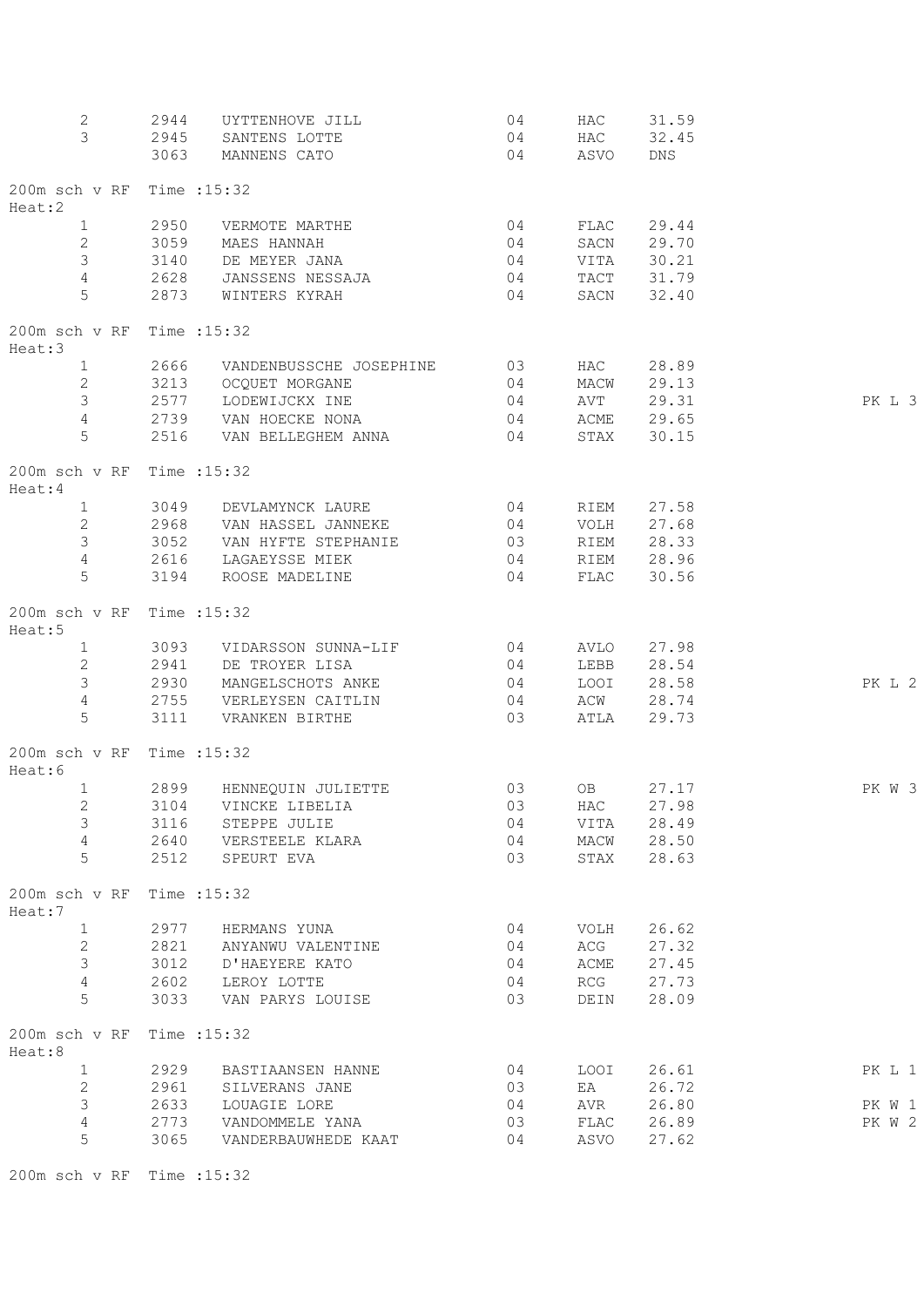| Heat: 9                                   |              |                           |                |      |            |        |
|-------------------------------------------|--------------|---------------------------|----------------|------|------------|--------|
| $\mathbf{1}$                              | 2699         | VERHAVERT AMELIE          | 04             | HAMM | 26.05      | PK O 1 |
| $\mathbf{2}$                              | 2634         | VAN DRIESSCHE XANTHE      | 03             | KAAG | 26.11      | PK O 2 |
| $\mathfrak{Z}$                            | 2853         | OWUSU BERYL               | 03             | RCG  | 26.59      | PK O 3 |
| $\overline{4}$                            | 2696         | DE NAEYER MARIE           | 03             | ACME | 26.98      |        |
| 5                                         | 2934         | DE BLOCK VEERLE           | 03             | ACW  | 27.11      |        |
| 200m sch m RF Time : 15:45<br>Heat:1      |              |                           |                |      |            |        |
| $\mathbf{1}$                              | 2482         | DHONT GAUTHIER            | 03             | ASVO | 25.82      |        |
| $\mathbf{2}$                              | 2440         | VAN HOOF WOUT             | 04             | VS   | 26.05      |        |
| $\mathfrak{Z}$                            | 2986         | REYMEN JONTHRY            | 03             | LOOI | 26.66      | PK L 3 |
| $\overline{4}$                            | 2181         | DENHAERYNCK RUBEN         | 04             | AZW  | 27.34      |        |
| $\mathbf 5$                               |              | 2337 GHESQUIERE SEP       | 04             | KKS  | 27.88      |        |
| 6                                         | 2190         | RECOUR VICTOR - NE        | 03             | KKS  | 35.65      |        |
| 200m sch m RF Time : 15:45                |              |                           |                |      |            |        |
| Heat:2<br>$\mathbf{1}$                    | 2241         | VANDE CAVEY HENRI 03      |                | RCG  | 24.73      |        |
| $\mathbf{2}$                              |              | VANHALST ROBBE            |                |      |            |        |
| $\mathfrak{Z}$                            | 2225<br>2690 |                           | 04             | DEIN | 24.80      |        |
|                                           |              | TAERWE ARTHUR             | 03             | KKS  | 24.90      |        |
| $\overline{4}$                            | 2503         | ABDILLAH MUBARAK*         | 03             | FLAC | 24.97      |        |
| 5                                         | 2835         | GELDOF THOMAS             | 03             |      | FLAC 25.57 |        |
| 6                                         | 2491         | NEUVILLE ISAAK            | 03             |      | ASVO 25.75 |        |
| 200m sch m RF Time : 15:45<br>Heat:3      |              |                           |                |      |            |        |
| $\mathbf{1}$                              | 2361         | CAUDRON MEINDERT          | 0 <sub>4</sub> | LEBB | 24.11      |        |
| $\overline{2}$                            | 2866         | DEBOUVERE JELLE           | 0 <sub>4</sub> | DEIN | 24.27      |        |
| $\mathcal{S}$                             | 2282         | HOORELBEKE BAPTISTE       | 04             | MACW | 24.73      | PK W 3 |
| $\overline{4}$                            | 2794         | BOUCHARRAFAT REDOUANE* 03 |                | AVLO | 24.98      |        |
| 5                                         | 2914         | GORA JORRIT               | 03             | LOOI | 25.40      | PK L 2 |
| 200m sch m RF<br>Heat:4                   |              | Time : 15:45              |                |      |            |        |
| $\mathbf{1}$                              | 2455         | VANKRUNCKELSVEN BRENT 03  |                | AVT  | 23.91      | PK L 1 |
| $\mathbf{2}$                              | 2197         | COLPAERT FLORENT          | 0 <sub>4</sub> | DEIN | 24.12      |        |
| $\mathfrak{S}$                            | 2650         | BOMBOLE MBENGA ALVIN      | $\sim$ 04      | ΕA   | 24.27      |        |
| $\overline{4}$                            | 2186         | POPELIER MATHIJS          | 03             | AZW  | 24.72      | PK W 2 |
| 5                                         |              | 2913 DE CRAENE ALEXANDER  | 04             | OB   | 25.35      |        |
|                                           |              |                           |                |      |            |        |
| 200m sch m RF Time : 15:45<br>Heat:5      |              |                           |                |      |            |        |
| $\mathbf{1}$                              | 2700         | VERMEULEN RENDEL          | 03             | MACW | 22.89      | PK W 1 |
| $\mathbf{2}$                              | 2425         | VAN DER VREKEN STIJN      | 04             | ACW  | 23.06      | PK 0 1 |
| 3                                         | 2320         | DE VOS SENNE              | 04             | KAAG | 23.09      | PK 0 2 |
| $\overline{4}$                            | 2786         | DIELEMAN NOA              | 03             | AVLO | 23.48      | PK O 3 |
| 5                                         | 2752         | VANDRIESSCHE JELLE        | 04             | ASVO | 23.92      |        |
| polsstok jun sen m Time : 18:13<br>Heat:1 |              |                           |                |      |            |        |
| $\mathbf{1}$                              | 2282         | CHARLE BRAM               | 97             | KAAG | 4.90       | S PK O |
| $\mathbf{1}$                              |              |                           |                |      |            |        |
| 2                                         | 2192         | TIMMERMANS SIEMEN         | 93             | VS   | 4.50       | S PK O |
| 2                                         |              |                           |                |      |            |        |
| 3                                         | 18           | LEMEY TIEMEN              | 02             | AZW  | 4.35       | J PK W |
| $\mathbf{1}$                              |              |                           |                |      |            |        |
| 4                                         | 51           | VAN DE WALLE MILAN        | 02             | DEIN | 4.30       | J PK O |
| $\mathbf 1$                               |              |                           |                |      |            |        |
| 5                                         | 2288         | DE LAENDER NILS           | 94             | LEBB | 3.90       | S PK O |
| $\mathsf 3$                               |              |                           |                |      |            |        |
|                                           |              |                           |                |      |            |        |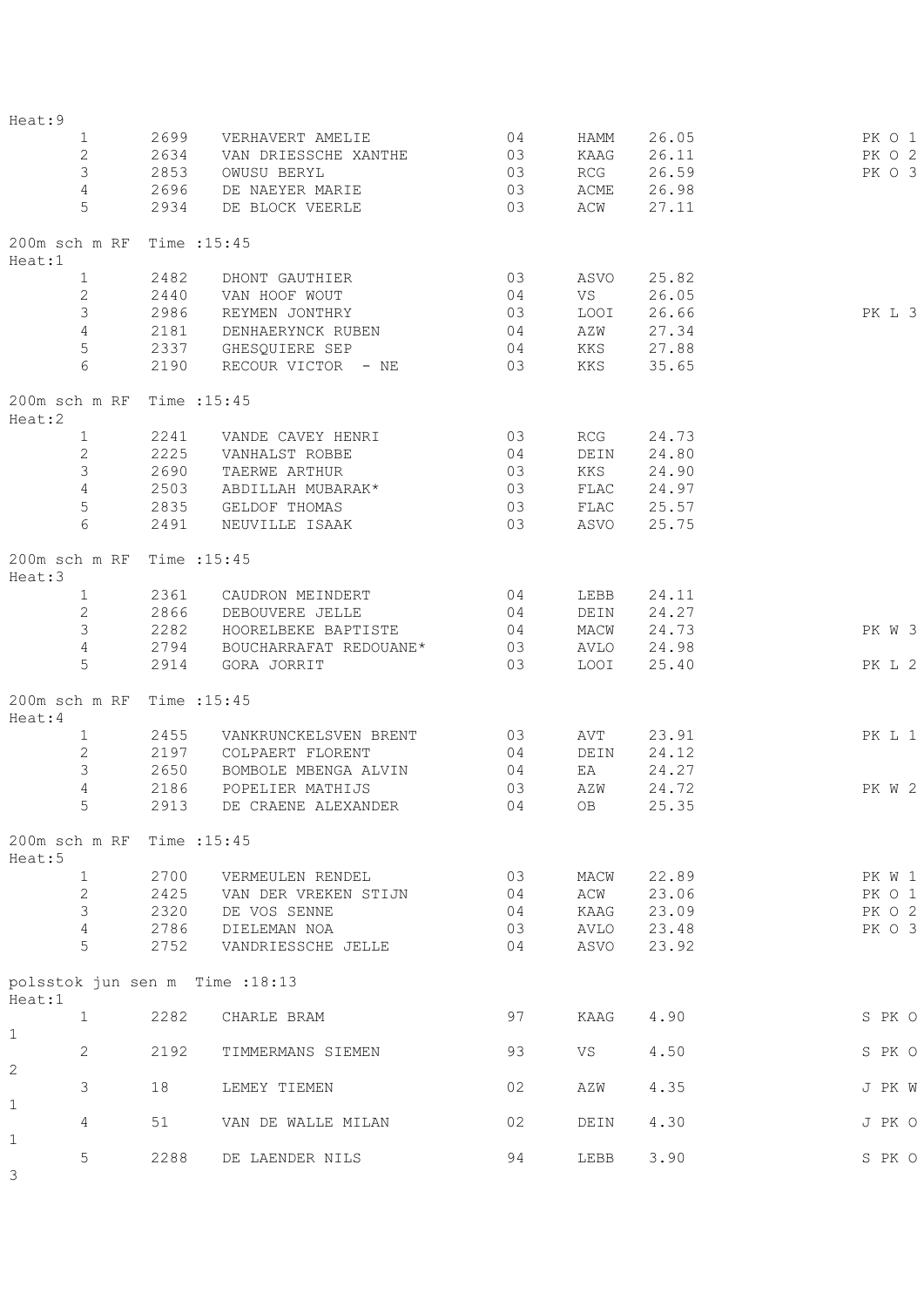| Heat:1<br>$\mathbf{1}$<br>$\mathbf{2}$ | kogel cad v Time : 16:16<br>36<br>166<br>235<br>349<br>827 | TAY SENA<br>DE LANDSHEERE EMMA<br>VAN DER BAUWHEDE MARIE-JU | 05<br>05  | STAX         |       |        |
|----------------------------------------|------------------------------------------------------------|-------------------------------------------------------------|-----------|--------------|-------|--------|
|                                        |                                                            |                                                             |           |              |       |        |
|                                        |                                                            |                                                             |           |              | 12.49 | PK O 1 |
|                                        |                                                            |                                                             |           | RCG          | 10.07 | PK O 2 |
|                                        |                                                            |                                                             | 05        | MACW         | 9.02  | PK W 1 |
| 3                                      |                                                            |                                                             |           |              |       |        |
| $\sqrt{4}$                             |                                                            | MYLLE MARTHA                                                | 05        | HCO          | 8.84  | PK W 2 |
| 5                                      |                                                            | ROMBAUT AURA                                                | 06        | AVLO         | 8.83  | PK O 3 |
| $\epsilon$                             | 701                                                        | BURGELMAN JENKE                                             | 06        | VOLH         | 8.61  |        |
| 7                                      | 237                                                        | LOGIER FIEN                                                 | 06        | MACW         | 8.57  | PK W 3 |
| $\,8\,$                                | 302                                                        | HIMPE SAARTJE                                               | 05        | AZW          | 8.50  |        |
| 9                                      | 419                                                        | DE LATHAUWER SILKE                                          | 06        | VS           | 8.46  |        |
| 10                                     | 254                                                        | DEMAEGHT EMMA                                               | 05        | AVR          | 8.17  |        |
| 11                                     | 186                                                        | DE KEYSER JUTTA                                             | 06        | OB           | 8.06  |        |
| 12                                     | 167                                                        | FOULLANE LINA                                               | 06        | RCG          | 7.88  |        |
| 13                                     | 589                                                        | EECKHOUT INGE                                               | 06        | VS           | 7.46  |        |
|                                        | 249                                                        |                                                             | 05        |              |       |        |
| 14                                     |                                                            | SAMOY MARITH                                                |           | AVR          | 7.34  |        |
| 15                                     | 542                                                        | NEUVILLE JOSEPHINE 05                                       |           | FLAC         | 6.62  |        |
| 16                                     |                                                            | 693 DE KEERSMAEKER SYDNEY 06                                |           | VOLH         | 5.37  |        |
| 17                                     |                                                            | 455 BECQUART SUZE-ANNE<br>06                                |           | KKS          | 4.91  |        |
|                                        |                                                            | 256 BAETEN KAYLEIGH                                         | $\sim$ 05 | RIEM         | NΜ    |        |
| Heat:1                                 | ver sch m Time :16:51                                      |                                                             |           |              |       |        |
| $\mathbf{1}$                           | 2479                                                       | DE CREMER HERVé                                             | 04        | ASVO         | 5.91  | PK 0 1 |
| $\mathbf{2}$                           | 2749                                                       | NYOKILA FERDINAND                                           | 03        | ASVO         | 5.76  | PK O 2 |
| 3                                      | 2336                                                       | VAN BLEYENBERGH ELIAS                                       | 04        | VS           | 5.75  | PK O 3 |
| $\sqrt{4}$                             | 2267                                                       | DE KEYSER JARNE                                             | 03        | OB           | 5.65  | PK W 1 |
| 5                                      | 2765                                                       | VINCK SYMEN                                                 | 03        | AVLO         | 5.57  |        |
| $\sqrt{6}$                             | 2225                                                       |                                                             | 04        |              | 5.46  |        |
|                                        |                                                            | VANHALST ROBBE                                              |           | DEIN         |       |        |
| $7\phantom{.0}$                        | 2418                                                       | VANDEKERCKHOVE TIBE                                         | 04        | AVMO         | 5.45  | PK W 2 |
| $\,8\,$                                | 2530                                                       | ELSLANDER FIEL                                              | 03        | ${\tt FLAC}$ | 5.41  | PK W 3 |
| 9                                      | 2285                                                       | VANNOBEL SENNE                                              | 04        | MACW         | 5.23  |        |
| 10                                     | 2503                                                       | ABDILLAH MUBARAK*                                           | 03        | FLAC         | 5.14  |        |
| 11                                     | 2504                                                       | ADRIAENS JONAS                                              | 04        | FLAC         | 4.78  |        |
| 12                                     | 2913                                                       | DE CRAENE ALEXANDER                                         | 04        | OB           | 4.63  |        |
| Heat:1                                 | 200m jun v RF Time : 16:12                                 |                                                             |           |              |       |        |
| ı                                      | 24                                                         | VANDOORNE JULIE                                             | 02        | AZW          | 28.22 | PK W 2 |
| $\mathbf{2}$                           | 145                                                        | HIEL EMMA                                                   | 01        | LEBB         | 29.23 |        |
| 3                                      | 99                                                         | VAN MOORSEL ROBIN                                           | 02        | DALO         | 29.92 |        |
| 4                                      |                                                            |                                                             |           |              |       |        |
|                                        | 176                                                        | KETSMAN FEBE                                                | 02        | ASVO         | 32.23 |        |
| Heat:2                                 | 200m jun v RF Time : 16:12                                 |                                                             |           |              |       |        |
| $\mathbf{1}$                           | 104                                                        | DENOLF NINA                                                 | 02        | VS           | 26.41 |        |
| $\overline{c}$                         | 93                                                         | BERINGS ANISSA                                              | 02        | AVT          | 27.34 | PK L 1 |
| 3                                      | 285                                                        | CLAES FLORE                                                 | 01        | DALO         | 27.64 | PK L 2 |
| $\overline{4}$                         | 448                                                        | VANHEST AUKJE                                               | 01        | LOOI         | 28.71 | PK L 3 |
| Heat:3                                 | 200m jun v RF Time : 16:12                                 |                                                             |           |              |       |        |
| $\mathbf{1}$                           | 97                                                         | VAN DER MEULEN CLOE                                         | 01        | RCG          | 25.14 | PK O 1 |
| $\mathbf{2}$                           |                                                            |                                                             |           |              |       |        |
|                                        | 447                                                        | KADIAMBA ANOUCHKA                                           | 02        | ACW          | 25.40 | PK O 2 |
| $\mathsf 3$                            | 154                                                        | VAN DER VREKEN LOTTE                                        | 01        | ACW          | 26.26 | PK O 3 |
| $\overline{4}$                         | 320                                                        | VERDEGEM REINE                                              | 01        | ACME         | 26.43 |        |
| 5                                      | 170                                                        | VANDEKERCKHOVE NORE                                         | 02        | HAC          | 27.07 | PK W 1 |

200m sen v RF Time :16:35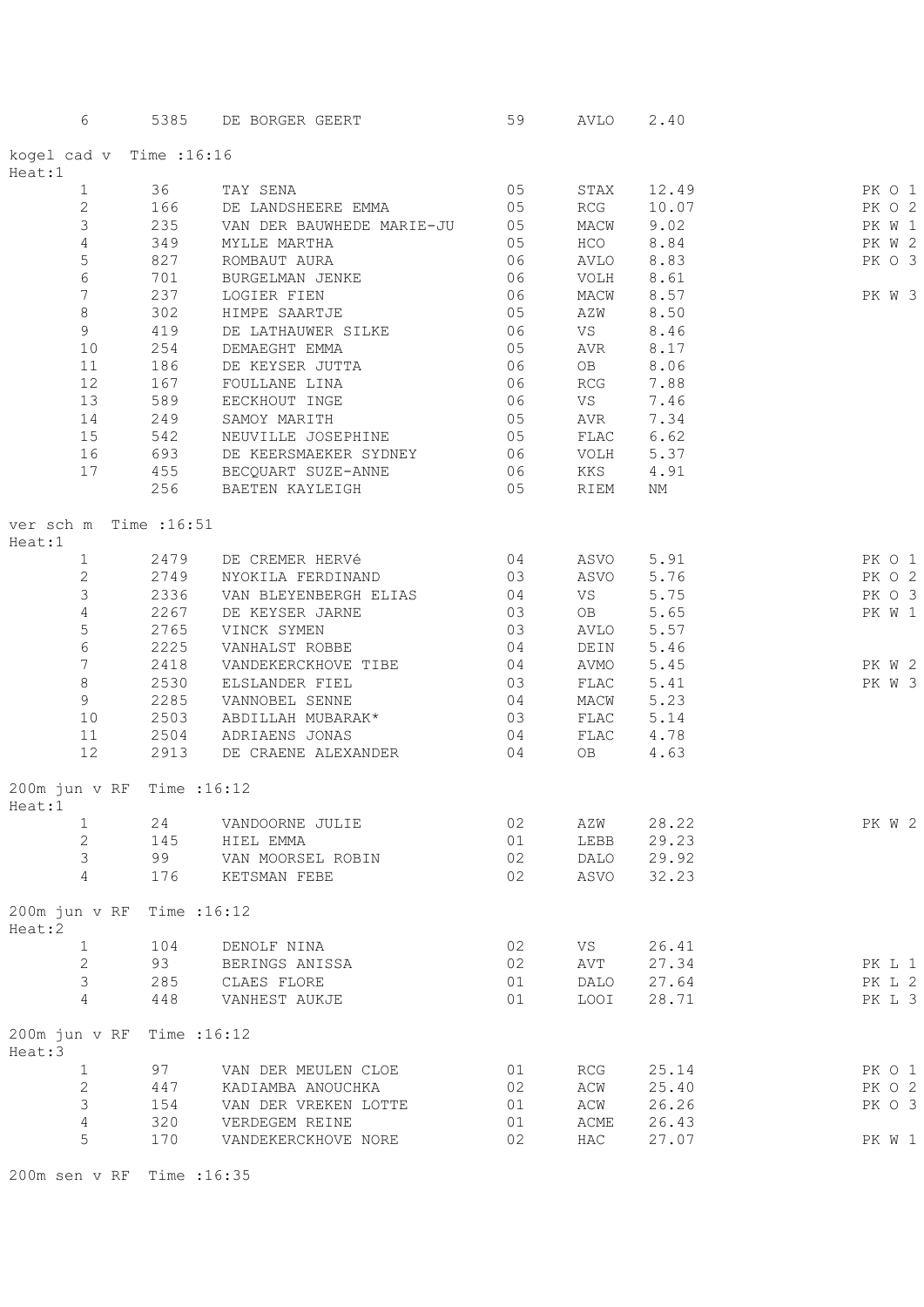| Heat:1                               |                           |         |                                   |                |            |            |        |
|--------------------------------------|---------------------------|---------|-----------------------------------|----------------|------------|------------|--------|
|                                      | $1 \qquad \qquad$         | 1350    | BRUGGHE LIES                      | 99             |            | HAC 28.40  |        |
| $\overline{2}$                       |                           | 1492    | SILVERANS SARA                    | 96             | EA         | 30.50      |        |
| $\mathcal{S}$                        |                           | 3082    | COX RAPHAELA                      | 67             |            | AVT 31.56  | PK L 2 |
| $\overline{4}$                       |                           | 3414    | MOENS HILDE                       | 64             |            | ACDL 37.44 |        |
|                                      |                           |         |                                   |                |            |            |        |
| 200m sen v RF Time : 16:35<br>Heat:2 |                           |         |                                   |                |            |            |        |
| 1                                    |                           | 1154    | DE CALUWé EMMELIE                 | 00             | RCG        | 28.61      |        |
|                                      | $2^{\circ}$               | 2828    | GHYSELEN TINE                     | 70             | RIEM       | 29.26      |        |
|                                      | $3 \quad \text{or} \quad$ | 61 — 10 | TOMME HELENA                      | 02             | AZW        | 30.08      | PK W 3 |
| (j)                                  |                           |         |                                   |                |            |            |        |
|                                      | $4\overline{ }$           |         | 3416 DECAESTEKER MARIJKE 71       |                |            | MACW 30.38 |        |
| 5                                    |                           | 1405    | SEVRYUGINA ANNA                   | 91             |            | RIEM 31.59 |        |
|                                      |                           |         |                                   |                |            |            |        |
| 200m sen v RF Time : 16:35<br>Heat:3 |                           |         |                                   |                |            |            |        |
| 1                                    |                           | 2842    | DE CORTE LYNN                     | 80             |            | OB 26.62   | PK W 3 |
|                                      | $\overline{2}$            | 1820    | OOSTERBOS LORE                    | 94             | AVT        | 27.12      | PK L 1 |
| $\mathfrak{Z}$                       |                           | 3360    | SOENENS ELS                       | 80             | AZW 28.17  |            |        |
| $\overline{4}$                       |                           | 1301    | VERSTRAETE CHARLIE 697 FLAC 28.35 |                |            |            |        |
| 5                                    |                           | 1785    | DEMARET MEREL                     | 98             | KAAG 28.76 |            |        |
| 200m sen v RF Time : 16:35           |                           |         |                                   |                |            |            |        |
| Heat:4                               |                           |         |                                   |                |            |            |        |
| 1                                    |                           | 1774    | ROSSAERT MIREILLE                 | 90             | ACW        | 25.81      |        |
| $\overline{2}$                       |                           |         | 1859 ROSSAERT NICASINA            | 99             | ACW        | 26.01      |        |
| $\mathfrak{Z}$                       |                           | 1773    | ROSSAERT ISAURA                   | 92             | ACW        | 26.09      |        |
| $\overline{4}$                       |                           |         | 1766 DE KLER JIENITY              | 00             |            | ACW 26.41  |        |
| 5                                    |                           | 1524    | HELLEMANS SASKIA 96               |                |            | VOLH 26.86 |        |
| 200m sen v RF Time : 16:35<br>Heat:5 |                           |         |                                   |                |            |            |        |
| 1                                    |                           | 1033    | DE FOER LOTTE                     | 00             | ACW        | 25.12      |        |
| $\mathbf{2}$                         |                           | 1721    | VINCKE RANI                       | 00             | HAC        | 25.25      | PK W 1 |
| $\mathcal{S}$                        |                           |         | 1295 STAPPERS FLORE - 91 95       |                | FLAC       | 26.01      | PK W 2 |
| $\overline{4}$                       |                           |         | 1782 VAN GIJSEGHEM SOFIE 99       |                | KAAG 26.02 |            |        |
| 5                                    |                           |         | 1410 BEYLEMANS LAURA              | 97             | ACME       | 26.23      |        |
|                                      |                           |         |                                   |                |            |            |        |
| 200m sen v RF<br>Heat:6              |                           |         | Time : 16:35                      |                |            |            |        |
| $\mathbf{1}$                         |                           | 1717    | GOOSSENS JUSTINE                  | 0 <sub>0</sub> | RCG        | 24.54      | PK O 1 |
| $\mathbf{2}$                         |                           | 1067    | DUYCK CHARLOTTE                   | 97             | DEIN       | 24.82      | PK 0 2 |
| $\mathsf S$                          |                           | 1596    | GAYE KINé                         | 98             | RCG        | 24.91      | PK O 3 |
| $\overline{4}$                       |                           | 1387    | BAUWENS LAURES                    | 99             | RCG        | 25.09      |        |
| 5                                    |                           | 1409    | BEYLEMANS JOKE                    | 99             | ACME       | 26.17      |        |
| 200m jun m RF<br>Heat:1              |                           |         | Time : 16:36                      |                |            |            |        |
| $\mathbf{1}$                         |                           | 179     | TREMERIE JOSHUA                   | 02             | KKS        | 24.03      | PK W 2 |
| $\mathbf{2}$                         |                           | 298     | BERNIER YANNICK                   | 02             | AVT        | 24.10      |        |
| 3                                    |                           | 276     | DEIANA DANILO                     | 02             | LOOI       | 26.85      |        |
| 200m jun m RF                        |                           |         | Time : 16:36                      |                |            |            |        |
| Heat:2                               |                           |         |                                   |                |            |            |        |
| $\mathbf{1}$                         |                           | 68      | VAN HERREWEGHE THOMAS             | 02             | RIEM       | 23.37      | PK O 2 |
| $\overline{c}$                       |                           | 145     | LORIST BOY**                      | 02             | SACN       | 23.49      | PK L 3 |
| $\mathfrak{Z}$                       |                           | 247     | BERGHMANS ARNE                    | 02             | FLAC       | 23.62      | PK W 1 |
| 4                                    |                           | 90      | DE GROOTE FERRE                   | 02             | DEIN       | 24.00      | PK O 3 |
|                                      |                           |         |                                   |                |            |            |        |

200m jun m RF Time :16:36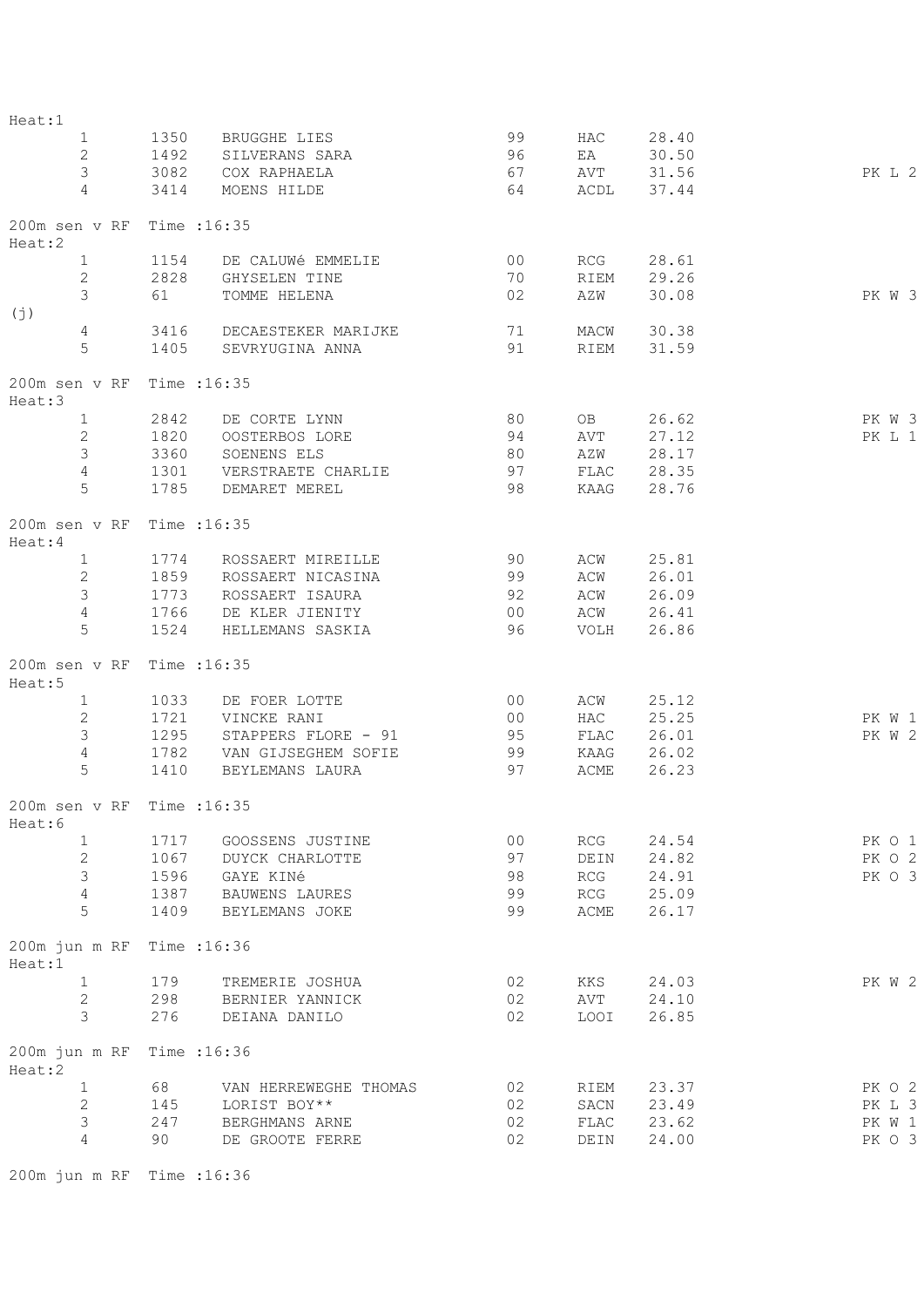| Heat:3                                |      |                               |          |              |           |        |
|---------------------------------------|------|-------------------------------|----------|--------------|-----------|--------|
| $\mathbf{1}$                          | 113  | KERKHOFS NIELS                | 01       | AVT          | 22.30     | PK L 1 |
| 2                                     |      | 335 BEX WOUT                  | 02       | LOOI         | 22.61     | PK L 2 |
| $\mathfrak{Z}$                        |      | 56 EVRARD BENJAMIN            | 02       | KAAG         | 22.62     | PK O 1 |
| $\overline{4}$                        |      | 476 LANKIANG SARANI JUNIOR 02 |          | ZA           | 24.29     |        |
| 200m sen m RF Time : 16:47<br>Heat:1  |      |                               |          |              |           |        |
| $\mathbf{1}$                          |      | 5077 MICHELS SAM              | 66       | AVT          | 27.60     |        |
| $\mathbf{2}$                          | 4346 | LEYSEELE KURT                 | 75       | <b>BEHO</b>  | 28.30     |        |
| 3                                     |      | 5385 DE BORGER GEERT          | 59 AVLO  |              | 28.85     |        |
| $\overline{4}$                        |      | 2068 SPILLEBEEN GUNTHER 85    |          | KKS          | 29.11     |        |
| 200m sen m RF Time : 16:47<br>Heat:2  |      |                               |          |              |           |        |
| 1                                     |      | 5121 DE CLERCQ JURGEN         |          | 79 RIEM      | 25.56     |        |
| $\mathbf{2}$                          | 4568 | STEVENS CHRISTOPHE            |          | ADD          | 26.03     |        |
| 3                                     | 1606 | MERCKEN GIEL                  | 81<br>99 | ADD          | 26.82     |        |
| 4                                     | 1622 | VANTOMME MATHIAS              | 94       | OB           | 26.96     |        |
| 5                                     |      | 4581 VAN HOOF KOR             | 73       | VS           | 27.06     |        |
| 200m sen m RF Time : 16:47<br>Heat:3  |      |                               |          |              |           |        |
| 1                                     |      | 1653 BOLLEN BRANCO            | 98       | ADD          | 23.74     | PK L 3 |
| $\mathbf{2}$                          | 2492 | ROOSE TIBO                    | 97       | AZW          | 24.11     |        |
| $\mathcal{S}$                         | 2180 | COLPAERT SANDER               |          | RIEM         | 24.13     |        |
| $\overline{4}$                        | 2470 | STEVENS BRECHT                | 97<br>89 | SACN         | 24.35     |        |
| 5                                     | 4009 | VAN INGELGEM THOMAS           | 84       | LEBB         | 24.61     |        |
| 200m sen m RF Time : 16:47<br>Heat:4  |      |                               |          |              |           |        |
| $\mathbf{1}$                          | 1914 | VAN DE VOORDE GERBEN          | 90       |              | ACW 23.12 |        |
| $\mathbf{2}$                          | 2077 | MALUMGRé WARD                 | 00       | LOOI         | 23.14     | PK L 1 |
| $\mathfrak{Z}$                        | 2003 | HOOBERGS JESSE                | 96       | LOOI         | 23.24     | PK L 2 |
| $\overline{4}$                        | 2014 | GOOSSENS YANNICK              | 97       | HAMM         | 23.43     |        |
| 5                                     | 4588 | VEREECKE PIETER-JAN           | 82       | FLAC         | 23.44     | PK W 3 |
| 200m sen m RF Time : 16:47<br>Heat:5  |      |                               |          |              |           |        |
| 1 1742                                |      | OWUSU DYLAN                   | 97       |              | RCG 22.12 | PK O 1 |
| 2                                     | 2498 | ROSSAERT MICHAëL              | 95       | ACW          | 22.45     | PK O 2 |
| 3                                     | 2113 | BOTTE STEF                    | 98       | ASVO         | 22.51     | PK O 3 |
| $\overline{4}$                        | 1205 | MONSEREZ DYLAN                | 97       | KKS          | 22.67     | PK W 1 |
| 5                                     | 1621 | RENSON MASSIMO                | 96       | ${\tt FLAC}$ | 23.02     | PK W 2 |
| kogel jun m Time : 16:55<br>Heat:1    |      |                               |          |              |           |        |
| $\mathbf{1}$                          | 378  | CASTEELS LEANDER              | 01       | VS           | 13.67     | PK O 1 |
| $\mathbf{2}$                          | 189  | DE CREMER ARNAUD              | 02       | ASVO         | 13.63     | PK O 2 |
| $\mathsf 3$                           | 8    | VAN HAUTEM MIDAS - 81         | 01       | STAX         | 12.70     | PK O 3 |
| $\sqrt{4}$                            | 86   | DECOSTER ERBEN                | 02       | HALE         | 10.65     |        |
| $\mathsf S$                           | 354  | VERDUYCKT JONAS               | 02       | AVLO         | 10.59     |        |
| $\sqrt{6}$                            | 208  | CNEUT MICHIEL                 | 02       | AVR          | 10.53     | PK W 1 |
| $\boldsymbol{7}$                      | 350  | CLAUS IWEIN                   | 01       | AVMO         | 9.75      | PK W 2 |
| 8                                     | 54   | DEPAUW VINCENT - 21           | 01       | HAC          | 8.61      | PK W 3 |
| hoog jun sen m Time : 18:01<br>Heat:1 |      |                               |          |              |           |        |
| $\mathbf{1}$                          | 1938 | VERDONCK EMILE                | 95       | AZW          | 2.04      | S PK W |
| 1                                     |      |                               |          |              |           |        |
|                                       |      |                               |          |              |           |        |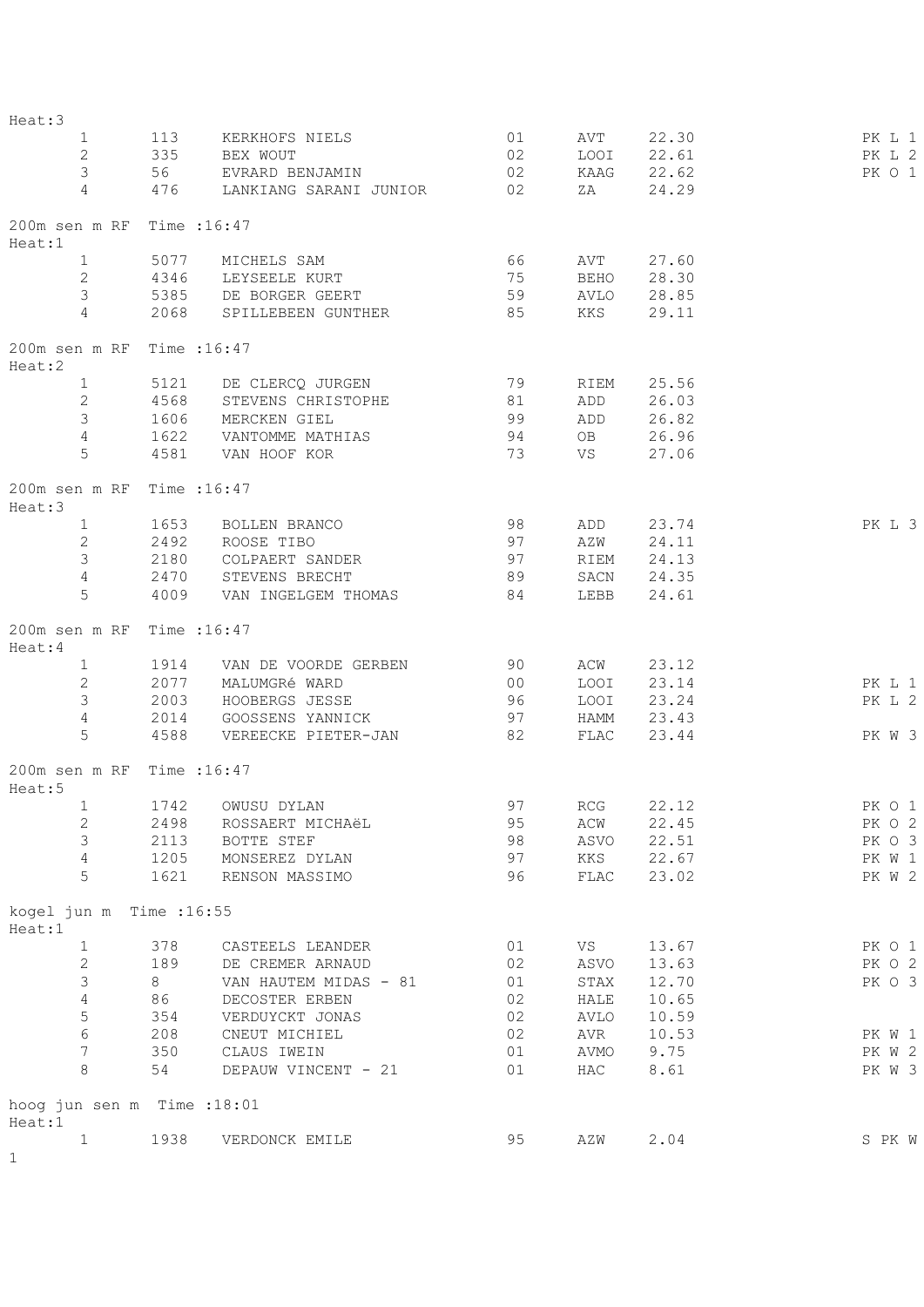|                                      | $\mathbf{2}$    | 348  | GEENENS STEN                 | 02 | ASVO       | 2.01               | J PK O |
|--------------------------------------|-----------------|------|------------------------------|----|------------|--------------------|--------|
| $1\,$                                | 3               | 1600 | ALGOET GIEBE                 | 98 | <b>HCO</b> | 1.95               | S PK W |
| $\mathbf{2}$                         | 4               | 1757 | PARMENTIER THOMAS            | 92 | DEIN       | 1.92               | S PK O |
| $1\,$                                |                 |      |                              |    |            |                    |        |
| $\mathbf{2}$                         | 5               | 105  | HAUTTEKEETE JENTE            | 02 | KAAG       | 1.92               | J PK O |
| 3                                    | 6               | 170  | DE DEYN SAM                  | 02 | VS         | 1.86               | J PK O |
|                                      | 7               | 1872 | D'HONDT JONATHAN             | 96 | VS         | 1.80               | S PK O |
| $\mathbf{2}$                         | $8\,$           | 373  | SCHOKKAERT ARNOUT            | 02 | VITA       | 1.80               |        |
|                                      | 8               | 11   | HERBOTS CASPER               | 02 | STAX       | 1.80               |        |
|                                      | 10              | 1762 | VANLIERDE JORG               | 99 | DEIN       | 1.75               | S PK O |
| 3                                    |                 |      |                              |    |            |                    |        |
| $\mathbf 1$                          | 11              | 443  | THIEL SANDER                 | 01 | OB.        | 1.75               | J PK W |
|                                      | 12              | 50   | VAN DE WALLE MATHIS          | 02 | DEIN       | 1.65               |        |
|                                      | 13              | 248  | TERRYN HANNES                | 02 | AVMO       | 1.65               | J PK W |
| $\overline{c}$                       |                 |      |                              |    |            |                    |        |
| 800m cad v RF Time : 17:20<br>Heat:1 |                 |      |                              |    |            |                    |        |
|                                      | $\mathbf 1$     | 430  | MINNEBO LOTTE                | 06 | OB         | 2:27.03            | PK W 1 |
|                                      | $\mathbf{2}$    | 229  | VANDEN BOSSCHE ZENJA         | 06 | GENK       | 2:30.46            | PK L 2 |
|                                      | 3               | 455  | BECQUART SUZE-ANNE           | 06 | KKS        | 2:38.84            |        |
|                                      | $\overline{4}$  | 828  | D'HOOGE CHLOé                | 06 | AVLO       | 2:42.43            |        |
|                                      | 5               | 700  | DUHOUX DORIEN                | 06 | VOLH       | 2:43.10            |        |
|                                      | $\epsilon$      | 423  |                              | 06 | DEIN       |                    |        |
|                                      | $\overline{7}$  | 702  | GOVAERT NOOR<br>KLEISZ KAREN | 06 | VOLH       | 2:44.03<br>3:22.35 |        |
|                                      |                 |      |                              |    |            |                    |        |
| 800m cad v RF Time : 17:20<br>Heat:2 |                 |      |                              |    |            |                    |        |
| $\mathbf{1}$                         |                 | 821  | VAN RAEMDONCK AYCO           | 06 | AVLO       | 2:36.77            |        |
|                                      | $\mathbf{2}$    | 542  | NEUVILLE JOSEPHINE           | 05 | FLAC       | 2:39.23            |        |
|                                      | 3               |      |                              | 05 |            | 2:39.43            |        |
|                                      |                 | 254  | DEMAEGHT EMMA                |    | AVR        |                    |        |
|                                      | $\overline{4}$  | 383  | WELLENS AMBERLIE             | 06 | LOOI       | 2:40.25            |        |
|                                      | 5               | 397  | BAEKE LINA                   | 05 | RIEM       | 2:41.05            |        |
| $6\phantom{1}6$                      |                 | 83   | VAN DE PUTTE MARTE           | 06 | <b>AZW</b> | 2:48.87            |        |
|                                      | $7\overline{ }$ | 468  | DECLERCK EMME                | 06 | HAC        | 2:52.29            |        |
| 800m cad v RF Time : 17:20<br>Heat:3 |                 |      |                              |    |            |                    |        |
|                                      | $\mathbf{1}$    | 818  | LOOS JINTHE                  | 05 | HAMM       | 2:33.72            |        |
|                                      | $\mathbf{2}$    | 237  | LOGIER FIEN                  | 06 | MACW       | 2:33.93            | PK W 3 |
|                                      | 3               | 56   | LAGARDE INDY*                | 06 | SACN       | 2:34.18            | PK L 3 |
|                                      | $\overline{4}$  | 403  | SCHOLLAERT MARLIES           | 05 | HCO        | 2:36.79            |        |
|                                      | 5               | 235  | VAN DER BAUWHEDE MARIE-JU    | 05 | MACW       | 2:38.77            |        |
|                                      | 6               | 801  | VERBEKE JULIE                | 05 | FLAC       | 2:40.12            |        |
|                                      | 7               | 54   | DUJOURIE LARA                | 06 | SACN       | 2:44.60            |        |
| 800m cad v RF Time : 17:20<br>Heat:4 |                 |      |                              |    |            |                    |        |
|                                      | $\mathbf 1$     | 162  | HENKENS LORE                 | 05 | KAAG       | 2:23.63            | PK O 1 |
|                                      | $\overline{c}$  | 795  | DE SCHEPPER FLORE            | 05 | ASVO       | 2:25.03            | PK O 2 |
|                                      | 3               | 816  | VAN RANSBEECK ARREZINA       | 06 | AVLO       | 2:25.32            | PK O 3 |
|                                      | $\overline{4}$  | 601  | HERMANS MOIA                 | 05 | LEBB       | 2:26.30            |        |
|                                      | 5               | 409  | TIJTGAT MARIE                | 05 | ADD        | 2:26.84            | PK L 1 |
|                                      | 6               | 81   | VAN ASSCHE AMéLIE            | 05 | AZW        | 2:30.47            | PK W 2 |
|                                      | 7               | 92   | PENNEMAN CHARLOTTE           | 05 | ACW        | 2:31.27            |        |
|                                      |                 |      |                              |    |            |                    |        |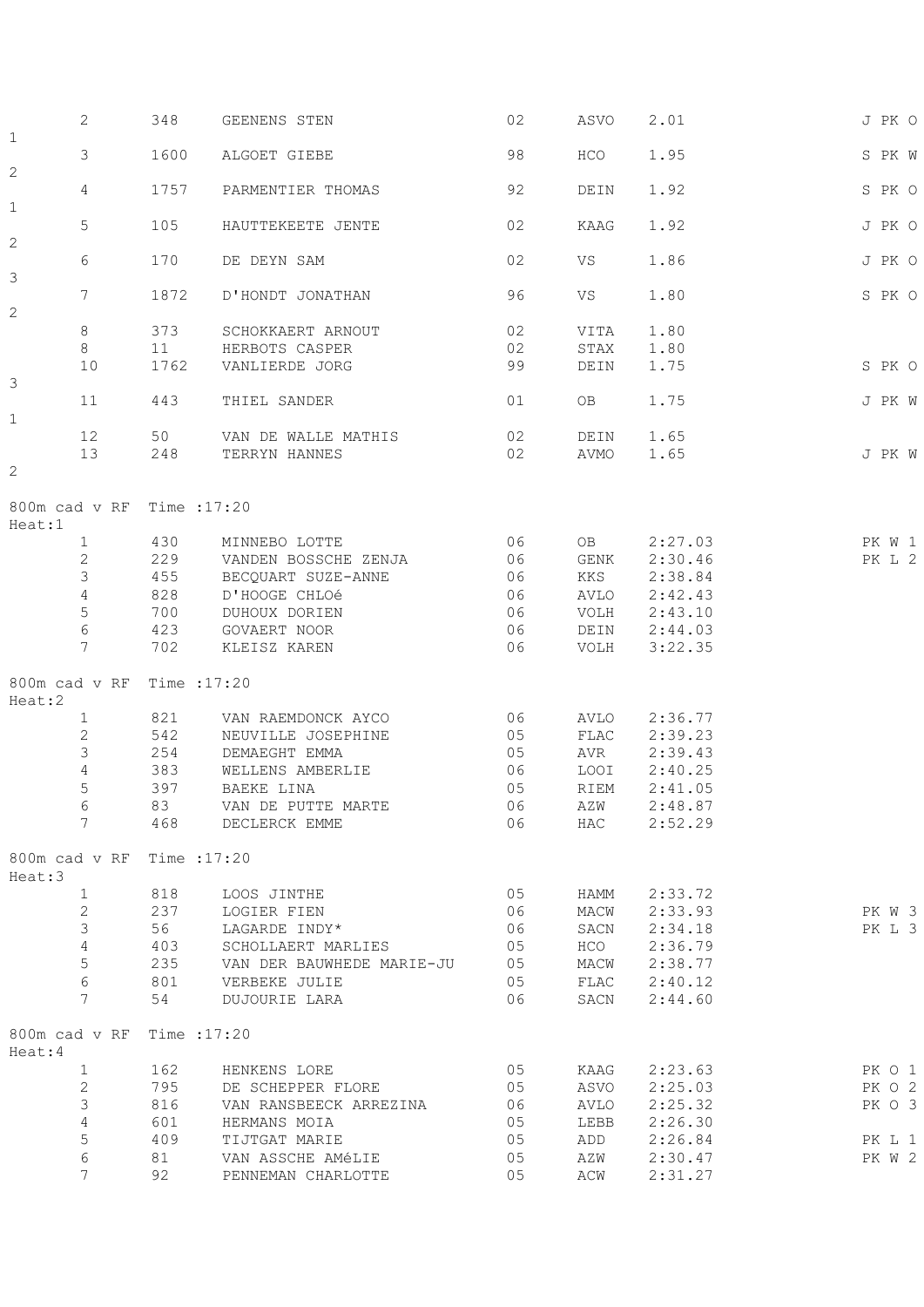| 800m cad m RF Time : 17:21<br>Heat:1 |              |                       |          |                    |                    |        |
|--------------------------------------|--------------|-----------------------|----------|--------------------|--------------------|--------|
| $\mathbf{1}$                         | 699          | DE COCK RUBEN         | 05       | VOLH               | 2:29.25            |        |
| 2                                    | 392          | ADRIAENSEN THOMAS     | 06       | HCO                | 2:30.43            |        |
| 3                                    | 55           | MARY QUENTIN          | 05       | AZW                | 2:34.68            |        |
| $\overline{4}$                       | 213          | VAN WASSENHOVE SVERRE | 06       | HALE               | 2:36.14            |        |
| 5                                    | 701          | MARIN VINCE           | 06       | VOLH               | 2:37.86            |        |
| 6                                    | 702          | VERTENTEN JEF         | 05       | VOLH               | 2:38.14            |        |
| 7                                    | 119          | PERSYN VIKTOR         | 05       | DEIN               | 2:41.16            |        |
| 800m cad m RF                        | Time : 17:21 |                       |          |                    |                    |        |
| Heat:2                               |              |                       |          |                    |                    |        |
| $\mathbf{1}$                         | 571          | WILLEMS CHARLES       | 05       | ACME               | 2:13.27            |        |
| $\mathbf{2}$                         | 393          | LAENENS TIEMEN        | 06       | HCO                | 2:15.14            | PK W 1 |
| 3                                    | 443          | VANCANNEYT GUST       | 06       | FLAC               | 2:21.97            | PK W 2 |
| $\overline{4}$                       | 569          | VERMEERSCH EBERT      | 05       | FLAC               | 2:23.92            | PK W 3 |
| $\mathbf 5$                          | 117          | LAUWAERT JOREN        | 05       | DEIN               | 2:24.55            |        |
| $\epsilon$                           | 124          | VAN HOOYDONK QUINN    | 05       | AVT                | 2:25.43            |        |
| $\overline{7}$                       | 175          | VERMOTE GILLIAN       | 05       | AVR                | 2:26.51            |        |
| 8                                    | 635          | VANHERLE GILLES       | 06       | ADD                | 2:27.55            |        |
| 800m cad m RF<br>Heat:3              | Time : 17:21 |                       |          |                    |                    |        |
| $\mathbf{1}$                         | 179          | COETSIER NOAH         | 05       | KAAG               | 2:09.35            | PK 0 1 |
| 2                                    |              |                       |          |                    |                    |        |
|                                      | 475          | MEULEMAN LARS         | 05       | ASVO               | 2:09.71            | PK O 2 |
| 3                                    | 79           | DE BRUYCKER LOWIE     | 06       | DEIN               | 2:10.52            | PK O 3 |
| $\overline{4}$                       | 250          | MESMAEKERS LANDER     | 05       | LOOI               | 2:14.15            | PK L 1 |
| $\mathsf S$                          | 93           | SERRANO SEM           | 06       | KAAG               | 2:14.49            |        |
| 6                                    | 164          | LEMMENS THIBAULT      | 05       | KAAG               | 2:14.61            |        |
| 7                                    | 206          | PUTZEYS ROBBE         | 05       | GENK               | 2:15.90            | PK L 2 |
| 8                                    | 494          | WEEKERS PEPIJN        | 05       | ADD                | 2:16.03            | PK L 3 |
| 800m sch v RF<br>Heat:1              | Time : 17:30 |                       |          |                    |                    |        |
| $\mathbf{1}$                         | 2897         | WILLEMS LOTTE         | 03       | LEBB               | 2:31.17            |        |
| $\mathbf{2}$                         | 2898         | MERTENS HASSE         | 04       | LEBB               | 2:42.22            |        |
| $\mathsf 3$                          | 3087         | YSEWYN FEMKE          | 03       | AVLO               | 2:46.96            |        |
| $\overline{4}$                       | 2800         | BREBAN LINDE          | 04       | ADD                | 2:47.66            |        |
| 5                                    |              |                       |          |                    |                    |        |
|                                      | 2857         | VAN DE WALLE ANNA     | 04       | RCG                | 2:48.78            |        |
| 6<br>7                               | 2758         | CLAESEN HANNE         | 03<br>03 | ADD<br><b>VOLH</b> | 2:49.78<br>3:09.81 |        |
|                                      | 2971         | DE DOBBELAER LORE     |          |                    |                    |        |
| 800m sch v RF<br>Heat:2              | Time : 17:30 |                       |          |                    |                    |        |
| $\mathbf{1}$                         | 2623         | VAN TIEGHEM STIEN     | 04       | OB.                | 2:29.49            |        |
| $\overline{c}$                       | 2624         | RYCKIER AMBER         | 03       | OB                 | 2:30.32            |        |
| 3                                    | 2753         | SWINNEN JULIE         | 04       | SACN               | 2:32.12            | PK L 2 |
| $\overline{4}$                       | 2556         | ANGILLIS MEREL        | 04       | ${\tt FLAC}$       | 2:32.70            |        |
| 5                                    | 3125         | TAVERNIERS SARAH      | 03       | TACT               | 2:33.13            | PK L 3 |
| $\epsilon$                           | 2589         | VANDAEL ISALIE        | 04       | AVT                | 2:33.23            |        |
| 7                                    | 2557         | ANGILLIS MAUD         | 04       | ${\tt FLAC}$       | 2:41.85            |        |
| 8                                    | 2771         | DHEEDENE AXELLE       | 03       | ${\tt FLAC}$       | 2:53.15            |        |
| 800m sch v RF                        | Time : 17:30 |                       |          |                    |                    |        |
| Heat:3                               |              |                       |          |                    |                    |        |
| $\mathbf{1}$                         | 2907         | KLUSKENS ELENA        | 04       | LEBB               | 2:19.64            | PK O 1 |
| $\mathbf{2}$                         | 2908         | KLUSKENS JANA         | 04       | LEBB               | 2:19.92            | PK O 2 |
| 3                                    | 2663         | TEMMERMAN ADELINE     | 04       | AVR                | 2:22.04            | PK W 1 |
| $\sqrt{4}$                           | 2951         | CAPA NILAY            | 03       | RCG                | 2:25.74            | PK O 3 |
| 5                                    | 2932         | SERRé SOFIE           | 03       | <b>LOOI</b>        | 2:26.05            | PK L 1 |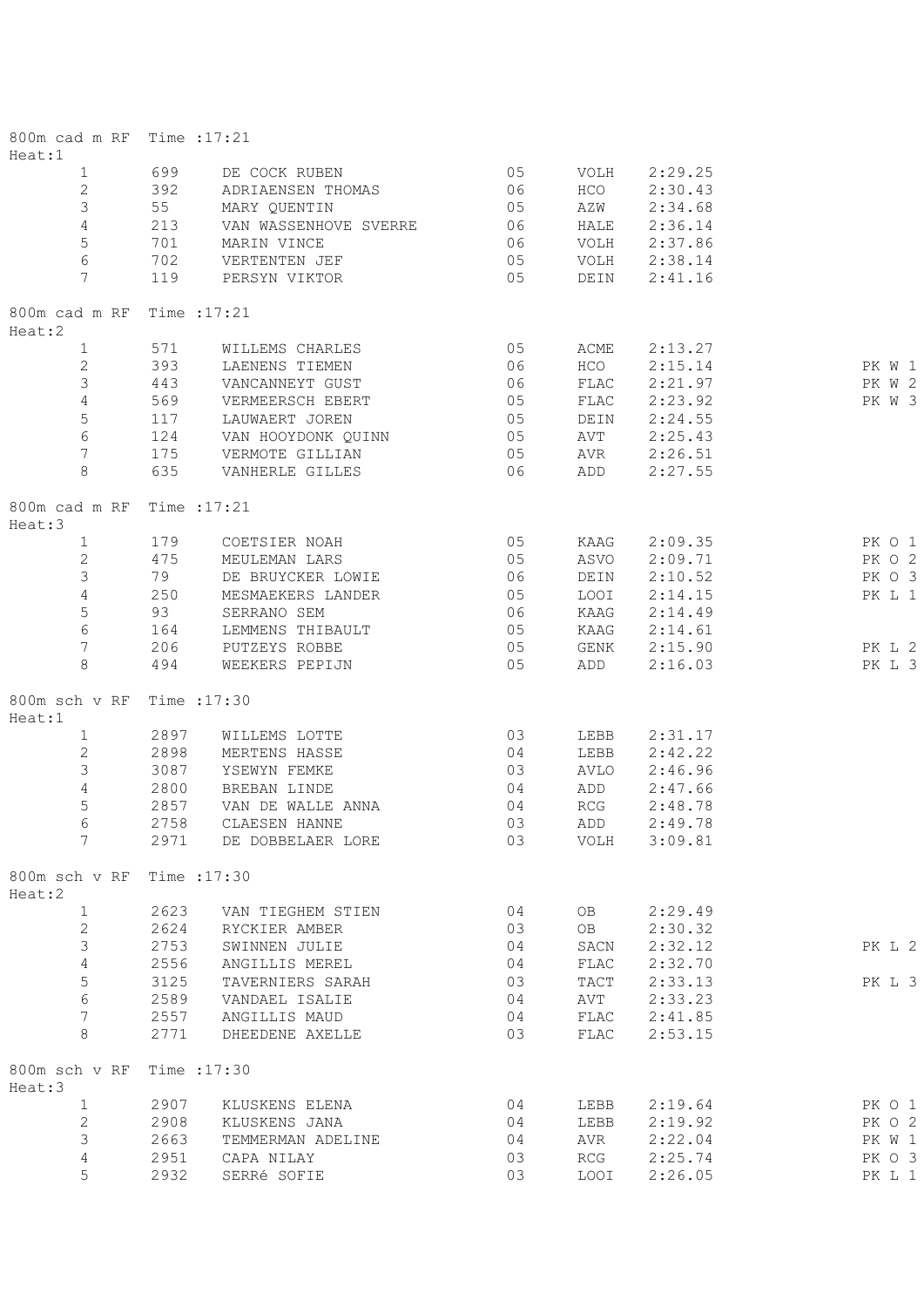| 6                                        | 2541         | VANDER CRUYSSEN HEIKE | $\overline{03}$ | AZW       | 2:27.72   | PK W 2 |
|------------------------------------------|--------------|-----------------------|-----------------|-----------|-----------|--------|
| $7\phantom{.0}$                          | 2792         | DEBAL MICHELLE        | 04              | KKS       | 2:28.05   | PK W 3 |
| 8                                        | 2909         | DAELMAN DEMI          | 04              | LEBB      | 2:32.92   |        |
| 800m sch m RF                            | Time : 17:34 |                       |                 |           |           |        |
| Heat:1                                   |              |                       |                 |           |           |        |
| $\mathbf{1}$                             | 2303         | LOGIER WOUT           | 04              | MACW      | 2:11.16   |        |
| $\sqrt{2}$                               | 2489         | MARTENS ROBBE         | 04              | ASVO      | 2:13.86   |        |
| 3                                        | 2301         | VAN WASSENHOVE JITSE  | 04              | HALE      | 2:15.49   |        |
| 4                                        | 2777         | DE WILDE LUCAS        | 03              | AVLO      | 2:18.48   |        |
| 5                                        | 2376         | MOL DAAN              | 04              | KKS       | 2:19.83   |        |
| $\sqrt{6}$                               | 2789         | DE RIDDER VIC         | 04              | AVLO      | 2:19.90   |        |
| 7                                        | 2523         | COGGE BENGT           | 04              | FLAC      | 2:21.44   |        |
|                                          | 2887         | SCHULPEN LIAM         | 04              | LOOI      | DIS       | 163.3b |
| 800m sch m RF Time : 17:34               |              |                       |                 |           |           |        |
| Heat:2                                   |              |                       |                 |           |           |        |
| $\mathbf{1}$                             | 2266         | VANNESTE EBBE         | 03              | OB        | 2:01.16   | PK W 1 |
| $\mathbf{2}$                             | 2270         | VAN LERSBERGHE AARON  | 03              | OB        | 2:01.39   | PK W 2 |
| 3                                        | 2536         | BETTENS VICTOR        | 03              | EA        | 2:03.03   | PK O 1 |
| 4                                        | 2369         | DEPOTTER ROBBE        | 03              | AVR       | 2:03.67   | PK W 3 |
| $\mathsf S$                              | 2227         | OOSTERLINCK NIELS     | 04              | KAAG      | 2:04.33   | PK O 2 |
| $\epsilon$                               | 2753         | GELAUDE THIJS         | 04              | AVMO      | 2:04.62   |        |
| 7                                        | 2332         | VAN DEN BOGAERT ROB   | 03              | RCG       | 2:06.18   | PK O 3 |
| 8                                        | 2246         | VAN RENTERGHEM THIJS  | 04              | DEIN      | 2:06.56   |        |
| ver jun v Time : 17:44<br>Heat:1         |              |                       |                 |           |           |        |
| $\mathbf{1}$                             | 14           | PRAET JUSTINE         | 02              | STAX      | 5.38      | PK O 1 |
| $\mathbf{2}$                             | 170          | VANDEKERCKHOVE NORE   | 02              | HAC       | 5.13      | PK W 1 |
| 3                                        | 112          | SERVAES LAURA         | 02              | RCG       | 4.79      | PK O 2 |
| 4                                        | 107          | DE NAEYER EMMA        | 02              | ACME      | 4.58      | PK O 3 |
| ver sen v<br>Heat:1                      | Time : 17:46 |                       |                 |           |           |        |
| $\mathbf{1}$                             | 1147         | LAMBERT LEEN          | 99              | HALE      | 4.81      | PK O 1 |
| $\mathbf{2}$                             | 1043         | DEPLOREZ MAAIKE       | 98              | ZA        | 4.75      | PK O 2 |
| 3                                        | 1661         | SCHEFFERS HANNE       | 99              |           | AVMO 4.66 | PK W 1 |
| 4                                        | 1521         | VAN DE VEN ALANY      | 97              | VOLH      | 4.56      | PK O 3 |
| 5                                        |              |                       |                 | AVMO 4.42 |           | PK W 2 |
|                                          |              | 1549 TERRYN ELLEN     | 96              |           |           |        |
| $\epsilon$                               | 1806         | DEDECKER TINE         | 93              | KAAG      | 4.27      |        |
| $\boldsymbol{7}$                         | 1022         | NAESSENS LOTTE        | 97              | AZW       | 4.23      | PK W 3 |
| $\,8\,$                                  | 1712         | VANNESTE LOTTE        | 97              | KKS       | 4.22      |        |
| 9                                        | 1039         | VAN VOSSEL KIM        | 95              | ΖA        | 4.02      |        |
| 800m jun sen v RF Time : 17:42<br>Heat:1 |              |                       |                 |           |           |        |
| $\mathbf{1}$<br>$\mathbf 1$              | 253          | DE BOCK MARIE         | 02              | VOLH      | 2:34.20   | J PK O |
| 2<br>$\mathbf 1$                         | 312          | JANSEN SOFIE          | 02              | SACN      | 2:34.37   | J PK L |
| 3                                        | 56           | PALMANS JINTE         | 01              | SACN      | 2:38.46   | J PK L |
| 2<br>4                                   | 1115         | OPSOMER LAURENCE      | 97              | OB.       | 2:54.05   | S PK W |
| 3                                        |              |                       |                 |           |           |        |
| $\mathsf S$                              | 1523         | BLOMMAERT CASSIE      | 97              | VOLH      | 2:55.75   |        |
| 6                                        | 3414         | MOENS HILDE           | 64              | ACDL      | 3:05.39   |        |
|                                          |              |                       |                 |           |           |        |

800m jun sen v RF Time :17:42 Heat:2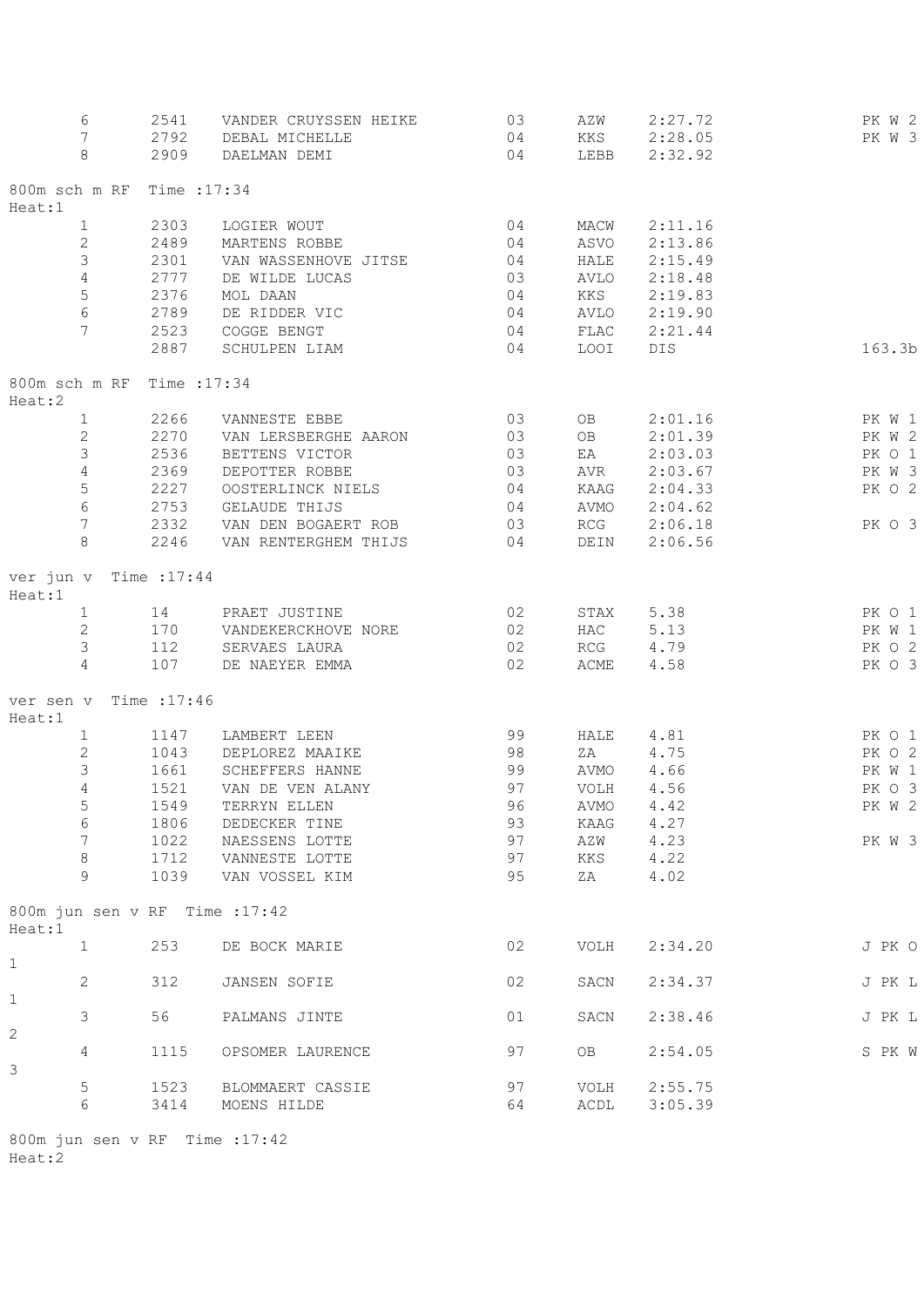|                         | $\mathbf{1}$     | 1430                       | CORNELIS JACINTHA          | 98              | VS            | 2:17.33 | S PK O |
|-------------------------|------------------|----------------------------|----------------------------|-----------------|---------------|---------|--------|
| $\mathbf 1$             | $\mathbf{2}$     | 1079                       | LAHEY LÉONIE               | 0 <sub>0</sub>  | KAAG          | 2:17.77 | S PK O |
| $\overline{c}$          | 3                | 1402                       | DAWYNDT AMBER              | 99              | HAC           | 2:23.57 | S PK W |
| $\mathbf 1$             | $\overline{4}$   | 1264                       | STEVENS NONA               | 99              | AVMO          | 2:24.63 | S PK W |
| 2                       | 5                | 1097                       | DE KEYSER EMMA             | 99              | RCG           | 2:24.81 | S PK O |
| 3                       | $\epsilon$       | 1394                       | 96<br>VAN DE WALLE EMMA    |                 | DEIN          | 2:27.01 |        |
|                         |                  | 800m jun m RF Time : 17:48 |                            |                 |               |         |        |
| Heat:1                  |                  |                            | 342 BAFORT JOACHIM         |                 |               |         |        |
|                         | $\mathbf{1}$     |                            |                            | 01              | RIEM          | 1:58.77 | PK O 1 |
|                         | $\mathbf{2}$     | 205                        | WEEKERS KORNEEL            | 02              | ADD           | 1:59.01 | PK L 1 |
|                         | 3                | 261                        | SOETENS BRENT              | 02              | LEBB          | 2:00.55 | PK O 2 |
|                         | $\overline{4}$   | 216                        | LEJEUNE JENS               | 01              | FLAC          | 2:00.61 | PK W 1 |
|                         | $\mathsf S$      | 245                        | COULIER AARON              | 02              | HCO           | 2:02.28 | PK W 2 |
|                         | $\sqrt{6}$       | 266                        |                            | 02              |               | 2:03.53 |        |
|                         |                  |                            | BROERS TOM                 |                 | ADD           |         | PK L 2 |
|                         | $7\phantom{.0}$  | 149                        | MONSECOUR JORNI            | 02              | RCG           | 2:10.49 | PK O 3 |
|                         | 8                | 277                        | THEYS BRENT                | 01              | LOOI          | 2:13.35 | PK L 3 |
|                         |                  | 376                        | LALOUX LEON                | 02              | DEIN          | DIS     | 163.5  |
| Heat:1                  |                  | 800m sen m RF Time : 18:44 |                            |                 |               |         |        |
|                         | $\mathbf{1}$     | 3875                       | 73<br>VAN BELLEGHEM BENNIE |                 | RCG           | 2:15.83 |        |
|                         | $\mathbf{2}$     | 2416                       | VANDEWALLE JEROEN          | 85              | AVR           | 2:16.54 |        |
|                         | 3                | 1271                       | VAN DE VELDE GEOFFRY<br>91 |                 | ZA            | 2:16.62 |        |
|                         |                  |                            |                            |                 |               |         |        |
|                         | $\overline{4}$   | 5341                       | VAN DE WEYER KOEN<br>73    |                 | AVLO          | 2:23.76 |        |
|                         | $\mathsf S$      | 1491                       | 99<br>DE WILDE NIELS - 21  |                 | ACME          | 2:30.50 |        |
|                         | $\sqrt{6}$       | 4980                       | ROESBEKE RUDY              | 64              | FLAC          | 2:32.04 |        |
|                         | $7\phantom{.0}$  | 1542                       | VALCKE BJÖRN               | 86              | FLAC          | 3:07.15 |        |
|                         |                  | 1584                       | FRANSSEN MALTE             | 87              | LOOI          | DNS     |        |
| Heat:2                  |                  | 800m sen m RF Time : 18:44 |                            |                 |               |         |        |
|                         | $\mathbf{1}$     |                            | 1236 OSTYN NIELS           | 94              | AZW           | 2:01.81 |        |
|                         | $\mathbf{2}$     | 2293                       | CLAES KOBE                 | 94              | AVT           | 2:03.46 |        |
|                         | 3                | 1879                       |                            | 00 <sub>o</sub> | LOOI          | 2:04.57 |        |
|                         |                  |                            | RUTTEN OWEN                |                 |               |         |        |
|                         | $\overline{4}$   | 1884                       | KENNES PIETER-JAN          | 99              | $_{\rm TACT}$ | 2:05.54 |        |
|                         | $\mathsf S$      | 2118                       | GESQUEIRE EMILE            | 98              | AVMO          | 2:06.36 |        |
|                         | $\epsilon$       | 2255                       | MICHIELS DAAN              | 0 <sub>0</sub>  | DALO          | 2:07.29 |        |
|                         | $\boldsymbol{7}$ | 5392                       | RAA BIRGER                 | 79              | AVLO          | 2:08.47 | PK L 3 |
|                         | $\,8\,$          | 4598                       | CORVERS WIM                | 77              | AVT           | 2:16.59 |        |
|                         | 9                | 4914                       | VAN DEN BOGAERT TOM        | 76              | RCG           | 2:21.36 |        |
| 800m sen m RF<br>Heat:3 |                  | Time : 18:44               |                            |                 |               |         |        |
|                         | $\mathbf{1}$     | 1646                       | SANCTORUM MATHIAS          | 93              | HAC           | 1:57.82 | PK W 1 |
|                         | $\mathbf{2}$     | 1933                       | VAN NIEUWENHOVE STIJN      | 0 <sup>0</sup>  | EA            | 1:58.16 | PK O 1 |
|                         |                  |                            |                            |                 |               |         |        |
|                         | $\mathsf 3$      | 1421                       | VAN OOST LOIC              | 95              | AVR           | 1:59.59 | PK W 2 |
|                         | $\overline{4}$   | 1635                       | PAUWELS THOMAS             | 0 <sup>0</sup>  | KAAG          | 1:59.81 | PK O 2 |
|                         | 5                | 2070                       | BAERT BRAM                 | 94              | HCO           | 1:59.87 | PK W 3 |
|                         | $\epsilon$       | 1903                       | VAN DYCK NIELS             | 95              | LOOI          | 2:00.96 | PK L 1 |
|                         | $\boldsymbol{7}$ | 1811                       | BECKERS WIM                | 98              | AVT           | 2:01.05 | PK L 2 |
|                         | $\,8\,$          | 2344                       |                            |                 |               |         |        |
|                         |                  |                            | VANGEEL JONAS              | 98              | LOOI          | 2:01.10 | PK L 3 |
|                         | 9                | 1294                       | MIERMANS TOON              | 95              | AVT           | 2:02.01 |        |

kogel sen m Time :17:59 Heat:1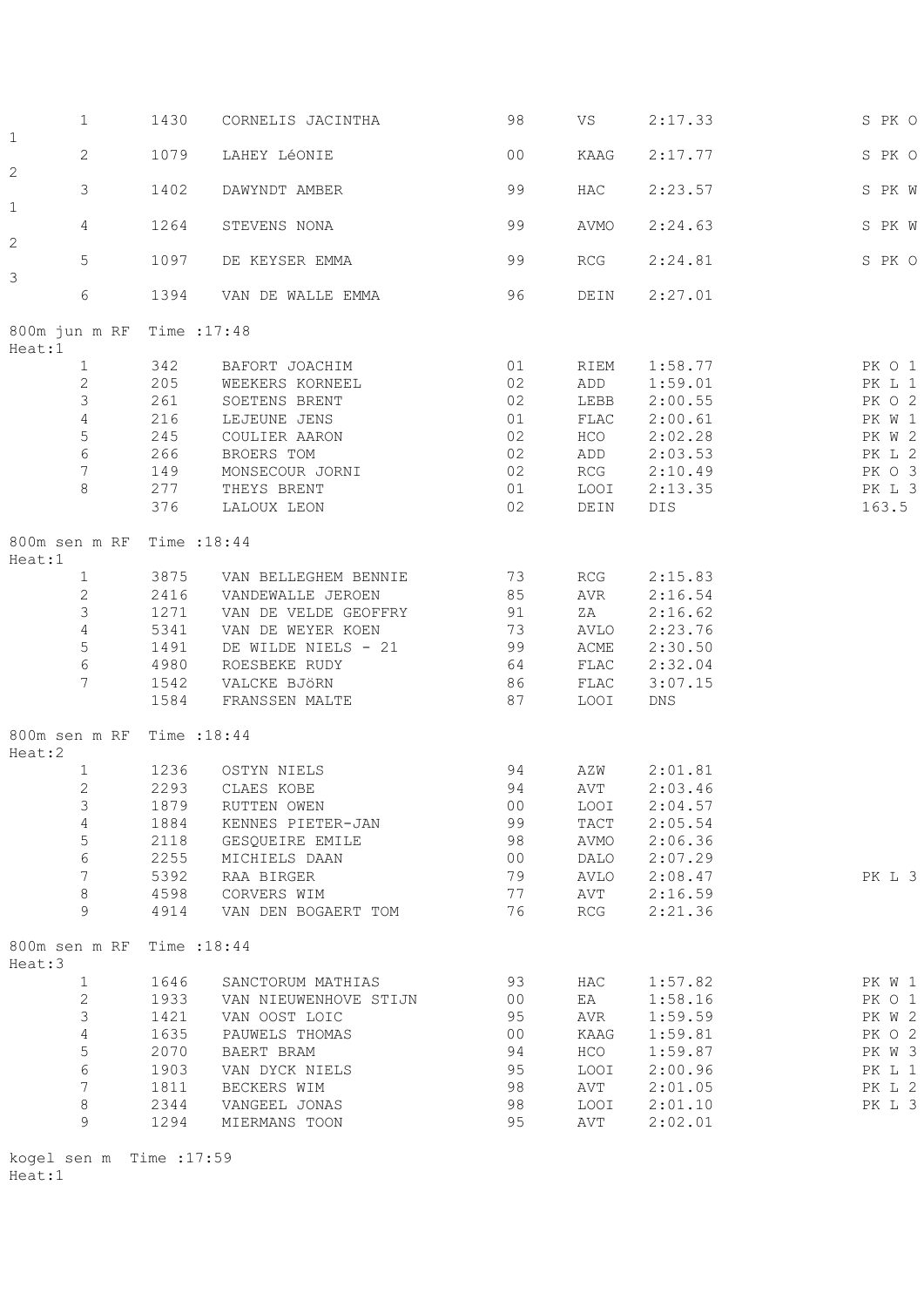| $\mathbf{1}$                             | 4577      | EECKHOUT FILIP                   | 79       | VS         | 15.48          | PK 0 1 |
|------------------------------------------|-----------|----------------------------------|----------|------------|----------------|--------|
| $\mathbf{2}$                             | 2162      | WAGEMANS JARNO                   | 89       | HAMM       | 15.25          | PK O 2 |
| $\mathfrak{Z}$                           | 2485      | PARMENTIER BAVO                  | 98       | HAC        | 12.93          | PK W 1 |
| $\overline{4}$                           | 2480      | VAN STEEN JOANNES                | 95       | VOLH       | 12.55          | PK O 3 |
| 5                                        | 2539      | VAN DEN BRANDEN RIAN 00          |          | AVLO       | 12.50          |        |
| 6                                        | 2410      | BUFFEL NICK                      | 94       | HAC        | 11.03          | PK W 2 |
| $7\phantom{.}$                           | 5663      | SNAUWAERT STEVEN                 | 83       | FLAC       | 10.78          | PK W 3 |
| 8                                        | 4342      | MORRET MICHAEL                   | 69       |            |                |        |
|                                          |           |                                  |          | LEBB       | 10.76          |        |
| $\overline{9}$                           | 2133      | BOURGOIS GIL                     | 95       | ACME       | 10.26          |        |
| 10                                       | 2177      | VOLCKAERT DYLAN                  | 99       | HAC        | 10.05          |        |
| 11                                       | 2550      | DEJONCKHEERE FLORIAN             | 94       | HAC        | 9.81           |        |
| 12                                       | 1578      | DEPREZ JARNE                     | 98       | AVMO       | 9.42           |        |
| 13                                       | 1681      | LE COMPTE BEAU                   | 98       | ASVO       | 9.33           |        |
| 14                                       | 2068      | SPILLEBEEN GUNTHER 85            |          | KKS 7.02   |                |        |
| 15                                       | 1204      | ZEPHIRIN JOACHIM 85              |          | KKS        | 6.96           |        |
| 400m cad v RF<br>Heat:1                  |           | Time :18:15                      |          |            |                |        |
| 1                                        | 1028      | RITIÈRE CAMILLE                  | 05       |            | RCG 67.81      |        |
| $\overline{2}$                           | 406       | GEERARDYN MARIE                  | 05       | ACW        | 68.37          |        |
| $\mathfrak{Z}$                           | 348       | DOOMS ASHLEY                     | 06       |            | DEIN 68.73     |        |
| $\overline{4}$                           | 378       | LAMONT HANNE                     | 05       | AVMO       | 69.07          |        |
|                                          |           |                                  |          |            |                |        |
| $400m$ cad $v$ RF<br>Heat:2              |           | Time : 18:15                     |          |            |                |        |
| $1 \quad$                                | 98 — 10   | VAN POUCKE FRAN                  | 06       | ACW        | 64.26          |        |
| $\overline{2}$                           |           | 96 VERMEULEN NELE                | 05       |            | ACW 64.87      |        |
| $\mathcal{S}$                            | 250       | ROBBERECHT HANNE                 | 05       | HAMM       | 65.24          |        |
| $\overline{4}$                           | 836       | VERNIERS STEPHANIE               | 05       |            | AVLO 65.54     |        |
| 5                                        | 249       | SAMOY MARITH                     | 05       | AVR        | 67.41          |        |
| 400m cad v RF Time : 18:15<br>Heat:3     |           |                                  |          |            |                |        |
| $\mathbf{1}$                             | 459       | BASTIL MARGAUX 05                |          | ASVO       | 61.71          | PK O 1 |
| $\overline{2}$                           | 301       | GEVAERT LAURA                    | 05       | AZW        | 63.75          | PK W 3 |
| $\mathcal{S}$                            | 284       | WILLEKENS ASTER                  | 05       |            | 64.89          |        |
| $\overline{4}$                           |           |                                  |          | AVT        |                | PK L 2 |
|                                          | 394       | VAN DAMME INE                    | 05       | LEBB       | 64.99          |        |
| 5                                        | 671       | MICHIELS KAAT                    | 06       | EA         | 66.55          |        |
| $400m$ cad v RF Time : $18:15$<br>Heat:4 |           |                                  |          |            |                |        |
| $\mathbf{1}$                             | 267       | VAN PELT NINA                    | 05       | LOOI       | 59.39          | PK L 1 |
| $\mathbf{2}$                             | 444       | HEYMANS HANNELORE                | 05       | EA         | 62.29          | PK O 2 |
| $\mathfrak{Z}$                           | 236       | LANSEN SAARTJE                   | 06       | MACW       | 62.55          | PK W 1 |
| $\overline{4}$                           | 834       | VAN DE WIELE HANNE               | 05       | AVLO       | 62.55          | PK O 3 |
| 5                                        | 606       | ANCKAERT ELIEN                   | 06       | HAC        | 62.61          | PK W 2 |
| 400m cad m RF<br>Heat:1                  |           | Time : 18:25                     |          |            |                |        |
| $\mathbf{1}$                             | 257       | FRANÇOIS BRECHT                  | 05       | VS         | 59.86          |        |
| $\mathbf{2}$                             | 436       | BREBAN TOM                       | 06       | ADD        | 90.66          | PK L 1 |
|                                          |           |                                  |          |            |                |        |
| $\mathfrak{Z}$<br>$\overline{4}$         | 289<br>94 | BARBIO ALEXANDER<br>DEPLOREZ TIM | 06<br>05 | KAAG<br>ΖA | 61.76<br>61.96 |        |
|                                          |           |                                  |          |            |                |        |
| 400m cad m RF<br>Heat:2                  |           | Time : 18:25                     |          |            |                |        |
| $\mathbf{1}$                             | 716       | LESAFFER IKER                    | 05       | AZW        | 62.62          | PK W 2 |
| 2                                        | 439       | GODDERIS WOUT                    | 05       | HAC        | 66.05          | PK W 3 |
| 3                                        | 776       | DE POORTER VICTOR                | 05       | RIEM       | 61.15          |        |
|                                          | 494       | WEEKERS PEPIJN                   | 05       | ADD        | <b>DNS</b>     |        |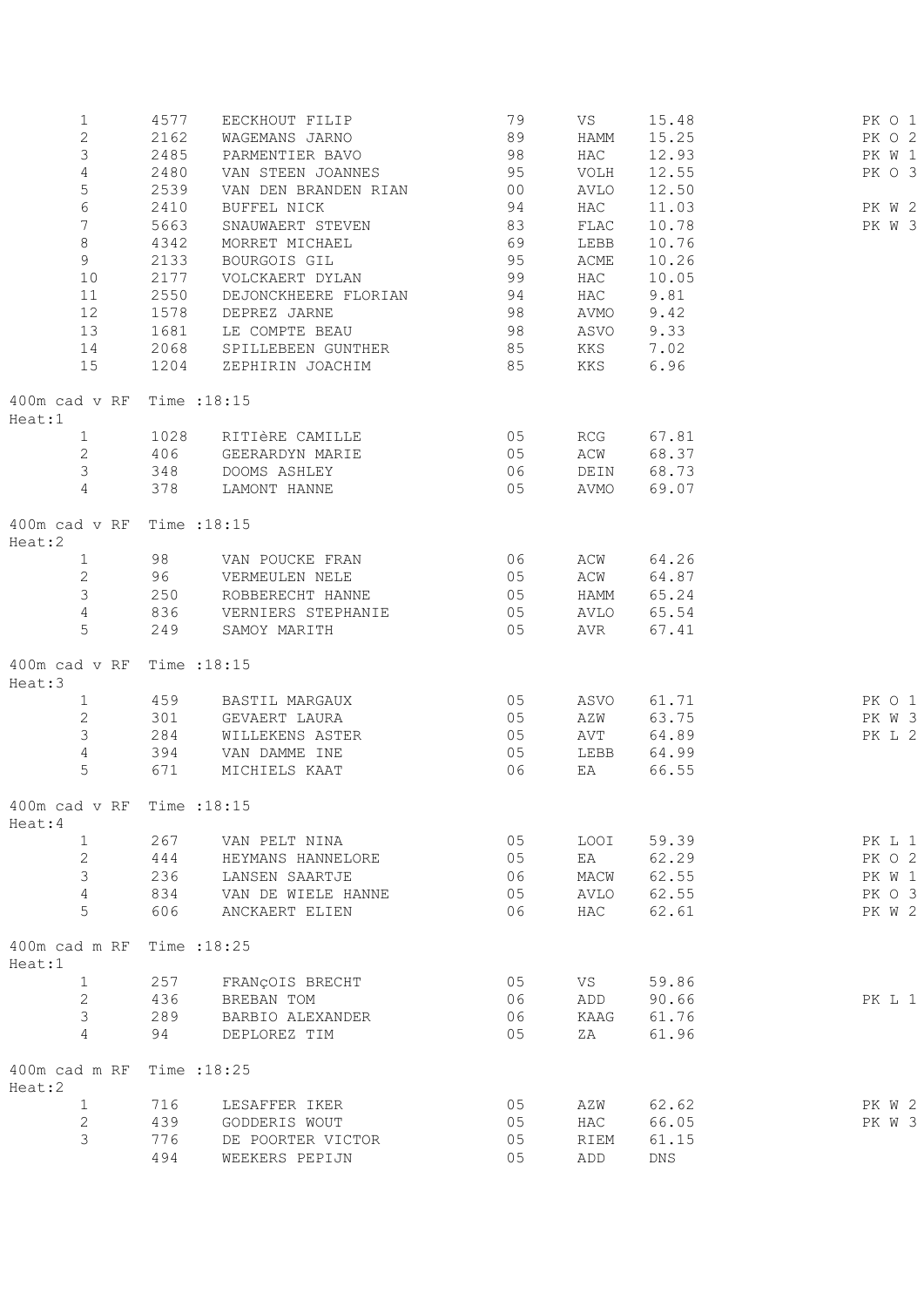| 400m cad m RF Time :18:25<br>Heat:3  |      |                      |    |            |       |        |
|--------------------------------------|------|----------------------|----|------------|-------|--------|
| $\mathbf{1}$                         | 214  | HEERSMINK THOMAS     | 05 | DEIN       | 53.88 | PK 0 1 |
| $\mathbf{2}$                         | 431  | BOGAERT MATEO        | 06 | ASVO       | 54.52 | PK 0 2 |
| 3                                    | 351  | RAMAKERS SVERRE      | 05 | MACW       | 55.34 | PK W 1 |
| $\overline{4}$                       | 137  | VAN DER MEIREN ILIAN | 05 | RCG        | 56.34 | PK 0 3 |
| $5\phantom{.}$                       | 319  | SMISMANS MAURO       | 06 | LEBB       | 60.95 |        |
| 400m sch v RF Time : 18:29<br>Heat:1 |      |                      |    |            |       |        |
| $\mathbf{1}$                         | 2534 | CRACCO JULIETTE      | 04 | AZW        | 69.51 | PK W 2 |
| $\overline{2}$                       | 2746 | VAN HULLE OONA       | 04 | RCG        | 66.17 |        |
| $\mathfrak{Z}$                       | 2844 | DE SMET SISKA        | 04 | ACME       | 66.34 |        |
| 4                                    | 2509 | MAHY FELINE          | 04 | STAX       | 70.28 |        |
| $\mathsf S$                          | 2518 | VAN LAERE MARTE      | 03 | STAX       | 70.70 |        |
| 6                                    | 2766 | LAVENS SOPHIE        | 04 | VS         | 74.13 |        |
| 400m sch v RF<br>Heat:2              |      | Time : 18:29         |    |            |       |        |
| $\mathbf{1}$                         | 2915 | VANHERLE BRITT       | 03 | ADD        | 63.02 | PK L 2 |
| $\overline{2}$                       | 2823 | LIBBERECHT LISA      | 04 | ACG        | 63.85 | PK O 3 |
| 3                                    | 2573 | BROUCKAERT KATO      | 04 | AVT        | 64.29 | PK L 2 |
| 4                                    | 2747 | LAMONT LISE          | 04 | AVMO       | 65.30 | PK W 1 |
| $\mathsf S$                          | 2824 | VANDER BEKEN AMBER   | 03 | ASVO       | 64.37 |        |
| 6                                    | 2862 | VAES FRAN            | 03 | EA         | 66.86 |        |
| 400m sch v RF<br>Heat:3              |      | Time : 18:29         |    |            |       |        |
| $\mathbf{1}$                         | 2691 | SONNEVILLE AMELIE    | 04 | KAAG       | 59.58 | PK 0 1 |
| $\mathbf{2}$                         | 2782 | SCHEPERS INA         | 03 | AVT        | 61.21 | PK L 1 |
| 3                                    | 2786 | DIOUF LOUISE         | 04 | KAAG       | 63.26 | PK O 2 |
| 4                                    | 2553 | HUYCK TIMEA          | 04 | LEBB       | 64.30 |        |
| $\mathsf S$                          | 2832 | DE SMET CATO         | 03 | VS         | 64.52 |        |
| 6                                    | 2687 | VAN DOORSLAER ELINE  | 03 | VS         | 65.33 |        |
| 400m sch m RF<br>Heat:1              |      | Time : 18:47         |    |            |       |        |
| $\mathbf{1}$                         | 2362 | DHONDT ROBBE         | 03 | LEBB       | 56.63 |        |
| $\overline{c}$                       | 2278 | ANCKAERT WOUTER      | 04 | AVR        | 56.90 |        |
| 3                                    | 2619 | KERRE FLOREN         | 03 | LEBB       | 58.03 |        |
| $\overline{4}$                       | 2267 | DE KEYSER JARNE      | 03 | OB         | 58.28 |        |
| 5                                    | 2333 | VAN DEN BOGAERT STEF | 04 | <b>RCG</b> | 61.16 |        |
| 6                                    | 2418 | VANDEKERCKHOVE TIBE  | 04 | AVMO       | 61.32 |        |
| 400m sch m RF<br>Heat:2              |      | Time : 18:47         |    |            |       |        |
| $\mathbf{1}$                         | 2285 | VANNOBEL SENNE       | 04 | MACW       | 54.94 |        |
| $\mathbf{2}$                         | 2368 | IDRIZI RAHMON        | 03 | AVR        | 55.84 |        |
| 3                                    | 2977 | ABUINIMA SYMPATHY*   | 03 | EA         | 57.92 |        |
| $\overline{4}$                       | 2382 | VAN REETH TSHWANELO  | 04 | DEIN       | 58.21 |        |
| 5                                    | 2180 | KUMS JELTE           | 03 | SACN       | 58.27 |        |
| 6                                    | 2654 | MICHIELS TIJS        | 04 | EA         | 60.50 |        |
| 400m sch m RF<br>Heat:3              |      | Time : 18:47         |    |            |       |        |
| $\mathbf{1}$                         | 2366 | DE PAUW WARRE        | 03 | AVR        | 52.82 | PK W 1 |
| $\overline{c}$                       | 2588 | ROMSWINKEL NILS      | 03 | OB         | 52.89 | PK W 2 |
| 3                                    | 2152 | INGHELBRECHT TIMON   | 03 | HAC        | 52.95 | PK W 3 |
| 4                                    | 2304 | COCQUYT TIJL         | 04 | DEIN       | 53.51 | PPK O  |
| 3                                    |      |                      |    |            |       |        |
| 5                                    | 2601 | ALLAERT RUBEN        | 04 | SACN       | 53.68 | PK L 3 |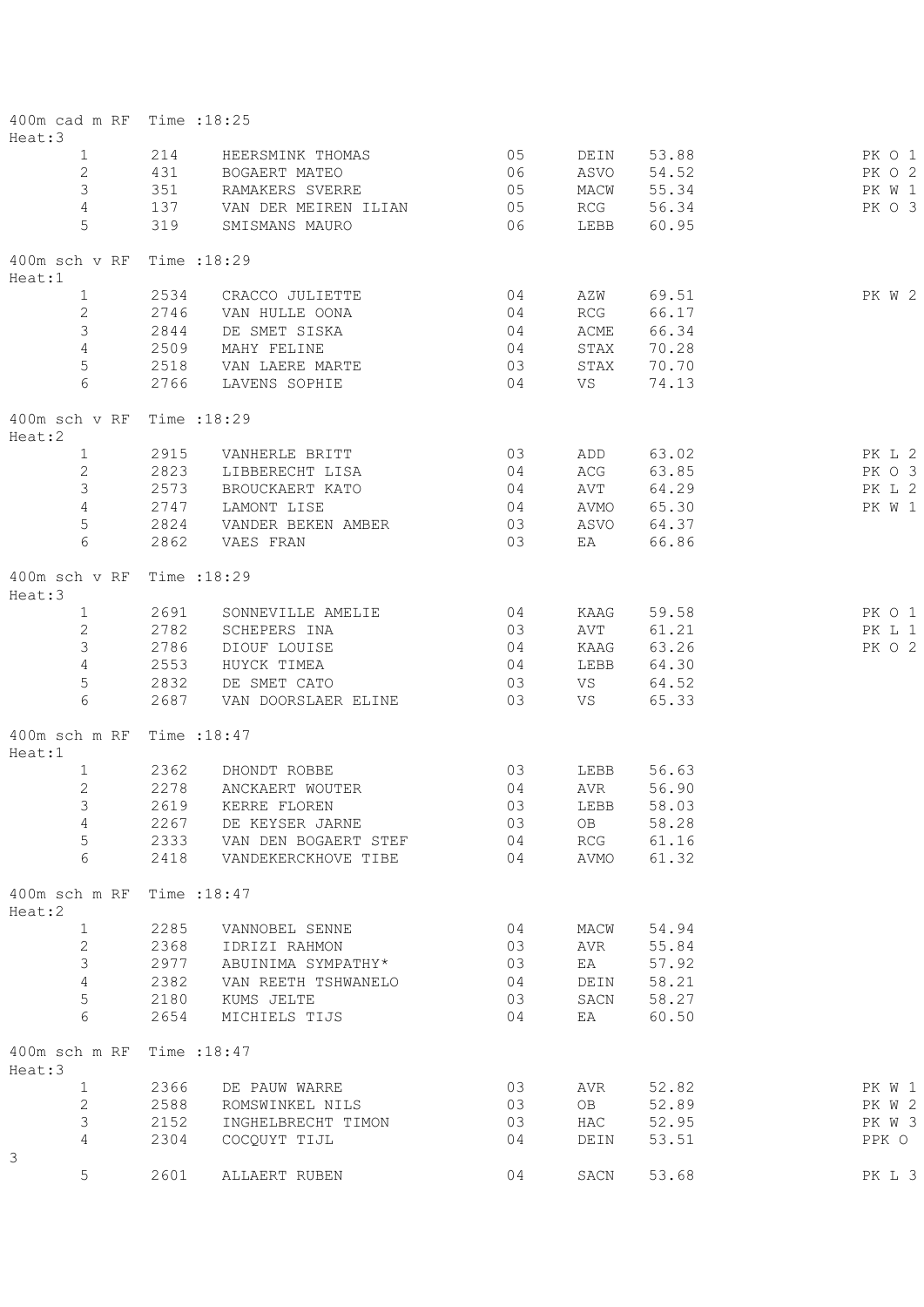| 6                          | 2861         | VANDERHOVEN MICHAEL     | 04 | AVT          | 58.29      |        |
|----------------------------|--------------|-------------------------|----|--------------|------------|--------|
| 400m sch m RF Time : 18:47 |              |                         |    |              |            |        |
| Heat:4                     |              |                         |    |              |            |        |
| $\mathbf{1}$               | 2731         | MALUMGRé TIBO           | 03 | LOOI         | 50.16      | PK L 1 |
| $\overline{c}$             | 2933         | AMBRICO SIMONE          | 03 | LOOI         | 52.32      | PK L 2 |
| 3                          | 2480         | DE VRIESE JARON         | 04 | ASVO         | 52.33      | PK 0 1 |
| $\overline{4}$             | 2536         | BETTENS VICTOR          | 03 | EA           | 52.34      | PK 0 2 |
| 5                          | 2192         | VAN DEN BULCKE JASPER   | 03 |              | LEBB 54.65 |        |
| 6                          | 2490         | MERSSEMAN KILLIAN       | 04 | ASVO         | 55.16      |        |
| ver cad m<br>Heat:1        | Time : 18:32 |                         |    |              |            |        |
| $\mathbf{1}$               | 80           | DE KETELAERE STAN       | 05 | DEIN         | 5.95       | PK 0 1 |
| $\overline{c}$             | 825          | VERNIERS MAXIM          | 05 | AVLO         | 5.86       | PK 0 2 |
| 3                          | 586          | CLAEYS LUKA             | 05 | FLAC         | 5.43       | PK W 1 |
| $\overline{4}$             | 25           | MAES MATIAS             | 05 | STAX         | 5.20       | PK 0 3 |
| $\mathsf S$                | 134          | BRAEM QUINTEN           | 05 | RCG          | 4.79       |        |
| $\epsilon$                 | 281          | CHAUMILLON FLOR         | 06 | ALVA         | 4.74       |        |
| $\overline{7}$             |              |                         |    |              |            |        |
|                            | 569          | VERMEERSCH EBERT        | 05 | FLAC         | 4.65       | PK W 1 |
| $\,8\,$                    | 650          | DHAENE THOMAS           | 06 | ACW          | 4.64       |        |
| 9                          | 393          | LAENENS TIEMEN          | 06 | HCO          | 4.41       | PK W 2 |
| $10$                       | 326          | DEPOTTER ARNE           | 05 | AVR          | 4.36       | PK W 3 |
| 11                         | 444          | VANTOMME MATEO          | 06 | ${\tt FLAC}$ | 4.33       |        |
| 400m jun v RF<br>Heat:1    | Time : 18:57 |                         |    |              |            |        |
| $1 \quad$                  | 73           | THAETS LEONIE           | 01 | RIEM         | 65.95      |        |
| $\mathbf{2}$               | 68           | VAN DE PUTTE JOELLE     | 01 | STAX         | 66.95      |        |
| $\mathfrak{Z}$             | 314          | BAERT AMBER             | 01 | ASVO         | 67.12      |        |
| $\sqrt{4}$                 | 33           | D'HONDT CINDY           | 02 | LEBB         | 67.35      |        |
| 5                          | 228          | GOUDEZEUNE JUSTINE      | 02 | ADD          | 68.03      |        |
| 400m jun v RF<br>Heat:2    | Time : 18:57 |                         |    |              |            |        |
| $\mathbf{1}$               | 179          | ZENTJENS LOPKE          | 01 | SACN         | 62.85      | PK L 1 |
| $\mathbf{2}$               | 56 10        | PALMANS JINTE           | 01 | SACN         | 65.53      | PK L 2 |
| $\mathfrak{Z}$             | 449          |                         | 02 | ADD          |            | PK L 3 |
| $\overline{4}$             |              | VAN ZEGBROECK AUGUSTINE |    |              | 65.73      |        |
|                            | 203          | DE ROCKER JOLEIN        | 01 | EA           | 62.17      |        |
| 5                          | 29           | VIERENDEELS LOIKE       | 01 |              | LEBB 62.76 |        |
| 6                          | 393          | CAELDRIES CHRISTINE     | 01 | ACW          | 63.51      |        |
| 400m jun v RF<br>Heat:3    | Time : 18:57 |                         |    |              |            |        |
| $\mathbf{1}$               | 175          | HANSSENS ILANA          | 02 | ASVO         | 58.35      | PK 0 1 |
| $\overline{2}$             | 28           | THYSSEN LISSE           | 01 | ACW          | 58.63      | PK 0 2 |
| $\mathfrak{Z}$             | 204          | MOUSTIE KATO            | 02 | DEIN         | 58.73      | PK 0 3 |
| $\overline{4}$             | 177          | VAN SNICK ANAïS         | 02 | ASVO         | 59.03      |        |
| 5                          | 183          | DE SMET JENNA           | 02 | KAAG         | 60.98      |        |
| 6                          | 351          | VAN DER HAEGEN AUDREY   | 02 | ACG          | 61.52      |        |
| 400m sen v RF<br>Heat:1    | Time : 18:58 |                         |    |              |            |        |
| $\mathbf{1}$               | 1028         | VANLUCHENE HANNE        | 99 | AZW          | 68.96      | PK W 2 |
| $\mathbf{2}$               | 1344         | VERSTICHEL NATHALIE     | 96 | ASVO         | 66.45      |        |
| $\mathfrak{Z}$             | 2914         | VAN DAMME PETRA         | 78 | KAAG         | 67.61      |        |
| $\overline{4}$             | 1039         | VAN VOSSEL KIM          | 95 | ZA           | 69.56      |        |
| 5                          | 2834         | VAN HECKE HILDE         | 73 | RIEM         | 73.67      |        |
|                            |              |                         |    |              |            |        |

400m sen v RF Time :18:58 Heat:2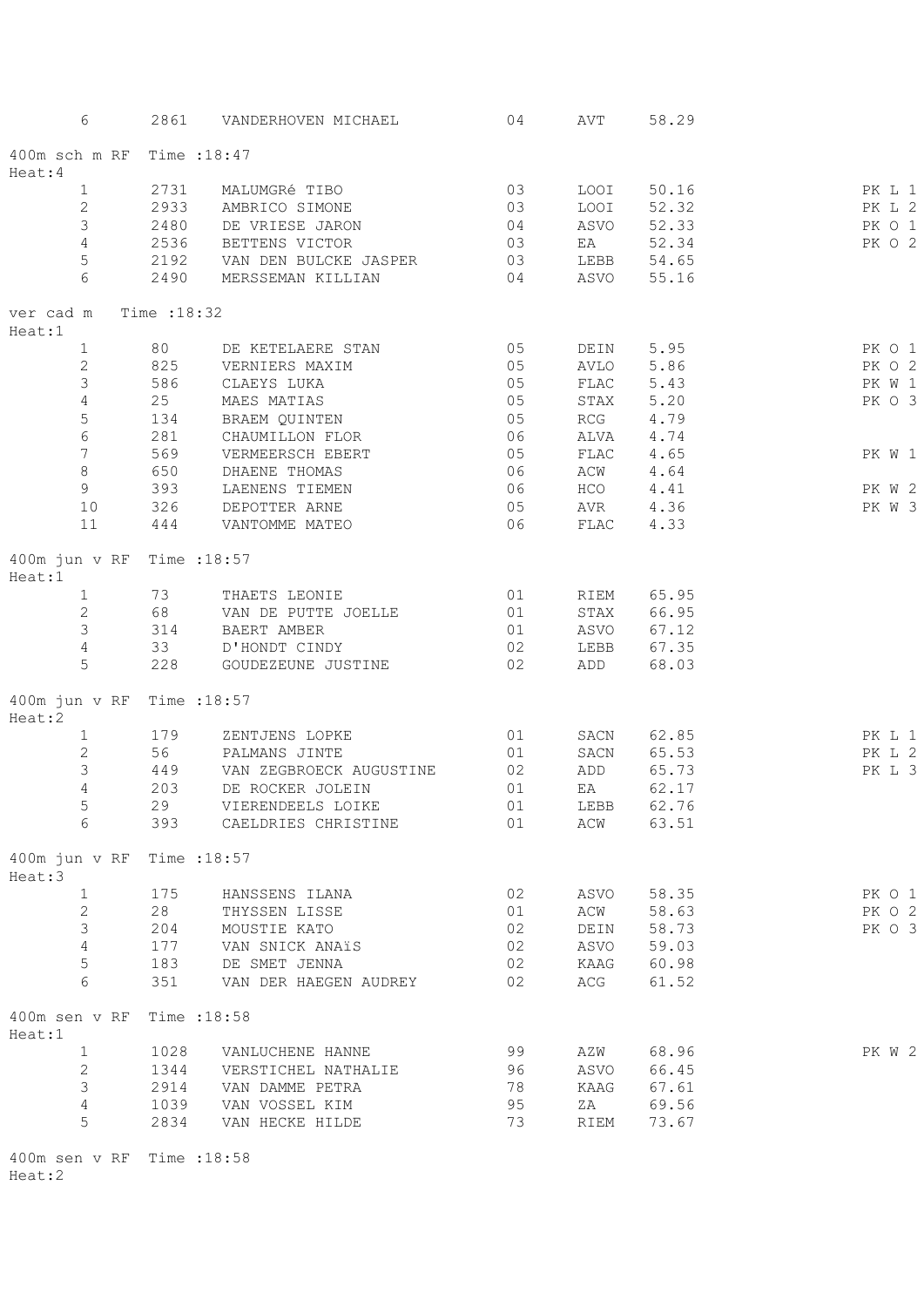| 1<br>$\overline{c}$<br>3<br>$\sqrt{4}$<br>$\mathsf S$<br>6 | 1528<br>1739<br>1712<br>1354<br>1091<br>1100 | MICHIELS HEGE<br>COLLA ALICIA<br>VANNESTE LOTTE<br>SERPENTIER LARA<br>VAN DE VELDE PAULINE<br>VAN RENTERGHEM LISA | 96<br>00<br>97<br>92<br>94<br>00 | KAAG<br>LOOI<br>KKS<br>RCG<br>RCG<br>DEIN | 60.15<br>62.52<br>67.83<br>62.44<br>63.11<br>63.43 | PK 0 2<br>PK L 3<br>PK W 1 |
|------------------------------------------------------------|----------------------------------------------|-------------------------------------------------------------------------------------------------------------------|----------------------------------|-------------------------------------------|----------------------------------------------------|----------------------------|
| 400m sen v RF Time : 18:58                                 |                                              |                                                                                                                   |                                  |                                           |                                                    |                            |
| Heat:3<br>1                                                | 1922                                         | DEPUYDT ORPHÉE                                                                                                    | 95                               | AVLO                                      | 57.16                                              | PK 0 1                     |
| $\mathbf{2}$                                               | 1262                                         | PIERONI MESSALINA                                                                                                 | 98                               | LOOI                                      | 58.64                                              | PK L 1                     |
| 3                                                          | 1401                                         | HEMELSOET LARA                                                                                                    | 96                               | RIEM                                      | 60.23                                              | PK 0 3                     |
| $\sqrt{4}$                                                 | 1303                                         | VAN DER GAAST LORE                                                                                                | 97                               | AVT                                       | 61.02                                              | PK L 2                     |
| $\mathsf S$                                                | 1244                                         | VALCK MAURY                                                                                                       | 97                               | $\mathop{\rm RCG}\nolimits$               | 61.50                                              |                            |
| 6                                                          | 1280                                         | WAGEMANS SARA                                                                                                     | 00                               | ADD                                       | 64.87                                              |                            |
| 400m jun m RF Time : 19:01<br>Heat:1                       |                                              |                                                                                                                   |                                  |                                           |                                                    |                            |
| $\mathbf{1}$                                               | 353                                          | SCHEFFERS LUKAS                                                                                                   | 01                               | AVMO                                      | 57.44                                              | PK W 3                     |
| 2                                                          | 129                                          | SMISMANS RIAS                                                                                                     | 02                               | LEBB                                      | 57.65                                              |                            |
| 3                                                          | 234                                          | TEMMERMAN THIBAUT                                                                                                 | 02                               | RIEM                                      | 57.67                                              |                            |
| $\overline{4}$                                             | 350                                          | CLAUS IWEIN                                                                                                       | 01                               | AVMO                                      | 61.86                                              |                            |
| 400m jun m RF Time : 19:01<br>Heat:2                       |                                              |                                                                                                                   |                                  |                                           |                                                    |                            |
| $\mathbf{1}$                                               | 205                                          | WEEKERS KORNEEL                                                                                                   | 02                               | ADD                                       | 52.88                                              | PK L 1                     |
| $\sqrt{2}$                                                 | 166                                          | WAGEMANS RUBEN                                                                                                    | 02                               | ADD                                       | 53.81                                              | PK L 3                     |
| $\mathsf 3$                                                | 179                                          | TREMERIE JOSHUA                                                                                                   | 02                               | KKS                                       | 54.33                                              | PK W 2                     |
| $\overline{4}$                                             | 47                                           | DHONT ARNE                                                                                                        | 02                               | DEIN                                      | 54.48                                              |                            |
| 5<br>$6\phantom{.}6$                                       | 266<br>40                                    | BROERS TOM<br>CLAES TOM                                                                                           | 02<br>01                         | ADD<br>LOOI                               | 54.76<br>55.92                                     |                            |
| 400m jun m RF Time : 19:01<br>Heat:3                       |                                              |                                                                                                                   |                                  |                                           |                                                    |                            |
| $\mathbf{1}$                                               | 201                                          | VAN SCHUYLENBERGH DRIES                                                                                           | 01                               | ASVO                                      | 51.43                                              | PK 0 1                     |
| $\sqrt{2}$                                                 | 428                                          | GAYSE BRENT                                                                                                       | 02                               | FLAC                                      | 51.71                                              | PK W 1                     |
| 3                                                          | 51                                           | VAN DE WALLE MILAN                                                                                                | 02                               | DEIN                                      | 52.46                                              | PK 0 2                     |
| $\sqrt{4}$                                                 | 180                                          | ROELANTS WARRE                                                                                                    | 02                               | ALVA                                      | 52.97                                              | PK 0 3                     |
| 5                                                          | 110                                          | WILLEKENS QUINTEN                                                                                                 | 02                               | AVT                                       | 53.00                                              | PK L 2                     |
| 400m sen m RF Time : 19:21<br>Heat:1                       |                                              |                                                                                                                   |                                  |                                           |                                                    |                            |
| $\mathbf{1}$                                               | 1269                                         | DE MEYER ARJEN                                                                                                    | 00                               | ZA                                        | 58.16                                              |                            |
| $\mathbf{2}$                                               | 2416                                         | VANDEWALLE JEROEN                                                                                                 | 85                               | AVR                                       | 58.53                                              |                            |
| 3                                                          | 2002                                         | DE ROECK GLEN                                                                                                     | 95                               |                                           | LOOI 58.88                                         | PK L 3                     |
| 4                                                          | 4988                                         | SCHILLEWAERT DIRK                                                                                                 | 82                               |                                           | LOOI 63.14                                         |                            |
| 5<br>6                                                     | 4018<br>4549                                 | DEPUYDT PATRICK<br>MARTENS GEERT                                                                                  | 64<br>66                         |                                           | ZA 60.06<br>RIEM 62.76                             |                            |
| 400m sen m RF Time : 19:21                                 |                                              |                                                                                                                   |                                  |                                           |                                                    |                            |
| Heat:2                                                     |                                              |                                                                                                                   |                                  |                                           |                                                    |                            |
| $\mathbf{1}$<br>$\mathbf{2}$                               | 1490<br>1221                                 | ROTSAERT TIBO<br>VERBEKE PIETER                                                                                   | 90<br>97                         | AZW                                       | 52.64<br>STAX 54.28                                |                            |
| 3                                                          | 5151                                         | CARLY JAN                                                                                                         | 78                               |                                           | FLAC 55.66                                         |                            |
| 4                                                          | 4568                                         | STEVENS CHRISTOPHE                                                                                                | 81                               |                                           | ADD 56.63                                          | PK L 2                     |
| 5                                                          | 5324                                         | HUWEL WIM                                                                                                         | 63                               |                                           | ASVO 57.29                                         |                            |
| 6                                                          | 4458                                         | COENE RONNY                                                                                                       | 70                               | KAAG                                      | 58.09                                              |                            |
| 400m sen m RF Time : 19:21<br>Heat:3                       |                                              |                                                                                                                   |                                  |                                           |                                                    |                            |
| $\mathbf{1}$                                               | 1205                                         | MONSEREZ DYLAN                                                                                                    | 97                               | KKS                                       | 50.22                                              | PK W 2                     |
|                                                            |                                              |                                                                                                                   |                                  |                                           |                                                    |                            |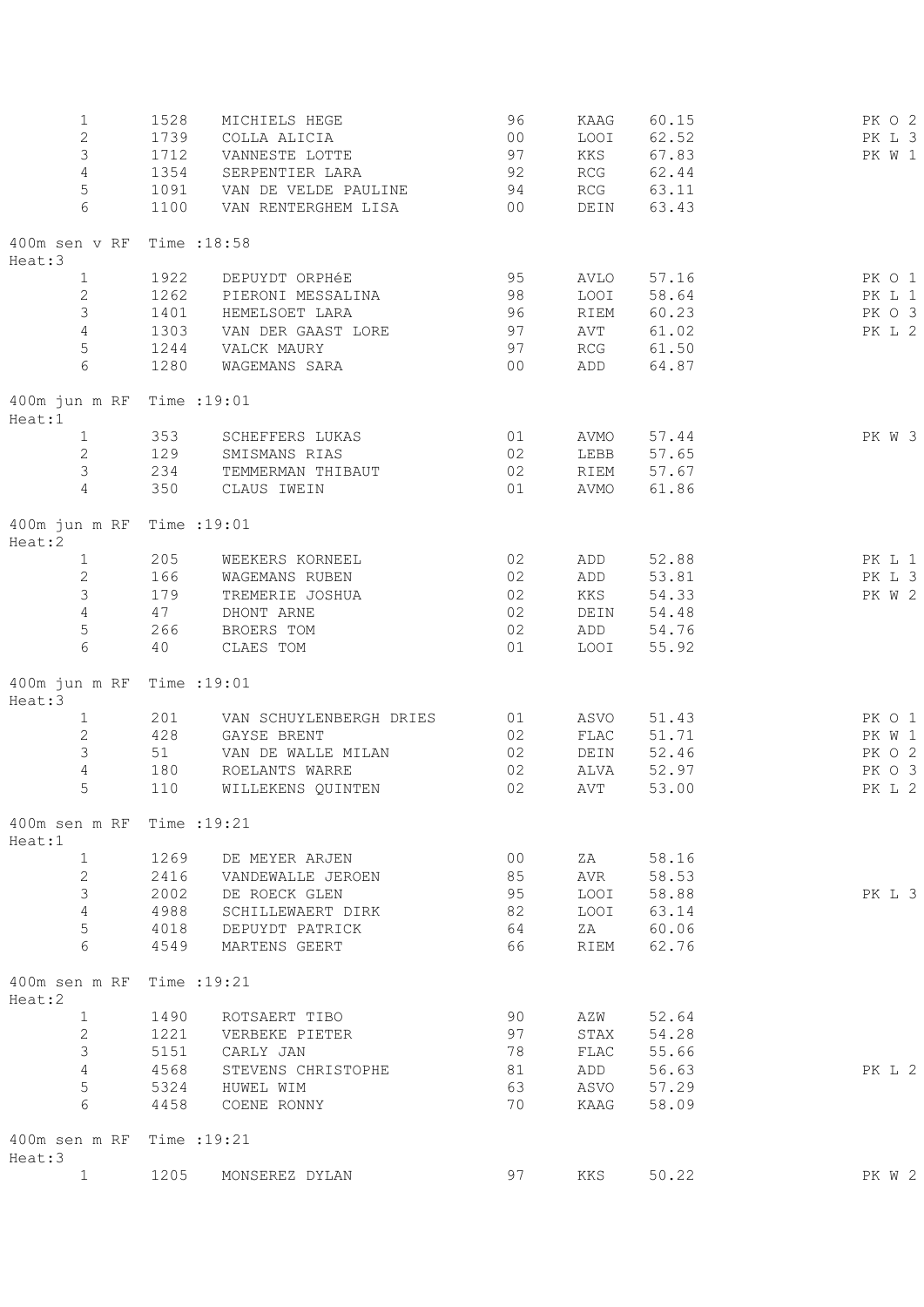|                | 2                          | 1891 | DECOUTERE NATAN                 | 97             | AZW          | 51.57   | PK W 3 |
|----------------|----------------------------|------|---------------------------------|----------------|--------------|---------|--------|
|                | $\mathsf 3$                | 2569 | VAN HECKE CHRISTOPHE            | 91             | EA           | 52.56   |        |
|                |                            |      |                                 |                |              |         |        |
|                | $\overline{4}$             | 2423 | GOETEYN JENTEN                  | 99             | KAAG         | 52.74   |        |
|                | 5                          | 2260 | DE VRIENT EWOUT                 | 97             | DEIN         | 56.29   |        |
| Heat: 4        | 400m sen m RF Time : 19:21 |      |                                 |                |              |         |        |
|                | $\mathbf{1}$               | 1932 | VAN NIEUWENHOVE DRIES           | 98             | EA           | 49.33   | PK O 1 |
|                | $\mathbf{2}$               | 1591 | VANDEPUTTE AURÈLE               | 95             | HAC          | 49.79   | PK W 1 |
|                | 3                          | 1297 | SPAAS JAN                       | 94             | AVT          | 50.11   | PK L 1 |
|                | 4                          | 1432 | BOTTERMAN AARON                 | 94             | KAAG         | 50.28   | PK O 2 |
|                | 5                          | 2272 | PIETERS CHRISTOF                | 86             | ACW          | 50.88   | PK O 3 |
|                |                            |      | 1500m jun sen v RF Time : 19:26 |                |              |         |        |
| Heat:1         | $\mathbf{1}$               | 1136 | SCHREURS ANNE                   | 92             | GENK         | 4:37.21 | S PK L |
| $1\,$          | $\mathbf{2}$               | 1081 | QUATACKER LORE                  | 98             | KAAG         | 4:39.18 | S PK O |
| $\mathbf 1$    |                            |      |                                 |                |              |         |        |
| $\mathbf{2}$   | 3                          | 1393 | VONCK LOTTE                     | 98             | EA           | 4:42.25 | S PK O |
|                |                            |      |                                 |                |              |         |        |
| $\mathbf 1$    | $\overline{4}$             | 2894 | GOESAERT AUDREY                 | 83             | AZW          | 4:58.48 | S PK W |
|                | 5                          | 1107 | BALCAEN SARINA                  | 93             | RIEM         | 5:11.85 | S PK O |
| 3              |                            |      |                                 |                |              |         |        |
|                | 6                          | 1704 | WILLAERT MELISSA                | 98             | AVLO         | 5:20.25 |        |
|                | 7                          | 3469 | VERMEULEN WENDY                 | 79             | AVLO         | 5:24.46 |        |
|                | $\,8\,$                    | 3459 | HAEGENS CAROLIEN                | 78             | AVLO         | 5:28.84 |        |
|                | 9                          | 301  | VANHOUTTE LAURE                 | 02             | DEIN         | 5:36.91 | J PK O |
| $1\,$          |                            |      |                                 |                |              |         |        |
| $\mathbf 1$    | 10                         | 55   | KOOIJ KIANI DAZLYN*             | 02             | SACN         | 5:40.46 | J PK L |
|                | 11                         | 3460 | VAN BRUYSSEL JESSICA            | 77             | AVLO         | 5:43.56 |        |
|                | 12                         | 1115 | OPSOMER LAURENCE                | 97             | OB           | 5:51.44 | S PK W |
| $\mathbf{2}$   |                            |      |                                 |                |              |         |        |
|                | 13                         | 3272 | LENAERTS LINDA                  | 82             | ATLA         | 5:59.72 | S PK L |
| $\mathbf{2}$   |                            |      |                                 |                |              |         |        |
|                |                            |      | 1500m jun sen m RF Time : 19:44 |                |              |         |        |
| Heat:1         | 1                          | 2344 | VANGEEL JONAS                   | 98             | LOOI         | 4:15.14 | S PK L |
| $\mathbf{1}$   |                            |      |                                 |                |              |         |        |
|                | $\mathbf{2}$               | 1305 | VAN KAUTER JAAD - 20            | 0 <sub>0</sub> | DEIN         | 4:15.88 |        |
|                | 3                          | 1595 | NAUDTS RUUD                     | 87             | RIEM         | 4:19.33 |        |
|                | 4                          | 168  | ROUFFA BRAM                     | 02             | ADD          | 4:19.36 | J PK L |
| $\mathbf{2}$   |                            |      |                                 |                |              |         |        |
|                | 5                          | 1383 | VAN ACKER REINBERT              | 98             | MACW         | 4:20.08 |        |
|                | $\epsilon$                 | 2365 | OOSTERLINCK LARS                | 94             | ${\tt FLAC}$ |         |        |
|                |                            |      |                                 |                |              | 4:20.11 |        |
| $\mathfrak{Z}$ | 7                          | 167  | WIDART GAUTHIER                 | 02             | ADD          | 4:20.14 | J PK L |
|                | 8                          | 116  | DHONDT ALEX                     | 02             | VS           | 4:20.33 | J PK O |
| $1\,$          |                            |      |                                 |                |              |         |        |
|                | 9                          | 52   | VAN HOECKE PIETER               | 02             | DEIN         | 4:20.66 | J PK O |
| 2              |                            |      |                                 |                |              |         |        |
|                | 10                         | 1266 | COENE STIJN                     | 86             | DEIN         | 4:48.42 |        |
|                |                            |      | 1500m jun sen m RF Time : 19:44 |                |              |         |        |
| Heat:2         |                            |      |                                 |                |              |         |        |
|                | $\mathbf{1}$               | 1415 | OMEY HANS                       | 86             | AZW          | 4:01.32 | S PK W |
| $\mathbf{1}$   |                            |      |                                 |                |              |         |        |